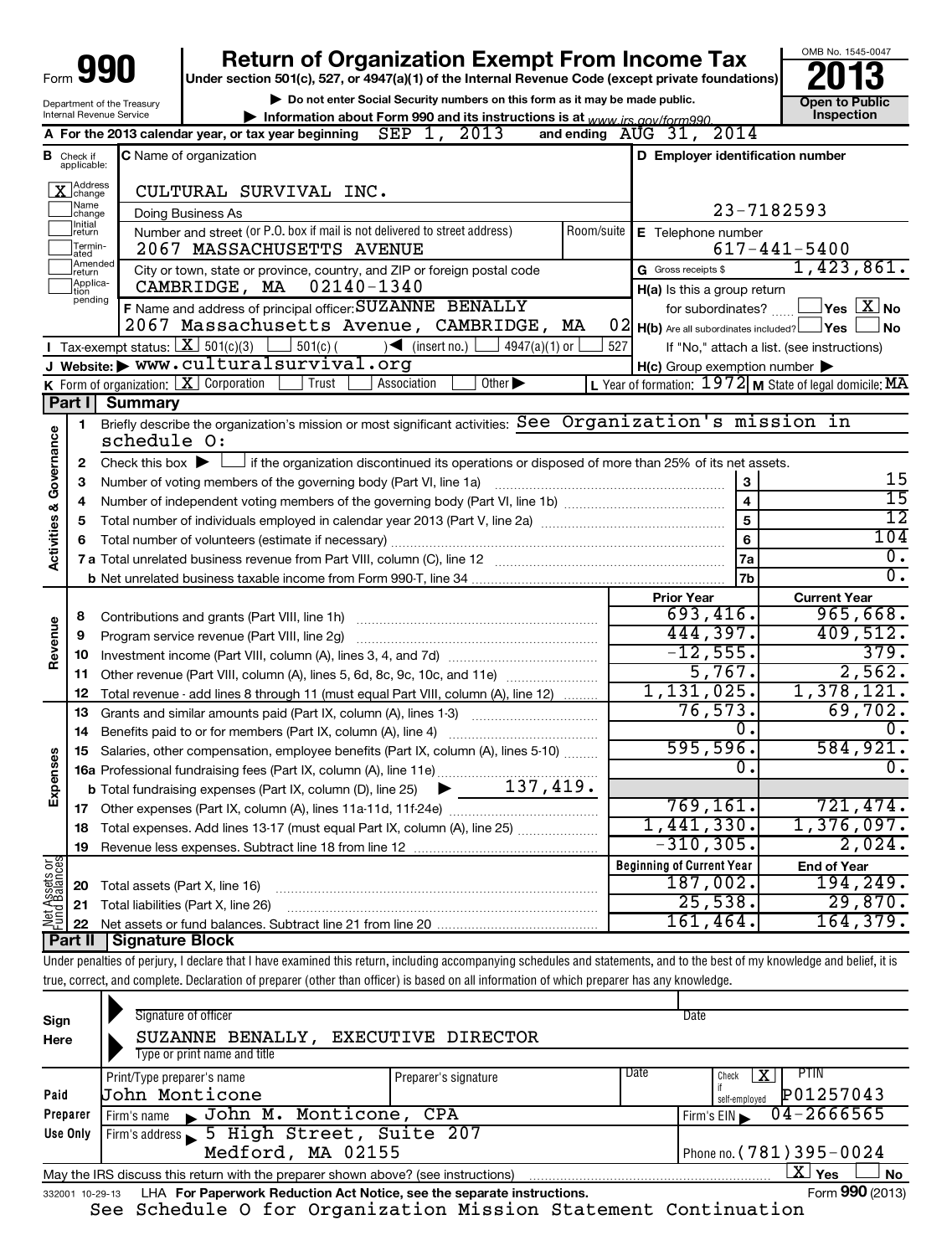|                    | 23-7182593<br>CULTURAL SURVIVAL INC.<br>Page 2<br>Form 990 (2013)                                                                                                                                                                                                                                                                       |
|--------------------|-----------------------------------------------------------------------------------------------------------------------------------------------------------------------------------------------------------------------------------------------------------------------------------------------------------------------------------------|
|                    | Part III   Statement of Program Service Accomplishments                                                                                                                                                                                                                                                                                 |
|                    | Check if Schedule O contains a response or note to any line in this Part III                                                                                                                                                                                                                                                            |
| $\mathbf{1}$       | Briefly describe the organization's mission:<br>Cultural Survival advocates for Indigenous Peoples rights and supports<br>Indigenous communities' self-determination, cultures and political                                                                                                                                            |
|                    | resilience, since 1972.                                                                                                                                                                                                                                                                                                                 |
| $\mathbf{2}$       | Did the organization undertake any significant program services during the year which were not listed on                                                                                                                                                                                                                                |
|                    | $\mathbb{I}$ Yes $\boxed{\text{X}}$ No<br>the prior Form 990 or 990-EZ?                                                                                                                                                                                                                                                                 |
|                    | If "Yes," describe these new services on Schedule O.                                                                                                                                                                                                                                                                                    |
| 3                  | $\sqrt{\ }$ Yes $\boxed{\text{X}}$ No<br>Did the organization cease conducting, or make significant changes in how it conducts, any program services?                                                                                                                                                                                   |
| 4                  | If "Yes," describe these changes on Schedule O.<br>Describe the organization's program service accomplishments for each of its three largest program services, as measured by expenses.<br>Section 501(c)(3) and 501(c)(4) organizations are required to report the amount of grants and allocations to others, the total expenses, and |
|                    | revenue, if any, for each program service reported.                                                                                                                                                                                                                                                                                     |
|                    | 69,702. $ $ (Revenue \$<br>404,517.<br>$1,034,045$ $\cdot$ including grants of \$<br>4a (Code:<br>) (Expenses \$<br>Our Vision                                                                                                                                                                                                          |
|                    | Cultural Survival envisions a future that respects and honors                                                                                                                                                                                                                                                                           |
|                    | Indigenous Peoples inherent rights and dynamic cultures, deeply and                                                                                                                                                                                                                                                                     |
|                    | richly interwoven in lands, languages, spiritual traditions, and                                                                                                                                                                                                                                                                        |
|                    | artistic expression, rooted in self-determination and self-governance.                                                                                                                                                                                                                                                                  |
|                    | Our History                                                                                                                                                                                                                                                                                                                             |
|                    | The impulse for the founding of Cultural Survival arose during the                                                                                                                                                                                                                                                                      |
|                    | 1960s with the "opening up" of the Amazonian regions of South America                                                                                                                                                                                                                                                                   |
|                    | and other remote regions elsewhere. See Continuation in schedule O:                                                                                                                                                                                                                                                                     |
| 4b                 | $110, 965$ $\cdot$ including grants of \$<br>7,557.<br>) (Expenses \$<br>) (Revenue \$<br>(Code:                                                                                                                                                                                                                                        |
|                    | Cultural Survival educates the wider public about Indigenous Peoples'                                                                                                                                                                                                                                                                   |
|                    | rights and concerns through our award-winning magazine, the Cultural                                                                                                                                                                                                                                                                    |
|                    | Survival Quarterly (CSQ), our monthly on-line e-newsletter, our website<br>which includes more than 30 years of articles from the CSQ on                                                                                                                                                                                                |
|                    | Indigenous Peoples and their rights, web alerts, press releases,                                                                                                                                                                                                                                                                        |
|                    | bazaars, and educational events.                                                                                                                                                                                                                                                                                                        |
|                    |                                                                                                                                                                                                                                                                                                                                         |
|                    |                                                                                                                                                                                                                                                                                                                                         |
|                    |                                                                                                                                                                                                                                                                                                                                         |
|                    |                                                                                                                                                                                                                                                                                                                                         |
|                    |                                                                                                                                                                                                                                                                                                                                         |
| 4c                 | including grants of \$<br>) (Expenses \$<br>) (Revenue \$<br>(Code:                                                                                                                                                                                                                                                                     |
|                    |                                                                                                                                                                                                                                                                                                                                         |
|                    |                                                                                                                                                                                                                                                                                                                                         |
|                    |                                                                                                                                                                                                                                                                                                                                         |
|                    |                                                                                                                                                                                                                                                                                                                                         |
|                    |                                                                                                                                                                                                                                                                                                                                         |
|                    |                                                                                                                                                                                                                                                                                                                                         |
|                    |                                                                                                                                                                                                                                                                                                                                         |
|                    |                                                                                                                                                                                                                                                                                                                                         |
|                    |                                                                                                                                                                                                                                                                                                                                         |
|                    |                                                                                                                                                                                                                                                                                                                                         |
|                    | Other program services (Describe in Schedule O.)<br>(Expenses \$<br>including grants of \$<br>(Revenue \$                                                                                                                                                                                                                               |
| 4d<br>4е           | 1, 145, 010.<br>Total program service expenses                                                                                                                                                                                                                                                                                          |
| 332002<br>10-29-13 | Form 990 (2013)<br>See Schedule O for Continuation(s)                                                                                                                                                                                                                                                                                   |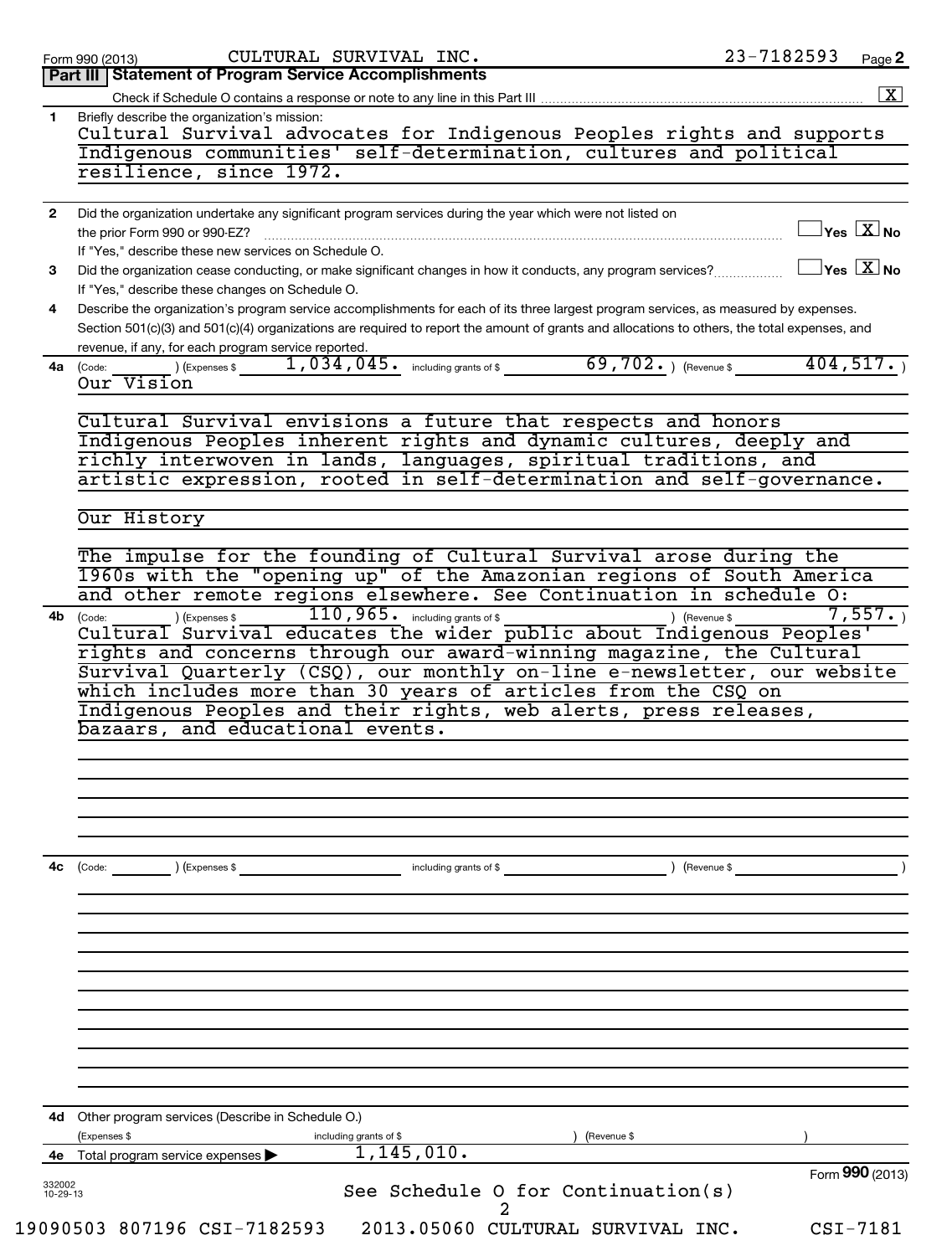332003 10-29-13

|  | 19090503 807196 CSI-7182593 2013.05060 CULTURAL SURVIVAL INC. |  | CSI-7181 |
|--|---------------------------------------------------------------|--|----------|

# Form 990 (2013) Page CULTURAL SURVIVAL INC. 23-7182593 **Part IV Checklist of Required Schedules**

|           |                                                                                                                                                                                                                                                                                                                                                                     |                 | Yes                     | No                      |
|-----------|---------------------------------------------------------------------------------------------------------------------------------------------------------------------------------------------------------------------------------------------------------------------------------------------------------------------------------------------------------------------|-----------------|-------------------------|-------------------------|
| 1         | Is the organization described in section 501(c)(3) or 4947(a)(1) (other than a private foundation)?                                                                                                                                                                                                                                                                 |                 |                         |                         |
|           |                                                                                                                                                                                                                                                                                                                                                                     | 1               | х                       |                         |
| 2         |                                                                                                                                                                                                                                                                                                                                                                     | $\mathbf{2}$    | $\overline{\textbf{x}}$ |                         |
| 3         | Did the organization engage in direct or indirect political campaign activities on behalf of or in opposition to candidates for                                                                                                                                                                                                                                     |                 |                         |                         |
|           |                                                                                                                                                                                                                                                                                                                                                                     | 3               |                         | X                       |
| 4         | Section 501(c)(3) organizations. Did the organization engage in lobbying activities, or have a section 501(h) election in effect                                                                                                                                                                                                                                    |                 |                         |                         |
|           |                                                                                                                                                                                                                                                                                                                                                                     | 4               |                         | X                       |
| 5         | Is the organization a section 501(c)(4), 501(c)(5), or 501(c)(6) organization that receives membership dues, assessments, or                                                                                                                                                                                                                                        |                 |                         |                         |
|           |                                                                                                                                                                                                                                                                                                                                                                     | 5               |                         | х                       |
| 6         | Did the organization maintain any donor advised funds or any similar funds or accounts for which donors have the right to                                                                                                                                                                                                                                           |                 |                         |                         |
|           | provide advice on the distribution or investment of amounts in such funds or accounts? If "Yes," complete Schedule D, Part I                                                                                                                                                                                                                                        | 6               |                         | X                       |
| 7         | Did the organization receive or hold a conservation easement, including easements to preserve open space,                                                                                                                                                                                                                                                           |                 |                         |                         |
|           | the environment, historic land areas, or historic structures? If "Yes," complete Schedule D, Part II                                                                                                                                                                                                                                                                | $\overline{7}$  |                         | X                       |
| 8         | Did the organization maintain collections of works of art, historical treasures, or other similar assets? If "Yes," complete<br>Schedule D, Part III <b>Entertainment and Construction Construction</b> Construction Construction Construction Construction Construction Construction Construction Construction Construction Construction Construction Construction | 8               |                         | х                       |
| 9         | Did the organization report an amount in Part X, line 21, for escrow or custodial account liability; serve as a custodian for                                                                                                                                                                                                                                       |                 |                         |                         |
|           | amounts not listed in Part X; or provide credit counseling, debt management, credit repair, or debt negotiation services?                                                                                                                                                                                                                                           |                 |                         |                         |
|           | If "Yes," complete Schedule D, Part IV [11] [12] [12] [12] [13] [13] [14] [15] [15] [15] [15] [15] [15] [15] [                                                                                                                                                                                                                                                      | 9               |                         | X                       |
| 10        | Did the organization, directly or through a related organization, hold assets in temporarily restricted endowments, permanent                                                                                                                                                                                                                                       | 10              | x                       |                         |
| 11        | If the organization's answer to any of the following questions is "Yes," then complete Schedule D, Parts VI, VII, VIII, IX, or X                                                                                                                                                                                                                                    |                 |                         |                         |
|           | as applicable.                                                                                                                                                                                                                                                                                                                                                      |                 |                         |                         |
|           | a Did the organization report an amount for land, buildings, and equipment in Part X, line 10? If "Yes," complete Schedule D,                                                                                                                                                                                                                                       |                 |                         |                         |
|           | Part VI                                                                                                                                                                                                                                                                                                                                                             | 11a             | х                       |                         |
|           | <b>b</b> Did the organization report an amount for investments - other securities in Part X, line 12 that is 5% or more of its total                                                                                                                                                                                                                                |                 |                         |                         |
|           | assets reported in Part X, line 16? If "Yes," complete Schedule D, Part VII [[[[[[[[[[[[[[[[[[[[[[[[[[[[[[]]]]                                                                                                                                                                                                                                                      | 11b             | х                       |                         |
|           | c Did the organization report an amount for investments - program related in Part X, line 13 that is 5% or more of its total                                                                                                                                                                                                                                        |                 |                         |                         |
|           |                                                                                                                                                                                                                                                                                                                                                                     | 11c             |                         | х                       |
|           | d Did the organization report an amount for other assets in Part X, line 15 that is 5% or more of its total assets reported in                                                                                                                                                                                                                                      |                 |                         |                         |
|           |                                                                                                                                                                                                                                                                                                                                                                     | 11d             |                         | х                       |
|           |                                                                                                                                                                                                                                                                                                                                                                     | 11e             |                         | $\overline{\textbf{x}}$ |
| f         | Did the organization's separate or consolidated financial statements for the tax year include a footnote that addresses                                                                                                                                                                                                                                             |                 |                         |                         |
|           | the organization's liability for uncertain tax positions under FIN 48 (ASC 740)? If "Yes," complete Schedule D, Part X                                                                                                                                                                                                                                              | 11f             | x                       |                         |
|           | 12a Did the organization obtain separate, independent audited financial statements for the tax year? If "Yes," complete                                                                                                                                                                                                                                             |                 |                         |                         |
|           | Schedule D, Parts XI and XII                                                                                                                                                                                                                                                                                                                                        | 12a             | х                       |                         |
|           | <b>b</b> Was the organization included in consolidated, independent audited financial statements for the tax year?                                                                                                                                                                                                                                                  |                 |                         | х                       |
|           | If "Yes," and if the organization answered "No" to line 12a, then completing Schedule D, Parts XI and XII is optional                                                                                                                                                                                                                                               | 12 <sub>b</sub> |                         | $\overline{\textbf{x}}$ |
| 13<br>14a | Did the organization maintain an office, employees, or agents outside of the United States? [111] Did the organization maintain an office, employees, or agents outside of the United States?                                                                                                                                                                       | 13<br>14a       |                         | $\overline{\textbf{X}}$ |
|           | <b>b</b> Did the organization have aggregate revenues or expenses of more than \$10,000 from grantmaking, fundraising, business,                                                                                                                                                                                                                                    |                 |                         |                         |
|           | investment, and program service activities outside the United States, or aggregate foreign investments valued at \$100,000                                                                                                                                                                                                                                          |                 |                         |                         |
|           |                                                                                                                                                                                                                                                                                                                                                                     | 14b             |                         | х                       |
| 15        | Did the organization report on Part IX, column (A), line 3, more than \$5,000 of grants or other assistance to or for any                                                                                                                                                                                                                                           |                 |                         |                         |
|           |                                                                                                                                                                                                                                                                                                                                                                     | 15              | х                       |                         |
| 16        | Did the organization report on Part IX, column (A), line 3, more than \$5,000 of aggregate grants or other assistance to                                                                                                                                                                                                                                            |                 |                         |                         |
|           |                                                                                                                                                                                                                                                                                                                                                                     | 16              | х                       |                         |
| 17        | Did the organization report a total of more than \$15,000 of expenses for professional fundraising services on Part IX,                                                                                                                                                                                                                                             |                 |                         |                         |
|           |                                                                                                                                                                                                                                                                                                                                                                     | 17              |                         | х                       |
| 18        | Did the organization report more than \$15,000 total of fundraising event gross income and contributions on Part VIII, lines                                                                                                                                                                                                                                        |                 |                         |                         |
|           |                                                                                                                                                                                                                                                                                                                                                                     | 18              |                         | х                       |
| 19        | Did the organization report more than \$15,000 of gross income from gaming activities on Part VIII, line 9a? If "Yes,"                                                                                                                                                                                                                                              |                 |                         |                         |
|           | complete Schedule G, Part III                                                                                                                                                                                                                                                                                                                                       | 19              |                         | х                       |
|           |                                                                                                                                                                                                                                                                                                                                                                     | <b>20a</b>      |                         | $\overline{\textbf{X}}$ |
|           |                                                                                                                                                                                                                                                                                                                                                                     | 20 <sub>b</sub> |                         |                         |

Form (2013) **990**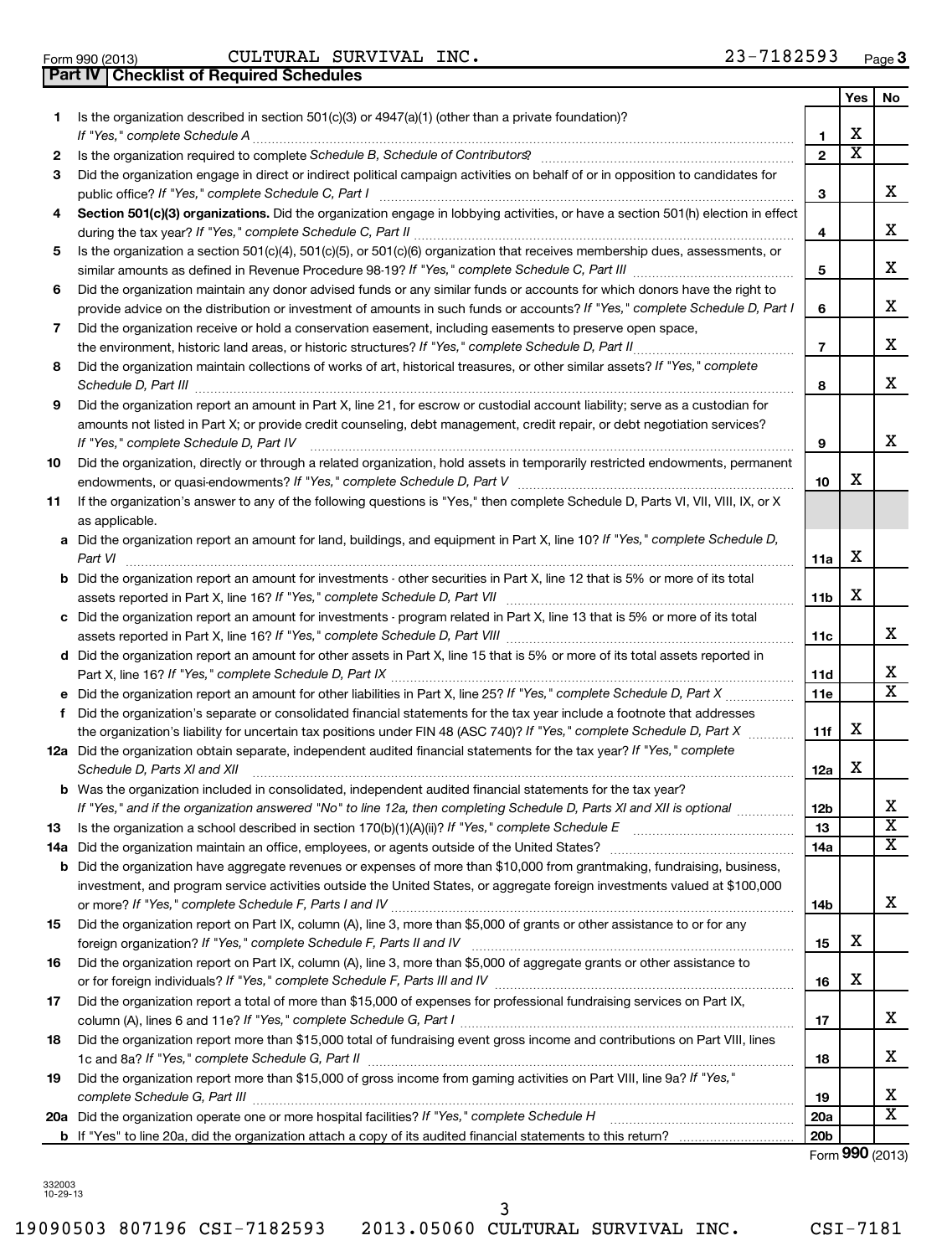Form 990 (2013) Page CULTURAL SURVIVAL INC. 23-7182593

*(continued)* **Part IV Checklist of Required Schedules**

|     |                                                                                                                                                                                                                             |     | Yes | No |
|-----|-----------------------------------------------------------------------------------------------------------------------------------------------------------------------------------------------------------------------------|-----|-----|----|
| 21  | Did the organization report more than \$5,000 of grants or other assistance to any domestic organization or<br>government on Part IX, column (A), line 1? If "Yes," complete Schedule I, Parts I and II                     | 21  |     | х  |
| 22  | Did the organization report more than \$5,000 of grants or other assistance to individuals in the United States on Part IX,<br>column (A), line 2? If "Yes," complete Schedule I, Parts I and III                           | 22  |     | х  |
| 23  | Did the organization answer "Yes" to Part VII, Section A, line 3, 4, or 5 about compensation of the organization's current                                                                                                  |     |     |    |
|     | and former officers, directors, trustees, key employees, and highest compensated employees? If "Yes," complete                                                                                                              |     |     |    |
|     | Schedule J                                                                                                                                                                                                                  | 23  |     | х  |
|     | 24a Did the organization have a tax-exempt bond issue with an outstanding principal amount of more than \$100,000 as of the                                                                                                 |     |     |    |
|     | last day of the year, that was issued after December 31, 2002? If "Yes," answer lines 24b through 24d and complete<br>Schedule K. If "No", go to line 25a                                                                   | 24a |     | x  |
| b   |                                                                                                                                                                                                                             | 24b |     |    |
| с   | Did the organization maintain an escrow account other than a refunding escrow at any time during the year to defease                                                                                                        |     |     |    |
|     |                                                                                                                                                                                                                             | 24c |     |    |
|     |                                                                                                                                                                                                                             | 24d |     |    |
|     | 25a Section 501(c)(3) and 501(c)(4) organizations. Did the organization engage in an excess benefit transaction with a                                                                                                      | 25a |     | х  |
|     | b Is the organization aware that it engaged in an excess benefit transaction with a disqualified person in a prior year, and                                                                                                |     |     |    |
|     | that the transaction has not been reported on any of the organization's prior Forms 990 or 990-EZ? If "Yes," complete<br>Schedule L, Part I                                                                                 | 25b |     | х  |
| 26  | Did the organization report any amount on Part X, line 5, 6, or 22 for receivables from or payables to any current or                                                                                                       |     |     |    |
|     | former officers, directors, trustees, key employees, highest compensated employees, or disqualified persons? If so,                                                                                                         |     |     |    |
|     | complete Schedule L, Part II                                                                                                                                                                                                | 26  |     | х  |
| 27  | Did the organization provide a grant or other assistance to an officer, director, trustee, key employee, substantial                                                                                                        |     |     |    |
|     | contributor or employee thereof, a grant selection committee member, or to a 35% controlled entity or family member                                                                                                         |     |     |    |
|     |                                                                                                                                                                                                                             | 27  |     | х  |
| 28  | Was the organization a party to a business transaction with one of the following parties (see Schedule L, Part IV                                                                                                           |     |     |    |
|     | instructions for applicable filing thresholds, conditions, and exceptions):                                                                                                                                                 |     |     |    |
|     | a A current or former officer, director, trustee, or key employee? If "Yes," complete Schedule L, Part IV                                                                                                                   | 28a |     | х  |
| b   | A family member of a current or former officer, director, trustee, or key employee? If "Yes," complete Schedule L, Part IV                                                                                                  | 28b |     | х  |
|     | c An entity of which a current or former officer, director, trustee, or key employee (or a family member thereof) was an officer,<br>director, trustee, or direct or indirect owner? If "Yes," complete Schedule L, Part IV | 28c |     | х  |
| 29  |                                                                                                                                                                                                                             | 29  |     | X  |
| 30  | Did the organization receive contributions of art, historical treasures, or other similar assets, or qualified conservation                                                                                                 | 30  |     | x  |
| 31  | Did the organization liquidate, terminate, or dissolve and cease operations?                                                                                                                                                |     |     |    |
|     |                                                                                                                                                                                                                             | 31  |     | х  |
| 32  | Did the organization sell, exchange, dispose of, or transfer more than 25% of its net assets? If "Yes," complete                                                                                                            | 32  |     | х  |
| 33  | Did the organization own 100% of an entity disregarded as separate from the organization under Regulations                                                                                                                  | 33  |     | x  |
| 34  | Was the organization related to any tax-exempt or taxable entity? If "Yes," complete Schedule R, Part II, III, or IV, and<br>Part V, line 1                                                                                 | 34  |     | х  |
| 35a |                                                                                                                                                                                                                             | 35a |     | х  |
| b   | If "Yes" to line 35a, did the organization receive any payment from or engage in any transaction with a controlled entity                                                                                                   | 35b |     |    |
| 36  | Section 501(c)(3) organizations. Did the organization make any transfers to an exempt non-charitable related organization?                                                                                                  |     |     |    |
|     |                                                                                                                                                                                                                             | 36  |     | x  |
| 37  | Did the organization conduct more than 5% of its activities through an entity that is not a related organization                                                                                                            |     |     |    |
|     |                                                                                                                                                                                                                             | 37  |     | х  |
| 38  | Did the organization complete Schedule O and provide explanations in Schedule O for Part VI, lines 11b and 19?                                                                                                              |     | Х   |    |
|     |                                                                                                                                                                                                                             | 38  |     |    |

Form (2013) **990**

332004 10-29-13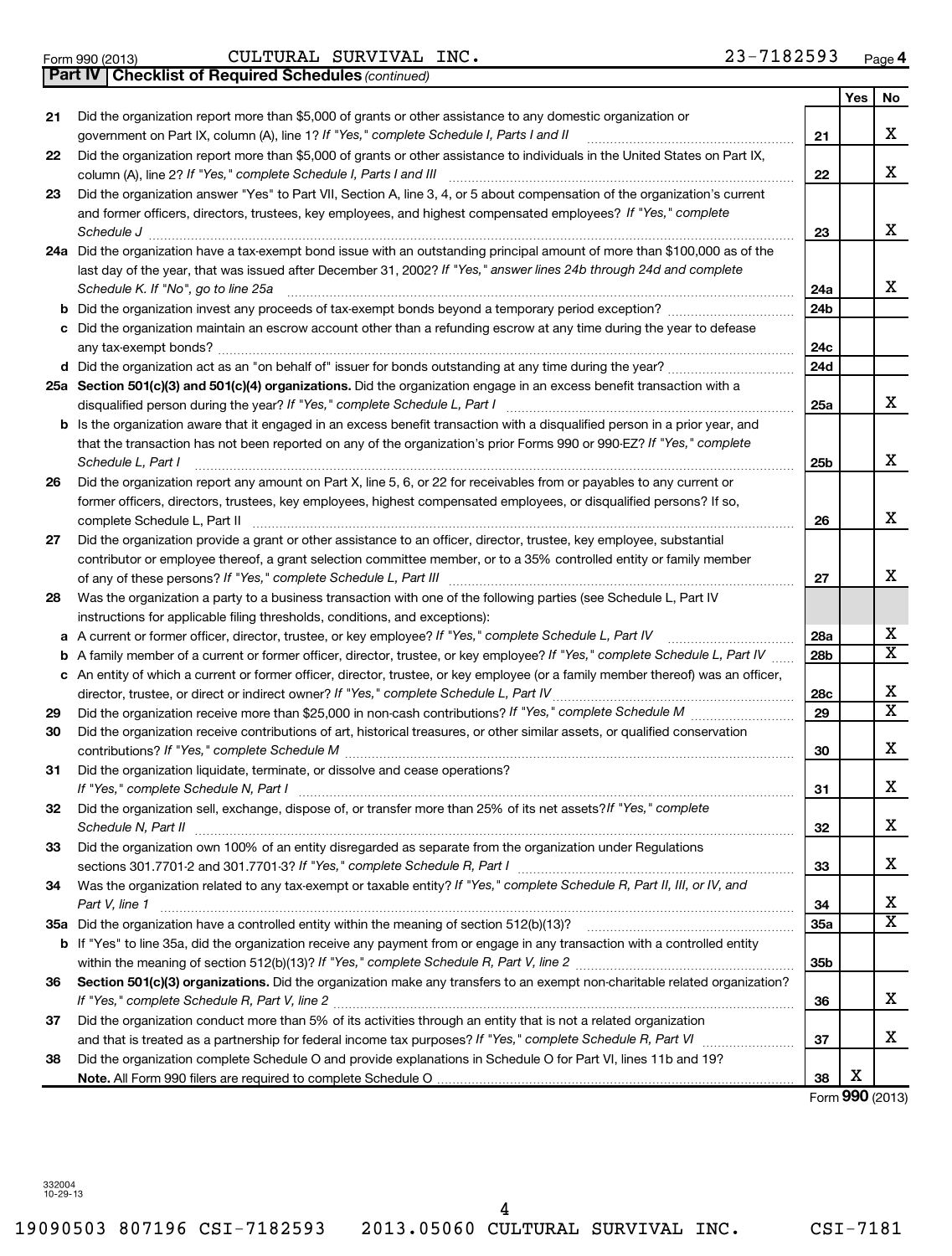| <b>Part V</b> | <b>Statements Regarding Other IRS Filings and Tax Compliance</b>                                                                                |                 |    |                      |                 |                         |
|---------------|-------------------------------------------------------------------------------------------------------------------------------------------------|-----------------|----|----------------------|-----------------|-------------------------|
|               | Check if Schedule O contains a response or note to any line in this Part V                                                                      |                 |    |                      |                 |                         |
|               |                                                                                                                                                 |                 |    |                      | Yes   No        |                         |
|               |                                                                                                                                                 | 1a              |    |                      |                 |                         |
|               | <b>b</b> Enter the number of Forms W-2G included in line 1a. Enter -0- if not applicable                                                        | 1 <sub>b</sub>  |    |                      |                 |                         |
| c             | Did the organization comply with backup withholding rules for reportable payments to vendors and reportable gaming                              |                 |    |                      |                 |                         |
|               |                                                                                                                                                 |                 |    | 1c                   | х               |                         |
|               | 2a Enter the number of employees reported on Form W-3, Transmittal of Wage and Tax Statements,                                                  |                 |    |                      |                 |                         |
|               | filed for the calendar year ending with or within the year covered by this return                                                               | 2a              | 12 |                      |                 |                         |
|               | <b>b</b> If at least one is reported on line 2a, did the organization file all required federal employment tax returns?                         |                 |    | 2 <sub>b</sub>       | х               |                         |
|               | <b>Note.</b> If the sum of lines 1a and 2a is greater than 250, you may be required to e-file (see instructions)                                |                 |    |                      |                 |                         |
|               | 3a Did the organization have unrelated business gross income of \$1,000 or more during the year?                                                |                 |    | 3a                   |                 | х                       |
|               |                                                                                                                                                 |                 |    | 3 <sub>b</sub>       |                 |                         |
|               | 4a At any time during the calendar year, did the organization have an interest in, or a signature or other authority over, a                    |                 |    |                      |                 | х                       |
|               | financial account in a foreign country (such as a bank account, securities account, or other financial account)?                                |                 |    | 4a                   |                 |                         |
|               | <b>b</b> If "Yes," enter the name of the foreign country: $\blacktriangleright$                                                                 |                 |    |                      |                 |                         |
|               | See instructions for filing requirements for Form TD F 90-22.1, Report of Foreign Bank and Financial Accounts.                                  |                 |    |                      |                 | х                       |
|               |                                                                                                                                                 |                 |    | 5a<br>5 <sub>b</sub> |                 | $\overline{\textbf{x}}$ |
|               |                                                                                                                                                 |                 |    | 5 <sub>c</sub>       |                 |                         |
|               |                                                                                                                                                 |                 |    |                      |                 |                         |
|               | 6a Does the organization have annual gross receipts that are normally greater than \$100,000, and did the organization solicit                  |                 |    | 6a                   |                 | х                       |
|               | <b>b</b> If "Yes," did the organization include with every solicitation an express statement that such contributions or gifts                   |                 |    |                      |                 |                         |
|               | were not tax deductible?                                                                                                                        |                 |    | 6b                   |                 |                         |
| 7             | Organizations that may receive deductible contributions under section 170(c).                                                                   |                 |    |                      |                 |                         |
| a             | Did the organization receive a payment in excess of \$75 made partly as a contribution and partly for goods and services provided to the payor? |                 |    | 7a                   |                 | х                       |
|               |                                                                                                                                                 |                 |    | 7b                   |                 |                         |
|               | c Did the organization sell, exchange, or otherwise dispose of tangible personal property for which it was required                             |                 |    |                      |                 |                         |
|               | to file Form 8282?                                                                                                                              |                 |    | 7c                   |                 | x                       |
|               | d If "Yes," indicate the number of Forms 8282 filed during the year <i>manumerane containerance</i>                                             | 7d              |    |                      |                 |                         |
|               | e Did the organization receive any funds, directly or indirectly, to pay premiums on a personal benefit contract?                               |                 |    | 7e                   |                 |                         |
| f.            |                                                                                                                                                 |                 |    | 7f                   |                 |                         |
| g             | If the organization received a contribution of qualified intellectual property, did the organization file Form 8899 as required?                |                 |    | 7g                   |                 |                         |
|               | h If the organization received a contribution of cars, boats, airplanes, or other vehicles, did the organization file a Form 1098-C?            |                 |    | 7h                   |                 |                         |
| 8             | Sponsoring organizations maintaining donor advised funds and section $509(a)(3)$ supporting organizations. Did the supporting                   |                 |    |                      |                 |                         |
|               | organization, or a donor advised fund maintained by a sponsoring organization, have excess business holdings at any time during the year?       |                 |    | 8                    |                 |                         |
| 9             | Sponsoring organizations maintaining donor advised funds.                                                                                       |                 |    |                      |                 |                         |
|               |                                                                                                                                                 |                 |    | 9а                   |                 |                         |
| b             |                                                                                                                                                 |                 |    | 9b                   |                 |                         |
| 10            | Section 501(c)(7) organizations. Enter:                                                                                                         |                 |    |                      |                 |                         |
| а             |                                                                                                                                                 | 10a             |    |                      |                 |                         |
| b             | Gross receipts, included on Form 990, Part VIII, line 12, for public use of club facilities                                                     | 10b             |    |                      |                 |                         |
| 11            | Section 501(c)(12) organizations. Enter:                                                                                                        | 11a             |    |                      |                 |                         |
|               | b Gross income from other sources (Do not net amounts due or paid to other sources against                                                      |                 |    |                      |                 |                         |
|               | amounts due or received from them.)                                                                                                             | 11b             |    |                      |                 |                         |
|               | 12a Section 4947(a)(1) non-exempt charitable trusts. Is the organization filing Form 990 in lieu of Form 1041?                                  |                 |    | 12a                  |                 |                         |
|               | <b>b</b> If "Yes," enter the amount of tax-exempt interest received or accrued during the year                                                  | 12b             |    |                      |                 |                         |
| 13            | Section 501(c)(29) qualified nonprofit health insurance issuers.                                                                                |                 |    |                      |                 |                         |
|               |                                                                                                                                                 |                 |    | 13a                  |                 |                         |
|               | Note. See the instructions for additional information the organization must report on Schedule O.                                               |                 |    |                      |                 |                         |
|               | <b>b</b> Enter the amount of reserves the organization is required to maintain by the states in which the                                       |                 |    |                      |                 |                         |
|               |                                                                                                                                                 | 13 <sub>b</sub> |    |                      |                 |                         |
|               |                                                                                                                                                 | 13c             |    |                      |                 |                         |
|               |                                                                                                                                                 |                 |    | 14a                  |                 | х                       |
|               | b If "Yes," has it filed a Form 720 to report these payments? If "No," provide an explanation in Schedule O                                     |                 |    | 14b                  |                 |                         |
|               |                                                                                                                                                 |                 |    |                      | Form 990 (2013) |                         |

| 332005   |  |
|----------|--|
| 10-29-13 |  |

19090503 807196 CSI-7182593 2013.05060 CULTURAL SURVIVAL INC. CSI-7181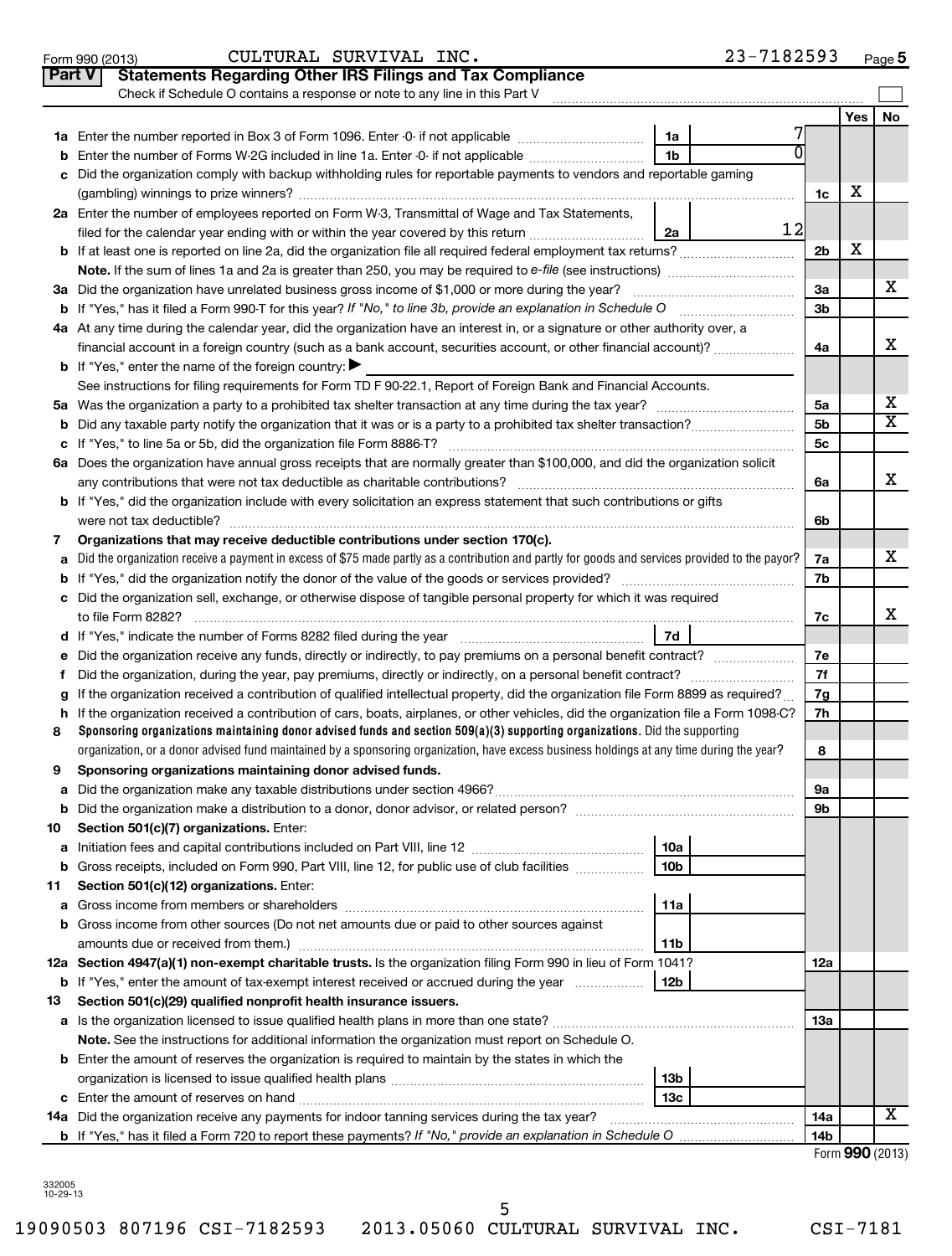| <u>Form 990 (2013)</u> |  |
|------------------------|--|
|------------------------|--|

| Form 990 (2013) | $_{\tt INC.}$<br>CULTURAL<br>SURVIVAL | .82593<br>- 1<br>Page <b>o</b> |
|-----------------|---------------------------------------|--------------------------------|
|-----------------|---------------------------------------|--------------------------------|

| . | -------                                                                                                                       |
|---|-------------------------------------------------------------------------------------------------------------------------------|
|   | Part VI   Governance, Management, and Disclosure For each "Yes" response to lines 2 through 7b below, and for a "No" response |
|   | to line 8a, 8b, or 10b below, describe the circumstances, processes, or changes in Schedule O. See instructions.              |

| Check if Schedule O contains a response or note to any line in this Part VI |  |
|-----------------------------------------------------------------------------|--|
| <b>Section A. Governing Body and Management</b>                             |  |

|    |                                                                                                                                                                                          |    |    |                 | Yes                     | No |
|----|------------------------------------------------------------------------------------------------------------------------------------------------------------------------------------------|----|----|-----------------|-------------------------|----|
|    | 1a Enter the number of voting members of the governing body at the end of the tax year                                                                                                   | 1a | 15 |                 |                         |    |
|    | If there are material differences in voting rights among members of the governing body, or if the governing                                                                              |    |    |                 |                         |    |
|    | body delegated broad authority to an executive committee or similar committee, explain in Schedule O.                                                                                    |    |    |                 |                         |    |
|    | <b>b</b> Enter the number of voting members included in line 1a, above, who are independent                                                                                              | 1b | 15 |                 |                         |    |
| 2  | Did any officer, director, trustee, or key employee have a family relationship or a business relationship with any other                                                                 |    |    |                 |                         |    |
|    |                                                                                                                                                                                          |    |    | 2               |                         | х  |
| З  | Did the organization delegate control over management duties customarily performed by or under the direct supervision                                                                    |    |    |                 |                         |    |
|    | of officers, directors, or trustees, or key employees to a management company or other person?                                                                                           |    |    | 3               |                         | X  |
| 4  | Did the organization make any significant changes to its governing documents since the prior Form 990 was filed?                                                                         |    |    | 4               |                         | X  |
| 5  |                                                                                                                                                                                          |    |    | 5               |                         | X  |
| 6  |                                                                                                                                                                                          |    |    | 6               |                         | X  |
|    | 7a Did the organization have members, stockholders, or other persons who had the power to elect or appoint one or                                                                        |    |    | 7a              |                         | х  |
|    | <b>b</b> Are any governance decisions of the organization reserved to (or subject to approval by) members, stockholders, or                                                              |    |    |                 |                         |    |
|    | persons other than the governing body?                                                                                                                                                   |    |    | 7b              |                         | x  |
| 8  | Did the organization contemporaneously document the meetings held or written actions undertaken during the year by the following:                                                        |    |    |                 |                         |    |
|    |                                                                                                                                                                                          |    |    | 8a              | х                       |    |
|    |                                                                                                                                                                                          |    |    | 8b              | X                       |    |
| 9  | Is there any officer, director, trustee, or key employee listed in Part VII, Section A, who cannot be reached at the                                                                     |    |    |                 |                         |    |
|    | organization's mailing address? If "Yes," provide the names and addresses in Schedule O                                                                                                  |    |    | 9               |                         | X  |
|    | <b>Section B. Policies</b> (This Section B requests information about policies not required by the Internal Revenue Code.)                                                               |    |    |                 |                         |    |
|    |                                                                                                                                                                                          |    |    |                 | Yes                     | No |
|    |                                                                                                                                                                                          |    |    | 10a             |                         | x  |
|    | <b>b</b> If "Yes," did the organization have written policies and procedures governing the activities of such chapters, affiliates,                                                      |    |    |                 |                         |    |
|    |                                                                                                                                                                                          |    |    | 10 <sub>b</sub> |                         |    |
|    | 11a Has the organization provided a complete copy of this Form 990 to all members of its governing body before filing the form?                                                          |    |    | 11a             | х                       |    |
|    | <b>b</b> Describe in Schedule O the process, if any, used by the organization to review this Form 990.                                                                                   |    |    |                 |                         |    |
|    | 12a Did the organization have a written conflict of interest policy? If "No," go to line 13                                                                                              |    |    | 12a             | х                       |    |
|    | <b>b</b> Were officers, directors, or trustees, and key employees required to disclose annually interests that could give rise to conflicts?                                             |    |    | 12 <sub>b</sub> | $\overline{\textbf{x}}$ |    |
|    | c Did the organization regularly and consistently monitor and enforce compliance with the policy? If "Yes," describe<br>in Schedule O how this was done                                  |    |    | 12c             | х                       |    |
| 13 |                                                                                                                                                                                          |    |    | 13              | х                       |    |
| 14 |                                                                                                                                                                                          |    |    | 14              | х                       |    |
| 15 | Did the process for determining compensation of the following persons include a review and approval by independent                                                                       |    |    |                 |                         |    |
|    | persons, comparability data, and contemporaneous substantiation of the deliberation and decision?                                                                                        |    |    |                 |                         |    |
|    |                                                                                                                                                                                          |    |    | 15a             | х                       |    |
|    |                                                                                                                                                                                          |    |    | 15b             |                         | x  |
|    | If "Yes" to line 15a or 15b, describe the process in Schedule O (see instructions).                                                                                                      |    |    |                 |                         |    |
|    | 16a Did the organization invest in, contribute assets to, or participate in a joint venture or similar arrangement with a                                                                |    |    |                 |                         |    |
|    | taxable entity during the year?                                                                                                                                                          |    |    | 16a             |                         | х  |
|    | b If "Yes," did the organization follow a written policy or procedure requiring the organization to evaluate its participation                                                           |    |    |                 |                         |    |
|    | in joint venture arrangements under applicable federal tax law, and take steps to safeguard the organization's                                                                           |    |    |                 |                         |    |
|    | exempt status with respect to such arrangements?                                                                                                                                         |    |    | 16b             |                         |    |
|    | <b>Section C. Disclosure</b>                                                                                                                                                             |    |    |                 |                         |    |
| 17 | List the states with which a copy of this Form 990 is required to be filed $\blacktriangleright$ MA                                                                                      |    |    |                 |                         |    |
| 18 | Section 6104 requires an organization to make its Forms 1023 (or 1024 if applicable), 990, and 990-T (Section 501(c)(3)s only) available                                                 |    |    |                 |                         |    |
|    | for public inspection. Indicate how you made these available. Check all that apply.<br>$\lfloor \underline{X} \rfloor$ Another's website<br>$\lfloor x \rfloor$ Upon request             |    |    |                 |                         |    |
|    | Other (explain in Schedule O)<br>Own website                                                                                                                                             |    |    |                 |                         |    |
| 19 | Describe in Schedule O whether (and if so, how), the organization made its governing documents, conflict of interest policy, and financial                                               |    |    |                 |                         |    |
|    | statements available to the public during the tax year.<br>State the name, physical address, and telephone number of the person who possesses the books and records of the organization: |    |    |                 |                         |    |
| 20 | SOFIA FLYNN - 617-441-5400                                                                                                                                                               |    |    |                 |                         |    |
|    | 02140<br>2067<br>MASSACHUSETTS AVENUE, CAMBRIDGE,<br>MA                                                                                                                                  |    |    |                 |                         |    |
|    | 332006 10-29-13                                                                                                                                                                          |    |    |                 | Form 990 (2013)         |    |
|    |                                                                                                                                                                                          |    |    |                 |                         |    |
|    | 19090503 807196 CSI-7182593<br>2013.05060 CULTURAL SURVIVAL INC.                                                                                                                         |    |    |                 | CSI-7181                |    |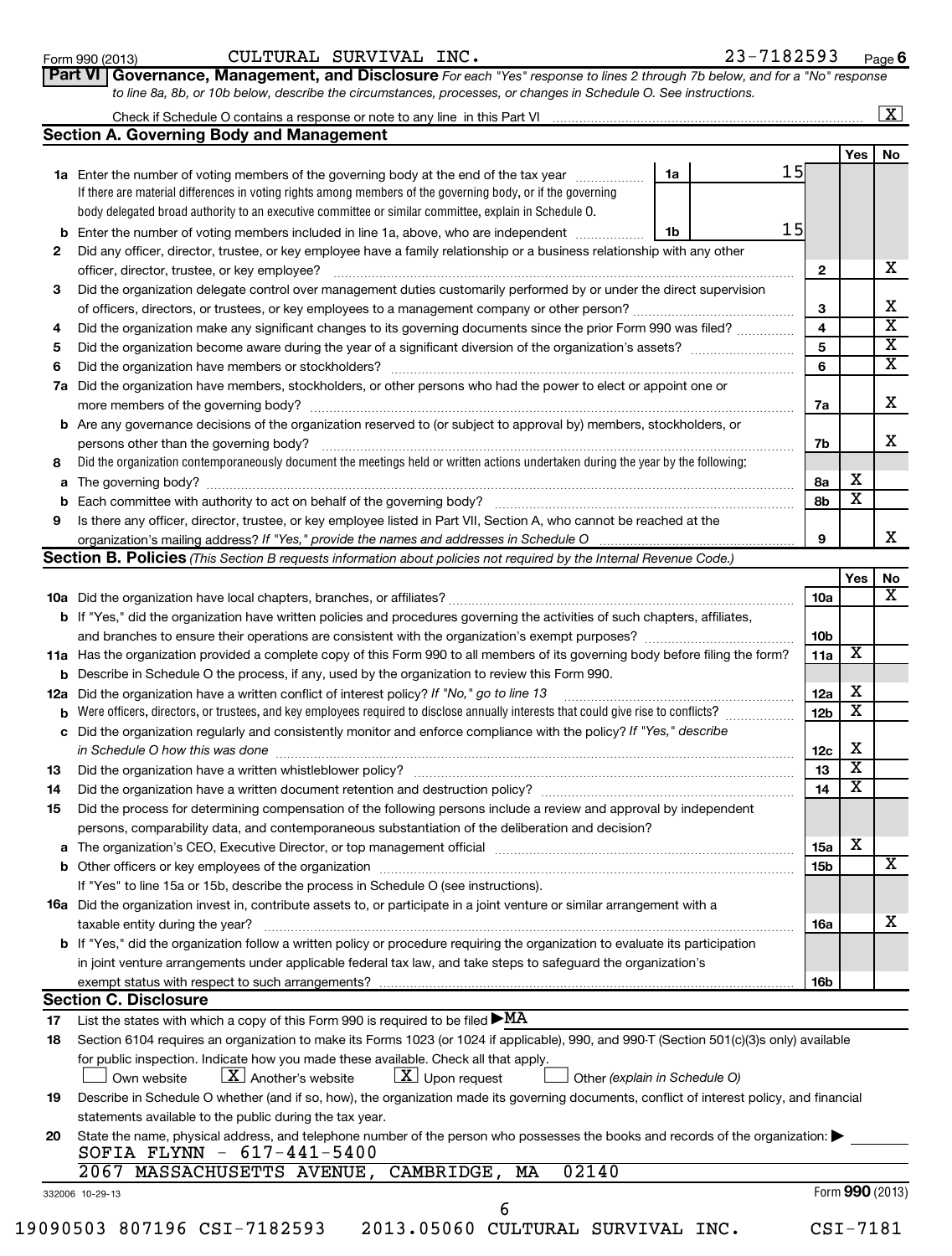| Part VII Compensation of Officers, Directors, Trustees, Key Employees, Highest Compensated                                                                 |
|------------------------------------------------------------------------------------------------------------------------------------------------------------|
| <b>Employees, and Independent Contractors</b>                                                                                                              |
| Check if Schedule O contains a response or note to any line in this Part VII                                                                               |
| Section A. Officers, Directors, Trustees, Key Employees, and Highest Compensated Employees                                                                 |
| 1a Complete this table for all persons required to be listed. Report compensation for the calendar year ending with or within the organization's tax year. |

**•** List all of the organization's current officers, directors, trustees (whether individuals or organizations), regardless of amount of compensation. Enter -0- in columns  $(D)$ ,  $(E)$ , and  $(F)$  if no compensation was paid.

**•** List all of the organization's **current** key employees, if any. See instructions for definition of "key employee."

**•** List the organization's five *current* highest compensated employees (other than an officer, director, trustee, or key employee) who received reportable compensation (Box 5 of Form W-2 and/or Box 7 of Form 1099-MISC) of more than \$100,000 from the organization and any related organizations.

 $\bullet$  List all of the organization's former officers, key employees, and highest compensated employees who received more than \$100,000 of reportable compensation from the organization and any related organizations.

**•** List all of the organization's former directors or trustees that received, in the capacity as a former director or trustee of the organization, more than \$10,000 of reportable compensation from the organization and any related organizations.

List persons in the following order: individual trustees or directors; institutional trustees; officers; key employees; highest compensated employees; and former such persons.

Check this box if neither the organization nor any related organization compensated any current officer, director, or trustee.  $\left\vert \cdot\right\vert$ 

| (A)                       | (B)                  |                                         |                                                                  | (C)         |              |                                  |        | (D)                             | (E)             | (F)                         |
|---------------------------|----------------------|-----------------------------------------|------------------------------------------------------------------|-------------|--------------|----------------------------------|--------|---------------------------------|-----------------|-----------------------------|
| Name and Title            | Average              | Position<br>(do not check more than one |                                                                  |             |              |                                  |        | Reportable                      | Reportable      | Estimated                   |
|                           | hours per            |                                         | box, unless person is both an<br>officer and a director/trustee) |             |              |                                  |        | compensation                    | compensation    | amount of                   |
|                           | week                 |                                         |                                                                  |             |              |                                  |        | from                            | from related    | other                       |
|                           | (list any            |                                         |                                                                  |             |              |                                  |        | the                             | organizations   | compensation                |
|                           | hours for<br>related |                                         |                                                                  |             |              |                                  |        | organization<br>(W-2/1099-MISC) | (W-2/1099-MISC) | from the                    |
|                           | organizations        |                                         |                                                                  |             |              |                                  |        |                                 |                 | organization<br>and related |
|                           | below                |                                         |                                                                  |             |              |                                  |        |                                 |                 | organizations               |
|                           | line)                | Individual trustee or director          | Institutional trustee                                            | Officer     | Key employee | Highest compensated<br> employee | Former |                                 |                 |                             |
| Sarah Fuller<br>(1)       | 3.00                 |                                         |                                                                  |             |              |                                  |        |                                 |                 |                             |
| President                 |                      | $\mathbf X$                             |                                                                  | X           |              |                                  |        | 0.                              | $\mathbf 0$ .   | $\mathbf 0$ .               |
| (2) Nicole B. Friederichs | 3.00                 |                                         |                                                                  |             |              |                                  |        |                                 |                 |                             |
| Treasurer                 |                      | $\mathbf X$                             |                                                                  | $\mathbf X$ |              |                                  |        | $\mathbf 0$ .                   | 0.              | 0.                          |
| Jean E. Jackson<br>(3)    | 3.00                 |                                         |                                                                  |             |              |                                  |        |                                 |                 |                             |
| Clerk                     |                      | $\mathbf X$                             |                                                                  | $\mathbf X$ |              |                                  |        | 0.                              | $\mathbf 0$     | $\mathbf 0$ .               |
| Evelyn Arce<br>(4)        | 1.00                 |                                         |                                                                  |             |              |                                  |        |                                 |                 |                             |
| Director                  |                      | $\mathbf X$                             |                                                                  |             |              |                                  |        | 0.                              | $\mathbf 0$     | $\mathbf 0$ .               |
| Stephen P. Marks<br>(5)   | 1.00                 |                                         |                                                                  |             |              |                                  |        |                                 |                 |                             |
| Director                  |                      | $\mathbf X$                             |                                                                  |             |              |                                  |        | 0.                              | 0.              | $\mathbf 0$ .               |
| (6) Laura R. Graham       | 1.00                 |                                         |                                                                  |             |              |                                  |        |                                 |                 |                             |
| Director                  |                      | $\mathbf X$                             |                                                                  |             |              |                                  |        | $\mathbf 0$ .                   | $\mathbf 0$     | $\mathbf 0$ .               |
| (7)<br>John Edward        | 1.00                 |                                         |                                                                  |             |              |                                  |        |                                 |                 |                             |
| Director                  |                      | $\mathbf X$                             |                                                                  |             |              |                                  |        | $\mathbf 0$ .                   | $\mathbf 0$     | $\mathbf 0$ .               |
| (8) Alison Bemstein       | 1.00                 |                                         |                                                                  |             |              |                                  |        |                                 |                 |                             |
| Director                  |                      | $\mathbf X$                             |                                                                  |             |              |                                  |        | 0.                              | 0               | $\mathbf 0$ .               |
| (9) Elsebet Maybury-Lewis | 1.00                 |                                         |                                                                  |             |              |                                  |        |                                 |                 |                             |
| Director                  |                      | $\mathbf X$                             |                                                                  |             |              |                                  |        | $\mathbf 0$ .                   | $\mathbf 0$     | $\mathbf 0$ .               |
| (10) P. Ranganath Nayak   | 1.00                 |                                         |                                                                  |             |              |                                  |        |                                 |                 |                             |
| Director                  |                      | $\mathbf x$                             |                                                                  |             |              |                                  |        | $\mathbf 0$                     | $\mathbf 0$     | $0$ .                       |
| (11) Stella Tamang        | 1.00                 |                                         |                                                                  |             |              |                                  |        |                                 |                 |                             |
| Director                  |                      | $\mathbf x$                             |                                                                  |             |              |                                  |        | $\mathbf 0$ .                   | $\mathbf 0$     | $0$ .                       |
| (12) Duane Champagne      | 1.00                 |                                         |                                                                  |             |              |                                  |        |                                 |                 |                             |
| Director                  |                      | $\mathbf X$                             |                                                                  |             |              |                                  |        | 0.                              | $\mathbf 0$     | $\mathbf 0$ .               |
| (13) Steven Heim          | 1.00                 |                                         |                                                                  |             |              |                                  |        |                                 |                 |                             |
| Director                  |                      | X                                       |                                                                  |             |              |                                  |        | $\mathbf 0$ .                   | 0               | $\mathbf 0$ .               |
| $(14)$ Lesley J. Kabotie  | 1.00                 |                                         |                                                                  |             |              |                                  |        |                                 |                 |                             |
| Director                  |                      | $\mathbf X$                             |                                                                  |             |              |                                  |        | 0.                              | $\mathbf 0$     | $0$ .                       |
| (15) Che Wilson           | 1.00                 |                                         |                                                                  |             |              |                                  |        |                                 |                 |                             |
| Director                  |                      | $\mathbf X$                             |                                                                  |             |              |                                  |        | 0.                              | $\mathbf 0$     | 0.                          |
| (16) Suzanne Benally      | 40.00                |                                         |                                                                  |             |              |                                  |        |                                 |                 |                             |
| Executive Director        |                      |                                         |                                                                  |             |              | $\mathbf X$                      |        | 102,513.                        | $\mathbf 0$ .   | 8,523.                      |
|                           |                      |                                         |                                                                  |             |              |                                  |        |                                 |                 |                             |
|                           |                      |                                         |                                                                  |             |              |                                  |        |                                 |                 |                             |

332007 10-29-13

Form (2013) **990**

19090503 807196 CSI-7182593 2013.05060 CULTURAL SURVIVAL INC. CSI-7181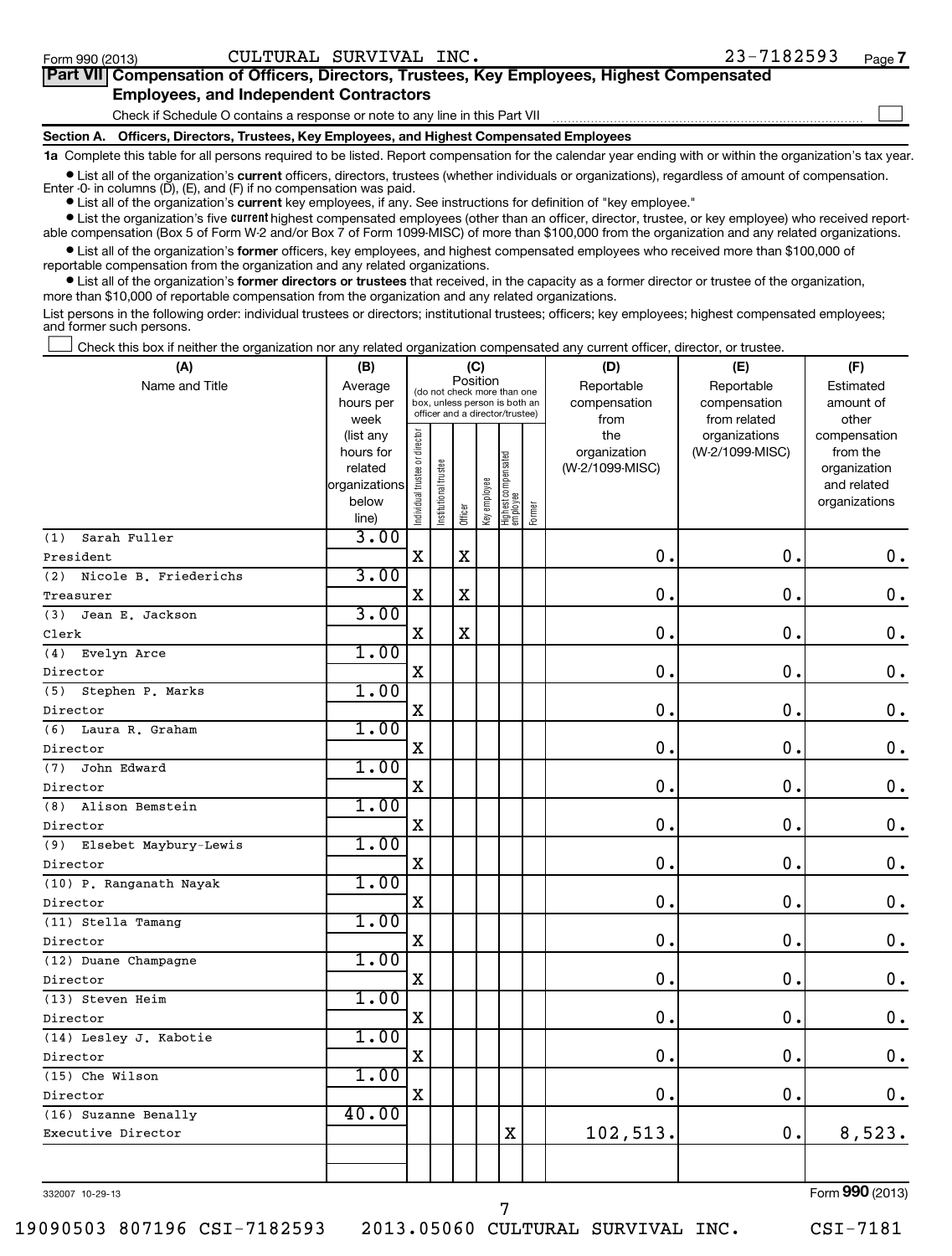| CULTURAL SURVIVAL INC.<br>Form 990 (2013)                                                                                                                                                                                                                   |                                                                                                                                                                                                                                                                                         |                                                                                                                    |             |  |   |                                           |                                                   | 23-7182593 |                  |                                        | Page 8                     |
|-------------------------------------------------------------------------------------------------------------------------------------------------------------------------------------------------------------------------------------------------------------|-----------------------------------------------------------------------------------------------------------------------------------------------------------------------------------------------------------------------------------------------------------------------------------------|--------------------------------------------------------------------------------------------------------------------|-------------|--|---|-------------------------------------------|---------------------------------------------------|------------|------------------|----------------------------------------|----------------------------|
| Part VII Section A. Officers, Directors, Trustees, Key Employees, and Highest Compensated Employees (continued)                                                                                                                                             |                                                                                                                                                                                                                                                                                         |                                                                                                                    |             |  |   |                                           |                                                   |            |                  |                                        |                            |
| (A)<br>Name and title                                                                                                                                                                                                                                       | (B)<br>Average<br>hours per<br>week                                                                                                                                                                                                                                                     | (C)<br>Position<br>(do not check more than one<br>box, unless person is both an<br>officer and a director/trustee) |             |  |   | (D)<br>Reportable<br>compensation<br>from | (E)<br>Reportable<br>compensation<br>from related |            |                  | (F)<br>Estimated<br>amount of<br>other |                            |
|                                                                                                                                                                                                                                                             | (list any<br>Individual trustee or director<br>the<br>organizations<br>hours for<br>(W-2/1099-MISC)<br>organization<br>Highest compensated<br>  employee<br>Institutional trustee<br>related<br>(W-2/1099-MISC)<br>organizations<br>Key employee<br>below<br>Former<br>Officer<br>line) |                                                                                                                    |             |  |   | from the<br>organization<br>organizations | compensation<br>and related                       |            |                  |                                        |                            |
|                                                                                                                                                                                                                                                             |                                                                                                                                                                                                                                                                                         |                                                                                                                    |             |  |   |                                           |                                                   |            |                  |                                        |                            |
|                                                                                                                                                                                                                                                             |                                                                                                                                                                                                                                                                                         |                                                                                                                    |             |  |   |                                           |                                                   |            |                  |                                        |                            |
|                                                                                                                                                                                                                                                             |                                                                                                                                                                                                                                                                                         |                                                                                                                    |             |  |   |                                           |                                                   |            |                  |                                        |                            |
|                                                                                                                                                                                                                                                             |                                                                                                                                                                                                                                                                                         |                                                                                                                    |             |  |   |                                           |                                                   |            |                  |                                        |                            |
|                                                                                                                                                                                                                                                             |                                                                                                                                                                                                                                                                                         |                                                                                                                    |             |  |   |                                           |                                                   |            |                  |                                        |                            |
|                                                                                                                                                                                                                                                             |                                                                                                                                                                                                                                                                                         |                                                                                                                    |             |  |   |                                           |                                                   |            |                  |                                        |                            |
|                                                                                                                                                                                                                                                             |                                                                                                                                                                                                                                                                                         |                                                                                                                    |             |  |   |                                           |                                                   |            |                  |                                        |                            |
|                                                                                                                                                                                                                                                             |                                                                                                                                                                                                                                                                                         |                                                                                                                    |             |  |   |                                           |                                                   |            |                  |                                        |                            |
|                                                                                                                                                                                                                                                             |                                                                                                                                                                                                                                                                                         |                                                                                                                    |             |  |   |                                           | 102, 513.                                         |            | $\overline{0}$ . |                                        | 8,523.                     |
| c Total from continuation sheets to Part VII, Section A manufactured by                                                                                                                                                                                     |                                                                                                                                                                                                                                                                                         |                                                                                                                    |             |  |   |                                           | σ.<br>102, 513.                                   |            | σ.<br>σ.         |                                        | $\overline{0}$ .<br>8,523. |
| Total number of individuals (including but not limited to those listed above) who received more than \$100,000 of reportable<br>$\mathbf{2}$<br>compensation from the organization $\blacktriangleright$                                                    |                                                                                                                                                                                                                                                                                         |                                                                                                                    |             |  |   |                                           |                                                   |            |                  |                                        |                            |
|                                                                                                                                                                                                                                                             |                                                                                                                                                                                                                                                                                         |                                                                                                                    |             |  |   |                                           |                                                   |            |                  |                                        | No<br>Yes                  |
| Did the organization list any former officer, director, or trustee, key employee, or highest compensated employee on<br>з<br>line 1a? If "Yes," complete Schedule J for such individual                                                                     |                                                                                                                                                                                                                                                                                         |                                                                                                                    |             |  |   |                                           |                                                   |            |                  | 3                                      | х                          |
| 4<br>For any individual listed on line 1a, is the sum of reportable compensation and other compensation from the organization                                                                                                                               |                                                                                                                                                                                                                                                                                         |                                                                                                                    |             |  |   |                                           |                                                   |            |                  | 4                                      | x                          |
| Did any person listed on line 1a receive or accrue compensation from any unrelated organization or individual for services<br>5                                                                                                                             |                                                                                                                                                                                                                                                                                         |                                                                                                                    |             |  |   |                                           |                                                   |            |                  | 5                                      | X                          |
| <b>Section B. Independent Contractors</b>                                                                                                                                                                                                                   |                                                                                                                                                                                                                                                                                         |                                                                                                                    |             |  |   |                                           |                                                   |            |                  |                                        |                            |
| Complete this table for your five highest compensated independent contractors that received more than \$100,000 of compensation from<br>1<br>the organization. Report compensation for the calendar year ending with or within the organization's tax year. |                                                                                                                                                                                                                                                                                         |                                                                                                                    |             |  |   |                                           |                                                   |            |                  |                                        |                            |
| (A)<br>Name and business address                                                                                                                                                                                                                            |                                                                                                                                                                                                                                                                                         |                                                                                                                    | <b>NONE</b> |  |   |                                           | (B)<br>Description of services                    |            |                  | (C)<br>Compensation                    |                            |
|                                                                                                                                                                                                                                                             |                                                                                                                                                                                                                                                                                         |                                                                                                                    |             |  |   |                                           |                                                   |            |                  |                                        |                            |
|                                                                                                                                                                                                                                                             |                                                                                                                                                                                                                                                                                         |                                                                                                                    |             |  |   |                                           |                                                   |            |                  |                                        |                            |
|                                                                                                                                                                                                                                                             |                                                                                                                                                                                                                                                                                         |                                                                                                                    |             |  |   |                                           |                                                   |            |                  |                                        |                            |
|                                                                                                                                                                                                                                                             |                                                                                                                                                                                                                                                                                         |                                                                                                                    |             |  |   |                                           |                                                   |            |                  |                                        |                            |
| 2<br>Total number of independent contractors (including but not limited to those listed above) who received more than                                                                                                                                       |                                                                                                                                                                                                                                                                                         |                                                                                                                    |             |  |   |                                           |                                                   |            |                  |                                        |                            |
| \$100,000 of compensation from the organization >                                                                                                                                                                                                           |                                                                                                                                                                                                                                                                                         |                                                                                                                    |             |  | 0 |                                           |                                                   |            |                  |                                        |                            |

332008 10-29-13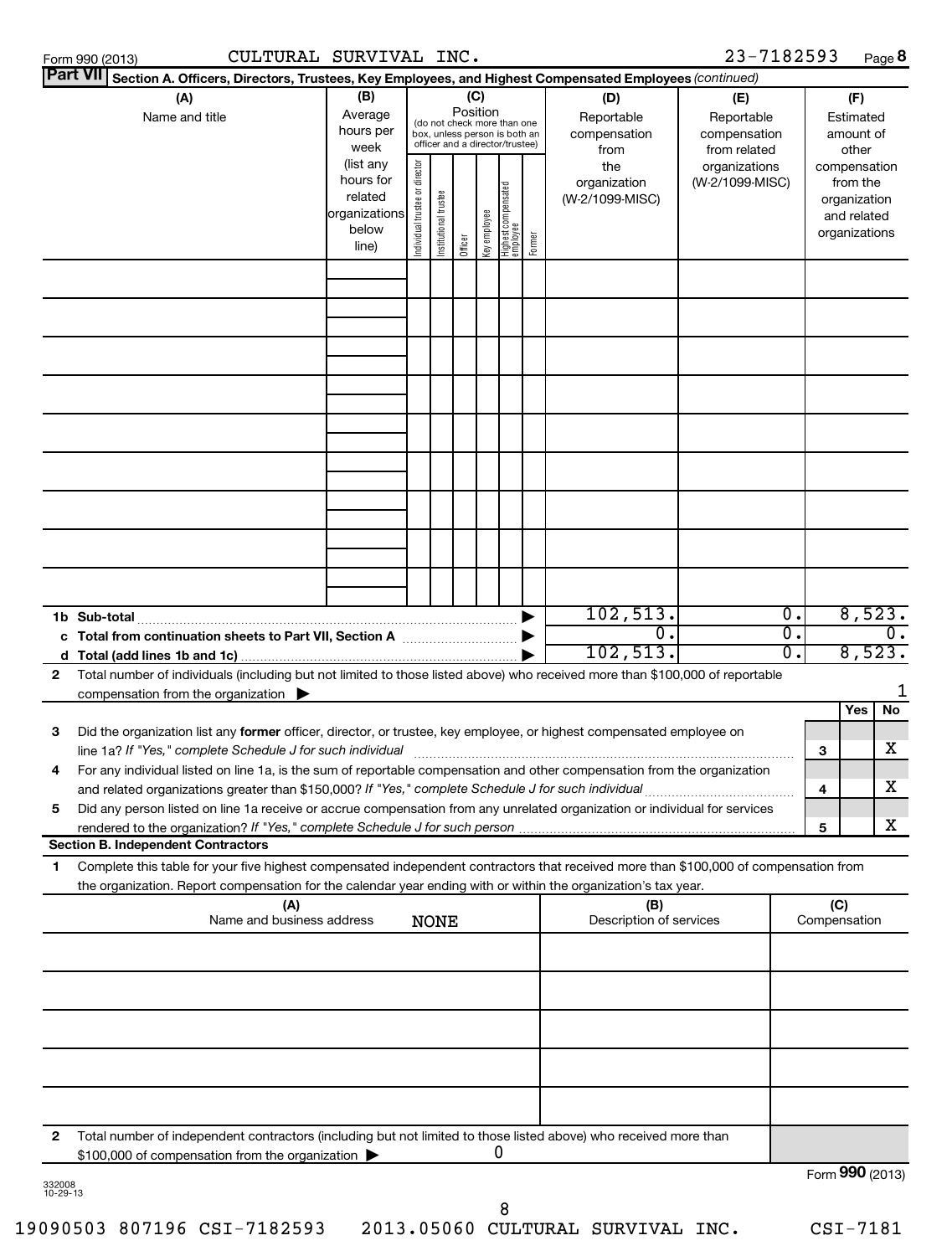| Form 990 (2013) | CULTURA.                                |
|-----------------|-----------------------------------------|
|                 | <b>Part VIII   Statement of Revenue</b> |

# Form 990 (2013) Page CULTURAL SURVIVAL INC. 23-7182593

|                                                           |    | Check if Schedule O contains a response or note to any line in this Part VIII |                |                      |                      |                                                 |                                         |                                                                      |
|-----------------------------------------------------------|----|-------------------------------------------------------------------------------|----------------|----------------------|----------------------|-------------------------------------------------|-----------------------------------------|----------------------------------------------------------------------|
|                                                           |    |                                                                               |                |                      | (A)<br>Total revenue | (B)<br>Related or<br>exempt function<br>revenue | (C)<br>Unrelated<br>business<br>revenue | (D)<br>Revenue excluded<br>from tax under<br>sections<br>$512 - 514$ |
|                                                           |    | 1 a Federated campaigns                                                       | 1a             |                      |                      |                                                 |                                         |                                                                      |
|                                                           |    | <b>b</b> Membership dues                                                      | 1 <sub>b</sub> | 15,845.              |                      |                                                 |                                         |                                                                      |
|                                                           |    | c Fundraising events                                                          | 1 <sub>c</sub> |                      |                      |                                                 |                                         |                                                                      |
|                                                           |    | d Related organizations                                                       | 1 <sub>d</sub> |                      |                      |                                                 |                                         |                                                                      |
|                                                           |    | e Government grants (contributions)                                           | 1e             |                      |                      |                                                 |                                         |                                                                      |
|                                                           |    | f All other contributions, gifts, grants, and                                 |                |                      |                      |                                                 |                                         |                                                                      |
|                                                           |    | similar amounts not included above                                            | 1f             | 949,823.             |                      |                                                 |                                         |                                                                      |
| Contributions, Gifts, Grants<br>and Other Similar Amounts |    | g Noncash contributions included in lines 1a-1f: \$                           |                |                      |                      |                                                 |                                         |                                                                      |
|                                                           |    |                                                                               |                |                      | 965,668.             |                                                 |                                         |                                                                      |
|                                                           |    |                                                                               |                | <b>Business Code</b> |                      |                                                 |                                         |                                                                      |
|                                                           |    | 2a Indigenous Crafts Baza<br>Cultural Survival Publ                           |                | 900099<br>511120     | 401,955.<br>7,557.   | 401,955.<br>7,557.                              |                                         |                                                                      |
|                                                           | b  |                                                                               |                |                      |                      |                                                 |                                         |                                                                      |
|                                                           | с  |                                                                               |                |                      |                      |                                                 |                                         |                                                                      |
| Program Service<br>Revenue                                | d  |                                                                               |                |                      |                      |                                                 |                                         |                                                                      |
|                                                           |    |                                                                               |                |                      |                      |                                                 |                                         |                                                                      |
|                                                           |    | f All other program service revenue                                           |                |                      | 409,512.             |                                                 |                                         |                                                                      |
|                                                           | 3  | Investment income (including dividends, interest, and                         |                |                      |                      |                                                 |                                         |                                                                      |
|                                                           |    |                                                                               |                |                      | 1,096.               |                                                 |                                         | 1,096.                                                               |
|                                                           | 4  | Income from investment of tax-exempt bond proceeds                            |                |                      |                      |                                                 |                                         |                                                                      |
|                                                           | 5  |                                                                               |                |                      |                      |                                                 |                                         |                                                                      |
|                                                           |    |                                                                               | (i) Real       | (ii) Personal        |                      |                                                 |                                         |                                                                      |
|                                                           |    | 6 a Gross rents<br>$\ldots \ldots \ldots \ldots \ldots$                       |                |                      |                      |                                                 |                                         |                                                                      |
|                                                           |    | <b>b</b> Less: rental expenses                                                |                |                      |                      |                                                 |                                         |                                                                      |
|                                                           |    | <b>c</b> Rental income or (loss)                                              |                |                      |                      |                                                 |                                         |                                                                      |
|                                                           |    | d Net rental income or (loss)                                                 |                |                      |                      |                                                 |                                         |                                                                      |
|                                                           |    | <b>7 a</b> Gross amount from sales of                                         | (i) Securities | (ii) Other           |                      |                                                 |                                         |                                                                      |
|                                                           |    | assets other than inventory                                                   | 45,023.        |                      |                      |                                                 |                                         |                                                                      |
|                                                           |    | <b>b</b> Less: cost or other basis                                            |                |                      |                      |                                                 |                                         |                                                                      |
|                                                           |    | and sales expenses                                                            | 45,740.        |                      |                      |                                                 |                                         |                                                                      |
|                                                           |    |                                                                               | $-717.$        |                      |                      |                                                 |                                         |                                                                      |
|                                                           |    |                                                                               |                |                      | $-717.$              |                                                 |                                         | $-717.$                                                              |
| ≗                                                         |    | 8 a Gross income from fundraising events (not                                 |                |                      |                      |                                                 |                                         |                                                                      |
|                                                           |    | including \$                                                                  | оf             |                      |                      |                                                 |                                         |                                                                      |
|                                                           |    | contributions reported on line 1c). See                                       |                |                      |                      |                                                 |                                         |                                                                      |
| Other Reven                                               |    |                                                                               |                |                      |                      |                                                 |                                         |                                                                      |
|                                                           |    | b Less: direct expenses                                                       | b              |                      |                      |                                                 |                                         |                                                                      |
|                                                           |    | c Net income or (loss) from fundraising events                                |                | .                    |                      |                                                 |                                         |                                                                      |
|                                                           |    | 9 a Gross income from gaming activities. See                                  |                |                      |                      |                                                 |                                         |                                                                      |
|                                                           |    |                                                                               | b              |                      |                      |                                                 |                                         |                                                                      |
|                                                           |    | c Net income or (loss) from gaming activities                                 |                |                      |                      |                                                 |                                         |                                                                      |
|                                                           |    | 10 a Gross sales of inventory, less returns                                   |                |                      |                      |                                                 |                                         |                                                                      |
|                                                           |    |                                                                               |                |                      |                      |                                                 |                                         |                                                                      |
|                                                           |    |                                                                               | b              |                      |                      |                                                 |                                         |                                                                      |
|                                                           |    |                                                                               |                |                      |                      |                                                 |                                         |                                                                      |
|                                                           |    | Miscellaneous Revenue                                                         |                | <b>Business Code</b> |                      |                                                 |                                         |                                                                      |
|                                                           |    | 11 a Miscellaneous Revenue                                                    |                | 511120               | 2,562.               | 2,562.                                          |                                         |                                                                      |
|                                                           | b  |                                                                               |                |                      |                      |                                                 |                                         |                                                                      |
|                                                           | c  |                                                                               |                |                      |                      |                                                 |                                         |                                                                      |
|                                                           |    |                                                                               |                |                      |                      |                                                 |                                         |                                                                      |
|                                                           |    |                                                                               |                | ▶                    | 2,562.               |                                                 |                                         |                                                                      |
| 332009<br>10-29-13                                        | 12 |                                                                               |                |                      | 1,378,121.           | 412,074.                                        | $\overline{0}$ .                        | 379.                                                                 |
|                                                           |    |                                                                               |                |                      |                      |                                                 |                                         | Form 990 (2013)                                                      |

19090503 807196 CSI-7182593 2013.05060 CULTURAL SURVIVAL INC. CSI-7181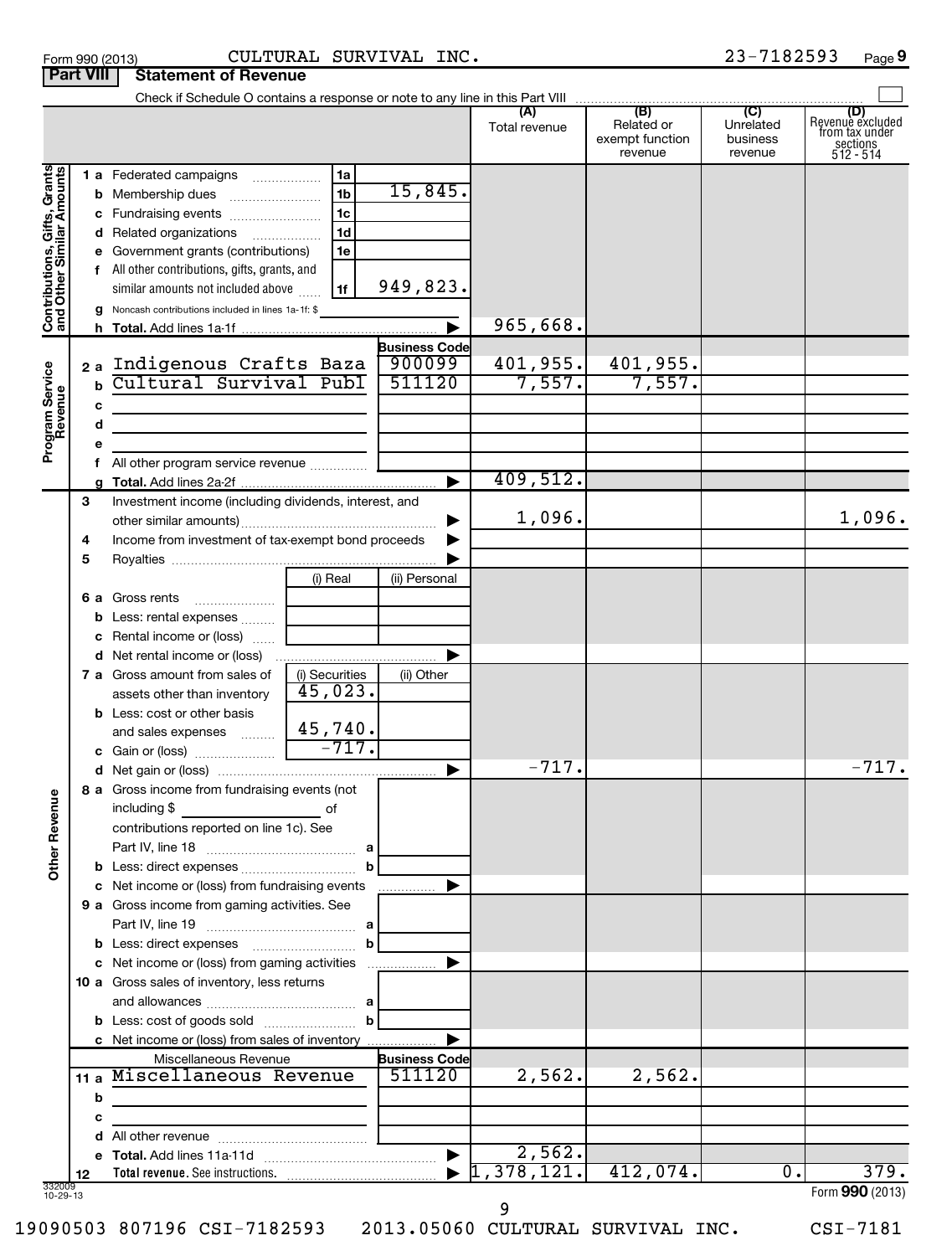# Form 990 (2013) Page CULTURAL SURVIVAL INC. 23-7182593

## **Part IX Statement of Functional Expenses**

|              | Section 501(c)(3) and 501(c)(4) organizations must complete all columns. All other organizations must complete column (A).                                                                                  |                       |                                    |                                           |                                |
|--------------|-------------------------------------------------------------------------------------------------------------------------------------------------------------------------------------------------------------|-----------------------|------------------------------------|-------------------------------------------|--------------------------------|
|              | Check if Schedule O contains a response or note to any line in this Part IX                                                                                                                                 |                       |                                    |                                           |                                |
|              | Do not include amounts reported on lines 6b,<br>7b, 8b, 9b, and 10b of Part VIII.                                                                                                                           | (A)<br>Total expenses | (B)<br>Program service<br>expenses | (C)<br>Management and<br>general expenses | (D)<br>Fundraising<br>expenses |
| 1            | Grants and other assistance to governments and                                                                                                                                                              |                       |                                    |                                           |                                |
|              | organizations in the United States. See Part IV, line 21                                                                                                                                                    |                       |                                    |                                           |                                |
| $\mathbf{2}$ | Grants and other assistance to individuals in                                                                                                                                                               |                       |                                    |                                           |                                |
|              | the United States. See Part IV, line 22                                                                                                                                                                     |                       |                                    |                                           |                                |
| 3            | Grants and other assistance to governments,                                                                                                                                                                 |                       |                                    |                                           |                                |
|              | organizations, and individuals outside the                                                                                                                                                                  |                       |                                    |                                           |                                |
|              | United States. See Part IV, lines 15 and 16                                                                                                                                                                 | 69,702.               | 69,702.                            |                                           |                                |
| 4            | Benefits paid to or for members                                                                                                                                                                             |                       |                                    |                                           |                                |
| 5            | Compensation of current officers, directors,                                                                                                                                                                |                       |                                    |                                           |                                |
|              | trustees, and key employees                                                                                                                                                                                 |                       |                                    |                                           |                                |
| 6            | Compensation not included above, to disqualified                                                                                                                                                            |                       |                                    |                                           |                                |
|              |                                                                                                                                                                                                             |                       |                                    |                                           |                                |
|              | persons (as defined under section 4958(f)(1)) and                                                                                                                                                           | 446,345.              | 321,368.                           | 49,098.                                   |                                |
|              | persons described in section 4958(c)(3)(B)                                                                                                                                                                  |                       |                                    |                                           | 75,879.                        |
| 7            | Other salaries and wages                                                                                                                                                                                    |                       |                                    |                                           |                                |
| 8            | Pension plan accruals and contributions (include                                                                                                                                                            |                       |                                    |                                           |                                |
|              | section 401(k) and 403(b) employer contributions)                                                                                                                                                           |                       |                                    |                                           |                                |
| 9            |                                                                                                                                                                                                             | 99,270.               | 71,474.                            | 10,920.                                   | 16,876.                        |
| 10           |                                                                                                                                                                                                             | 39,306.               | 28, 301.                           | 4,323.                                    | 6,682.                         |
| 11           | Fees for services (non-employees):                                                                                                                                                                          |                       |                                    |                                           |                                |
|              |                                                                                                                                                                                                             |                       |                                    |                                           |                                |
| b            |                                                                                                                                                                                                             |                       |                                    |                                           |                                |
|              |                                                                                                                                                                                                             | 4,000.                | 2,880.                             | 440.                                      | 680.                           |
| d            |                                                                                                                                                                                                             |                       |                                    |                                           |                                |
|              | Professional fundraising services. See Part IV, line 17                                                                                                                                                     |                       |                                    |                                           |                                |
| f            | Investment management fees                                                                                                                                                                                  |                       |                                    |                                           |                                |
|              | g Other. (If line 11g amount exceeds 10% of line 25,                                                                                                                                                        |                       |                                    |                                           |                                |
|              | column (A) amount, list line 11g expenses on Sch O.)                                                                                                                                                        | 49,681.               | 41,402.                            | 7,954.                                    | 325.                           |
| 12           |                                                                                                                                                                                                             | 2,212.                |                                    |                                           | 2,212.                         |
| 13           |                                                                                                                                                                                                             | 18,612.               | 13,401.                            | 2,047.                                    | 3,164.                         |
| 14           |                                                                                                                                                                                                             |                       |                                    |                                           |                                |
|              |                                                                                                                                                                                                             |                       |                                    |                                           |                                |
| 15           |                                                                                                                                                                                                             | 47,681                | 34, 330.                           | 5,245.                                    | 8,106.                         |
| 16           |                                                                                                                                                                                                             | 104,826.              | 95,718.                            | 3,337.                                    | 5,771.                         |
| 17           |                                                                                                                                                                                                             |                       |                                    |                                           |                                |
| 18           | Payments of travel or entertainment expenses                                                                                                                                                                |                       |                                    |                                           |                                |
|              | for any federal, state, or local public officials                                                                                                                                                           |                       |                                    |                                           |                                |
| 19           | Conferences, conventions, and meetings                                                                                                                                                                      |                       |                                    |                                           |                                |
| 20           | Interest                                                                                                                                                                                                    |                       |                                    |                                           |                                |
| 21           |                                                                                                                                                                                                             |                       |                                    |                                           |                                |
| 22           | Depreciation, depletion, and amortization                                                                                                                                                                   |                       |                                    |                                           |                                |
| 23           | Insurance                                                                                                                                                                                                   | 10,033.               | 7,224.                             | 1,103.                                    | 1,706.                         |
| 24           | Other expenses. Itemize expenses not covered<br>above. (List miscellaneous expenses in line 24e. If line<br>24e amount exceeds 10% of line 25, column (A)<br>amount, list line 24e expenses on Schedule O.) |                       |                                    |                                           |                                |
|              | a Indigenous Crafts Bazaa                                                                                                                                                                                   | 353, 278.             | 353, 278.                          |                                           |                                |
| b.           | Direct Support Projects                                                                                                                                                                                     | 42,448.               | 42,448.                            |                                           |                                |
|              | Printing and Copying                                                                                                                                                                                        | 32,495.               | 24,685.                            | 717.                                      | 7,093.                         |
| d            | Telephone                                                                                                                                                                                                   | 13, 135.              | 9,457.                             | 1,445.                                    | 2,233.                         |
|              | e All other expenses                                                                                                                                                                                        | 43,073.               | 29,342.                            | 7,039.                                    | 6,692.                         |
|              | Total functional expenses. Add lines 1 through 24e                                                                                                                                                          | 1,376,097.            | 1,145,010.                         | 93,668.                                   | 137,419.                       |
| 25           | <b>Joint costs.</b> Complete this line only if the organization                                                                                                                                             |                       |                                    |                                           |                                |
| 26           |                                                                                                                                                                                                             |                       |                                    |                                           |                                |
|              | reported in column (B) joint costs from a combined                                                                                                                                                          |                       |                                    |                                           |                                |
|              | educational campaign and fundraising solicitation.                                                                                                                                                          |                       |                                    |                                           |                                |
|              | Check here<br>if following SOP 98-2 (ASC 958-720)                                                                                                                                                           |                       |                                    |                                           |                                |
|              | 332010 10-29-13                                                                                                                                                                                             |                       |                                    |                                           | Form 990 (2013)                |

19090503 807196 CSI-7182593 2013.05060 CULTURAL SURVIVAL INC. CSI-7181

10

Form **990** (2013)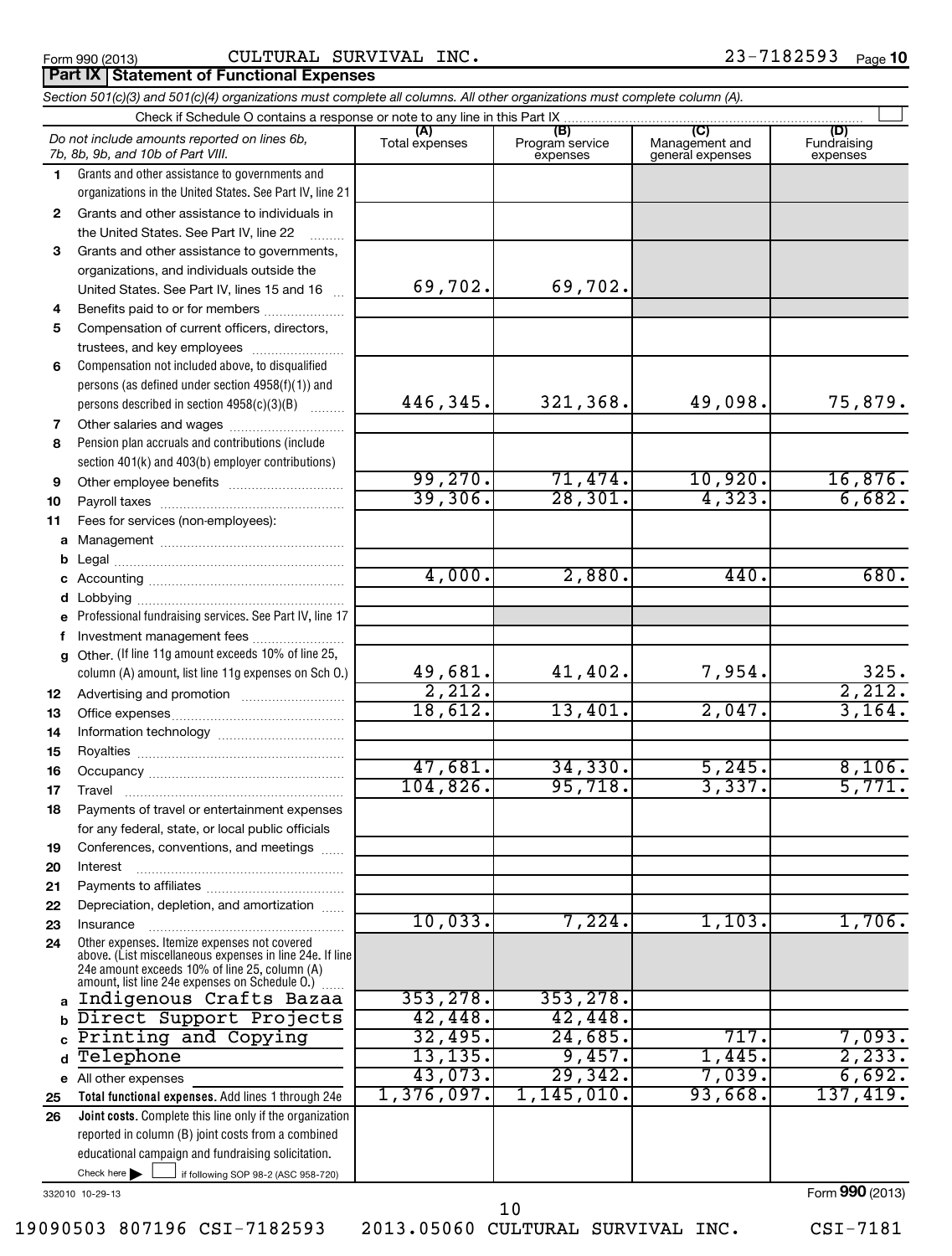19090503 807196 CSI-7182593 2013.05060 CULTURAL SURVIVAL INC. CSI-7181

# Form 990 (2013) Page **11** CULTURAL SURVIVAL INC. 23-7182593

|                             |    |                                                                                                                    |  |         | (A)<br>Beginning of year |                         | (B)<br>End of year |
|-----------------------------|----|--------------------------------------------------------------------------------------------------------------------|--|---------|--------------------------|-------------------------|--------------------|
|                             | 1  |                                                                                                                    |  |         | 24,077.                  | $\mathbf{1}$            | 71,887.            |
|                             | 2  |                                                                                                                    |  |         | 142, 322.                | $\overline{\mathbf{2}}$ |                    |
|                             | 3  |                                                                                                                    |  |         |                          | 3                       |                    |
|                             | 4  |                                                                                                                    |  |         |                          | 4                       |                    |
|                             | 5  | Loans and other receivables from current and former officers, directors,                                           |  |         |                          |                         |                    |
|                             |    | trustees, key employees, and highest compensated employees. Complete                                               |  |         |                          |                         |                    |
|                             |    | Part II of Schedule L                                                                                              |  |         |                          | 5                       |                    |
|                             | 6  | Loans and other receivables from other disqualified persons (as defined under                                      |  |         |                          |                         |                    |
|                             |    | section 4958(f)(1)), persons described in section 4958(c)(3)(B), and contributing                                  |  |         |                          |                         |                    |
|                             |    | employers and sponsoring organizations of section 501(c)(9) voluntary                                              |  |         |                          |                         |                    |
|                             |    | employees' beneficiary organizations (see instr). Complete Part II of Sch L                                        |  |         |                          | 6                       |                    |
| Assets                      | 7  |                                                                                                                    |  |         |                          | $\overline{7}$          |                    |
|                             | 8  |                                                                                                                    |  |         |                          | 8                       |                    |
|                             | 9  | Prepaid expenses and deferred charges                                                                              |  |         |                          | 9                       |                    |
|                             |    | 10a Land, buildings, and equipment: cost or other                                                                  |  |         |                          |                         |                    |
|                             |    | basis. Complete Part VI of Schedule D  10a                                                                         |  | 43,472. |                          |                         |                    |
|                             | b  |                                                                                                                    |  | 43,472. |                          | 0.10c                   | 0.                 |
|                             | 11 |                                                                                                                    |  |         | 16,483.                  | 11                      | 64,390.            |
|                             | 12 |                                                                                                                    |  |         |                          | 12                      | 53,852.            |
|                             | 13 |                                                                                                                    |  |         |                          | 13                      |                    |
|                             | 14 |                                                                                                                    |  |         |                          | 14                      |                    |
|                             | 15 |                                                                                                                    |  |         | 4,120.                   | 15                      | 4,120.             |
|                             | 16 |                                                                                                                    |  |         | 187,002.                 | 16                      | 194,249.           |
|                             | 17 |                                                                                                                    |  |         | 25,538.                  | 17                      | 29,870.            |
|                             | 18 |                                                                                                                    |  |         | 18                       |                         |                    |
|                             | 19 |                                                                                                                    |  |         |                          | 19                      |                    |
|                             | 20 |                                                                                                                    |  |         |                          | 20                      |                    |
|                             | 21 | Escrow or custodial account liability. Complete Part IV of Schedule D                                              |  |         |                          | 21                      |                    |
|                             | 22 | Loans and other payables to current and former officers, directors, trustees,                                      |  |         |                          |                         |                    |
| Liabilities                 |    | key employees, highest compensated employees, and disqualified persons.                                            |  |         |                          |                         |                    |
|                             |    |                                                                                                                    |  |         |                          | 22                      |                    |
|                             | 23 | Secured mortgages and notes payable to unrelated third parties                                                     |  |         |                          | 23                      |                    |
|                             | 24 |                                                                                                                    |  |         |                          | 24                      |                    |
|                             | 25 | Other liabilities (including federal income tax, payables to related third                                         |  |         |                          |                         |                    |
|                             |    | parties, and other liabilities not included on lines 17-24). Complete Part X of                                    |  |         |                          |                         |                    |
|                             |    | Schedule D                                                                                                         |  |         |                          | 25                      |                    |
|                             | 26 |                                                                                                                    |  |         | 25,538.                  | 26                      | 29,870.            |
|                             |    | Organizations that follow SFAS 117 (ASC 958), check here $\blacktriangleright$ $\lfloor \underline{X} \rfloor$ and |  |         |                          |                         |                    |
|                             |    | complete lines 27 through 29, and lines 33 and 34.                                                                 |  |         |                          |                         |                    |
|                             | 27 |                                                                                                                    |  |         | 76,325.                  | 27                      | 59,485.            |
|                             | 28 |                                                                                                                    |  |         | 85,139.                  | 28                      | 104,894.           |
|                             | 29 | Permanently restricted net assets                                                                                  |  |         | 29                       |                         |                    |
|                             |    | Organizations that do not follow SFAS 117 (ASC 958), check here >                                                  |  |         |                          |                         |                    |
| Net Assets or Fund Balances |    | and complete lines 30 through 34.                                                                                  |  |         |                          |                         |                    |
|                             | 30 |                                                                                                                    |  |         |                          | 30                      |                    |
|                             | 31 | Paid-in or capital surplus, or land, building, or equipment fund                                                   |  |         |                          | 31                      |                    |
|                             | 32 | Retained earnings, endowment, accumulated income, or other funds                                                   |  |         | 161,464.                 | 32                      | 164, 379.          |
|                             | 33 |                                                                                                                    |  |         | 187,002.                 | 33                      | 194, 249.          |
|                             | 34 |                                                                                                                    |  |         |                          | 34                      |                    |

Form (2013) **990**

**Assets**

**Liabilities**

Net Assets or Fund Balances

| CULTURAL SURVI |  |
|----------------|--|
|                |  |
|                |  |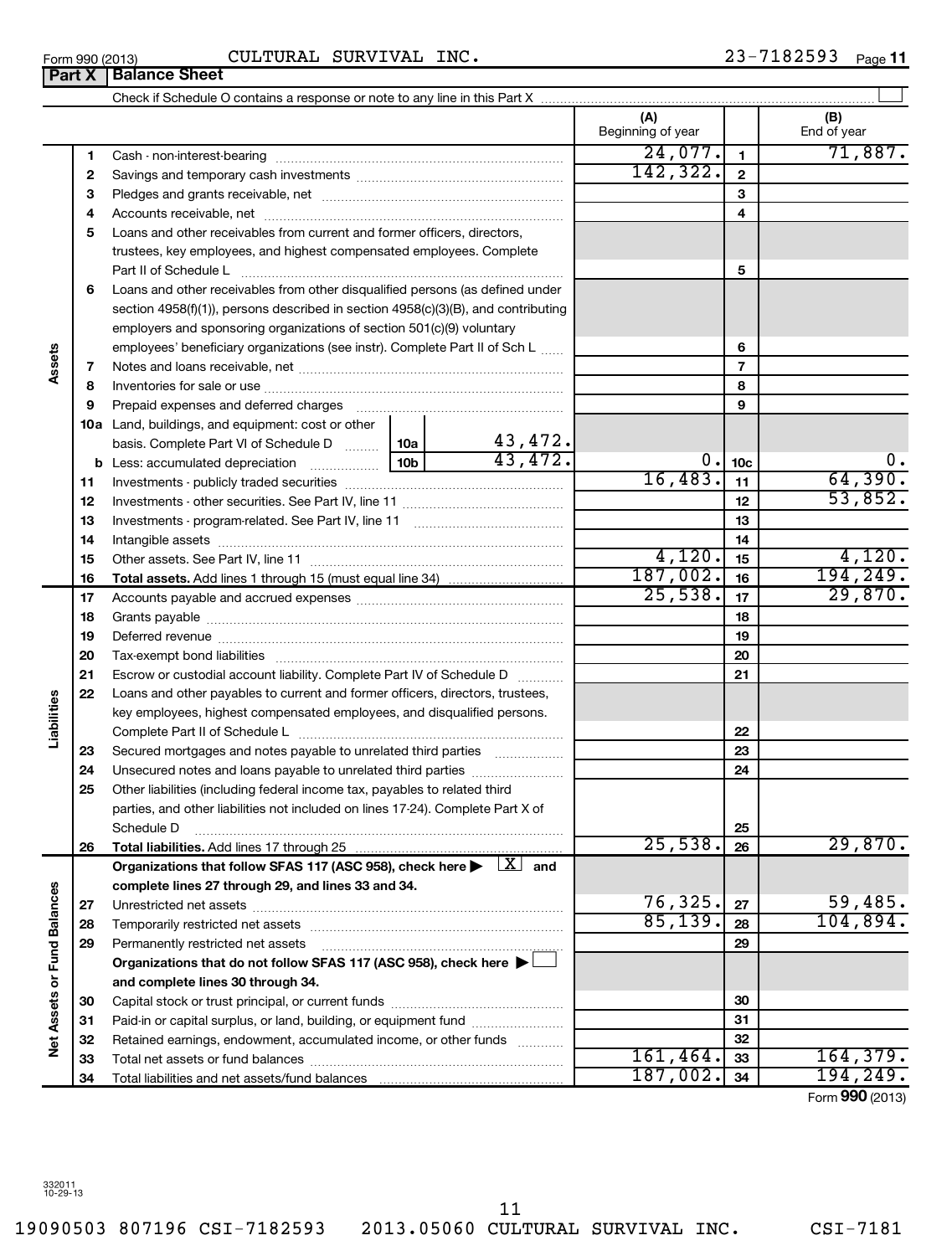19090503 807196 CSI-7182593 2013.05060 CULTURAL SURVIVAL INC. CSI-7181

 $23 - 7182593$  Poss 12

|    | CULTURAL SURVIVAL INC.<br>Form 990 (2013)                                                                                                                                                                                      | 23-7182593              |                |     | Page 12          |
|----|--------------------------------------------------------------------------------------------------------------------------------------------------------------------------------------------------------------------------------|-------------------------|----------------|-----|------------------|
|    | Part XI   Reconciliation of Net Assets                                                                                                                                                                                         |                         |                |     |                  |
|    | Check if Schedule O contains a response or note to any line in this Part XI [11] [12] Check if Schedule O contains a response or note to any line in this Part XI                                                              |                         |                |     |                  |
|    |                                                                                                                                                                                                                                |                         |                |     |                  |
| 1  |                                                                                                                                                                                                                                | 1                       | 1,378,121.     |     |                  |
| 2  |                                                                                                                                                                                                                                | $\overline{2}$          | 1,376,097.     |     |                  |
| З  | Revenue less expenses. Subtract line 2 from line 1                                                                                                                                                                             | 3                       |                |     | 2,024.           |
| 4  |                                                                                                                                                                                                                                | $\overline{\mathbf{4}}$ |                |     | 161, 464.        |
| 5  | Net unrealized gains (losses) on investments [11] matter than the control of the control of the control of the control of the control of the control of the control of the control of the control of the control of the contro | 5                       |                |     | 891.             |
| 6  | Donated services and use of facilities                                                                                                                                                                                         | 6                       |                |     |                  |
| 7  | Investment expenses                                                                                                                                                                                                            | $\overline{7}$          |                |     |                  |
| 8  | Prior period adjustments                                                                                                                                                                                                       | 8                       |                |     |                  |
| 9  |                                                                                                                                                                                                                                | 9                       |                |     | $\overline{0}$ . |
| 10 | Net assets or fund balances at end of year. Combine lines 3 through 9 (must equal Part X, line 33,                                                                                                                             |                         |                |     |                  |
|    | column (B))                                                                                                                                                                                                                    | 10                      |                |     | 164,379.         |
|    | <b>Part XII Financial Statements and Reporting</b>                                                                                                                                                                             |                         |                |     |                  |
|    |                                                                                                                                                                                                                                |                         |                |     | x                |
|    |                                                                                                                                                                                                                                |                         |                | Yes | <b>No</b>        |
| 1  | $\lfloor x \rfloor$ Accrual<br>Accounting method used to prepare the Form 990: $\Box$ Cash<br>Other                                                                                                                            |                         |                |     |                  |
|    | If the organization changed its method of accounting from a prior year or checked "Other," explain in Schedule O.                                                                                                              |                         |                |     |                  |
|    | 2a Were the organization's financial statements compiled or reviewed by an independent accountant?                                                                                                                             |                         | 2a             |     | x                |
|    | If "Yes," check a box below to indicate whether the financial statements for the year were compiled or reviewed on a                                                                                                           |                         |                |     |                  |
|    | separate basis, consolidated basis, or both:                                                                                                                                                                                   |                         |                |     |                  |
|    | Separate basis<br>Consolidated basis<br>Both consolidated and separate basis                                                                                                                                                   |                         |                |     |                  |
| b  |                                                                                                                                                                                                                                |                         | 2 <sub>b</sub> | х   |                  |
|    | If "Yes," check a box below to indicate whether the financial statements for the year were audited on a separate basis,                                                                                                        |                         |                |     |                  |
|    | consolidated basis, or both:                                                                                                                                                                                                   |                         |                |     |                  |
|    | $ \underline{X} $ Separate basis<br>$\Box$ Both consolidated and separate basis<br><b>Consolidated basis</b>                                                                                                                   |                         |                |     |                  |
|    | c If "Yes" to line 2a or 2b, does the organization have a committee that assumes responsibility for oversight of the audit,                                                                                                    |                         |                |     |                  |
|    |                                                                                                                                                                                                                                |                         | 2c             | х   |                  |
|    | If the organization changed either its oversight process or selection process during the tax year, explain in Schedule O.                                                                                                      |                         |                |     |                  |
|    | 3a As a result of a federal award, was the organization required to undergo an audit or audits as set forth in the Single Audit                                                                                                |                         |                |     |                  |
|    | Act and OMB Circular A-133?                                                                                                                                                                                                    |                         | 3a             |     | x                |
|    | <b>b</b> If "Yes," did the organization undergo the required audit or audits? If the organization did not undergo the required audit                                                                                           |                         |                |     |                  |
|    |                                                                                                                                                                                                                                |                         | 3b             |     |                  |
|    |                                                                                                                                                                                                                                |                         |                |     | Form 990 (2013)  |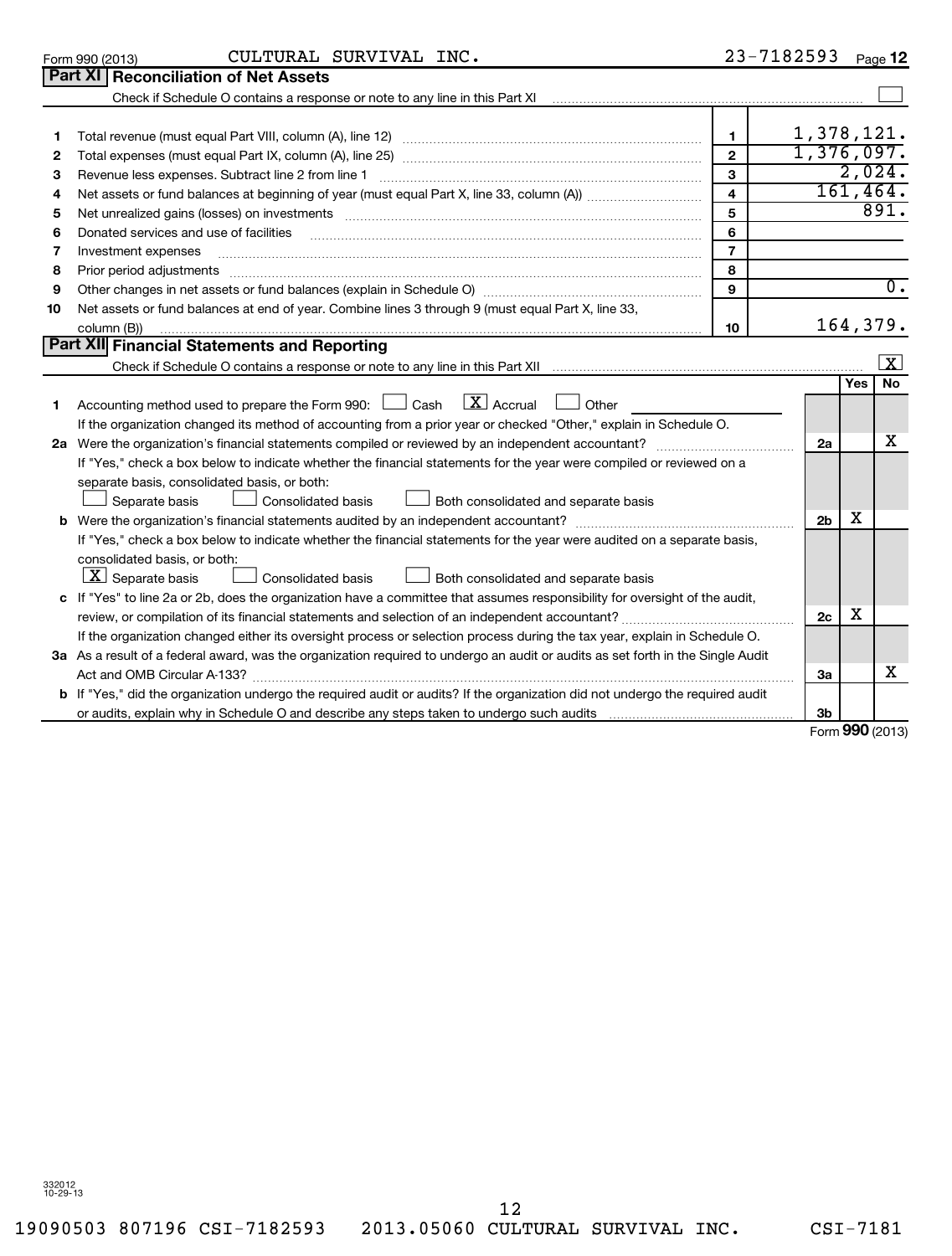| <b>SCHEDULE A</b> |
|-------------------|
|-------------------|

| (Form 990 or 990-E2 |  |  |  |  |  |
|---------------------|--|--|--|--|--|
|---------------------|--|--|--|--|--|

Department of the Treasury Internal Revenue Service

**7**

**8**

**11**

# **Public Charity Status and Public Support**

**(Form 990 or 990-EZ) Complete if the organization is a section 501(c)(3) organization or a section**

**4947(a)(1) nonexempt charitable trust.**

**Open to Public Inspection**

OMB No. 1545-0047

|  | Name of the organization |  |
|--|--------------------------|--|

**| Attach to Form 990 or Form 990-EZ.** 

Information about Schedule A (Form 990 or 990-EZ) and its instructions is at www.irs.gov/form990. **Employer identification number Part I** | Reason for Public Charity Status (All organizations must complete this part.) See instructions. CULTURAL SURVIVAL INC. 23-7182593

The organization is not a private foundation because it is: (For lines 1 through 11, check only one box.)

- **1 2** A church, convention of churches, or association of churches described in section 170(b)(1)(A)(i).  $\sim$ 
	- A school described in **section 170(b)(1)(A)(ii).** (Attach Schedule E.)  $\sim$
- **3** A hospital or a cooperative hospital service organization described in section 170(b)(1)(A)(iii).  $\sim$
- **4** A medical research organization operated in conjunction with a hospital described in **section 170(b)(1)(A)(iii).** Enter the hospital's name, city, and state:  $\sim$
- **5 section 170(b)(1)(A)(iv).**  (Complete Part II.) An organization operated for the benefit of a college or university owned or operated by a governmental unit described in  $\sim$
- **6** A federal, state, or local government or governmental unit described in **section 170(b)(1)(A)(v).**  $\sim$ 
	- **section 170(b)(1)(A)(vi).** (Complete Part II.) An organization that normally receives a substantial part of its support from a governmental unit or from the general public described in  $\sim$
	- A community trust described in **section 170(b)(1)(A)(vi).** (Complete Part II.)  $\sim$

**9** See s**ection 509(a)(2).** (Complete Part III.) An organization that normally receives: (1) more than 33 1/3% of its support from contributions, membership fees, and gross receipts from activities related to its exempt functions - subject to certain exceptions, and (2) no more than 33 1/3% of its support from gross investment income and unrelated business taxable income (less section 511 tax) from businesses acquired by the organization after June 30, 1975.  $\lfloor x \rfloor$ 

**10** An organization organized and operated exclusively to test for public safety. See **section 509(a)(4).**  $\sim$ 

more publicly supported organizations described in section 509(a)(1) or section 509(a)(2). See **section 509(a)(3).** Check the box that An organization organized and operated exclusively for the benefit of, to perform the functions of, or to carry out the purposes of one or describes the type of supporting organization and complete lines 11e through 11h.  $\sim$ 

| $a \Box$ Type I | $\mathsf{b}$ $\Box$ Type II | $\mathbf{c}$ $\Box$ Type III - Functionally integrated                                                                                        | $\mathsf{d}\Box$ Type III - Non-functionally integrated |
|-----------------|-----------------------------|-----------------------------------------------------------------------------------------------------------------------------------------------|---------------------------------------------------------|
|                 |                             | By checking this box, I certify that the organization is not controlled directly or indirectly by one or more disqualified persons other than |                                                         |
|                 |                             | foundation managers and other than one or more publicly supported organizations described in section 509(a)(1) or section 509(a)(2).          |                                                         |
|                 |                             | If the organization received a written determination from the IRS that it is a Type I, Type II, or Type III                                   |                                                         |

**g** supporting organization, check this box ~~~~~~~~~~~~~~~~~~~~~~~~~~~~~~~~~~~~~~~~~~~~~~ Since August 17, 2006, has the organization accepted any gift or contribution from any of the following persons?

**(i)** A person who directly or indirectly controls, either alone or together with persons described in (ii) and (iii) below, **(ii)** A family member of a person described in (i) above? ~~~~~~~~~~~~~~~~~~~~~~~~~~~~~~ **11g(i) 11g(ii)** the governing body of the supported organization? ~~~~~~~~~~~~~~~~~~~~~~~~~~~~~~

- **(iii)** A 35% controlled entity of a person described in (i) or (ii) above? ~~~~~~~~~~~~~~~~~~~~~~~~
- **h** Provide the following information about the supported organization(s).

| (i) Name of supported<br>organization                                                    | $(ii)$ EIN | (iii) Type of organization<br>(described on lines 1-9<br>above or IRC section | (iv) Is the organization $(v)$ Did you notify the<br>in col. (i) listed in your<br>governing document? |     | organization in col.<br>(i) of your support? |     | $\begin{array}{c} \begin{array}{c} \begin{array}{c} \text{(vi) Is the} \\ \text{organization in col.} \\ \text{(i) organized in the} \\ \text{U.S.?} \end{array} \end{array} \end{array}$ |    | (vii) Amount of monetary<br>support  |  |
|------------------------------------------------------------------------------------------|------------|-------------------------------------------------------------------------------|--------------------------------------------------------------------------------------------------------|-----|----------------------------------------------|-----|-------------------------------------------------------------------------------------------------------------------------------------------------------------------------------------------|----|--------------------------------------|--|
|                                                                                          |            | (see instructions))                                                           | Yes                                                                                                    | No. | Yes                                          | No. | Yes                                                                                                                                                                                       | No |                                      |  |
|                                                                                          |            |                                                                               |                                                                                                        |     |                                              |     |                                                                                                                                                                                           |    |                                      |  |
|                                                                                          |            |                                                                               |                                                                                                        |     |                                              |     |                                                                                                                                                                                           |    |                                      |  |
|                                                                                          |            |                                                                               |                                                                                                        |     |                                              |     |                                                                                                                                                                                           |    |                                      |  |
|                                                                                          |            |                                                                               |                                                                                                        |     |                                              |     |                                                                                                                                                                                           |    |                                      |  |
|                                                                                          |            |                                                                               |                                                                                                        |     |                                              |     |                                                                                                                                                                                           |    |                                      |  |
| <b>Total</b><br><b>LUA For Department Poduction Act Notice, see the Instructions for</b> |            |                                                                               |                                                                                                        |     |                                              |     |                                                                                                                                                                                           |    | Schodule A (Form 990 or 990-F7) 2013 |  |

or Paperwork Reduction Act Notice, see **Form 990 or 990-EZ.** LHA

**Schedule A (Form 990 or 990-EZ) 2013**

332021 09-25-13

19090503 807196 CSI-7182593 2013.05060 CULTURAL SURVIVAL INC. CSI-7181

**Yes No**

 $\left\vert \cdot\right\vert$ 

**11g(iii)**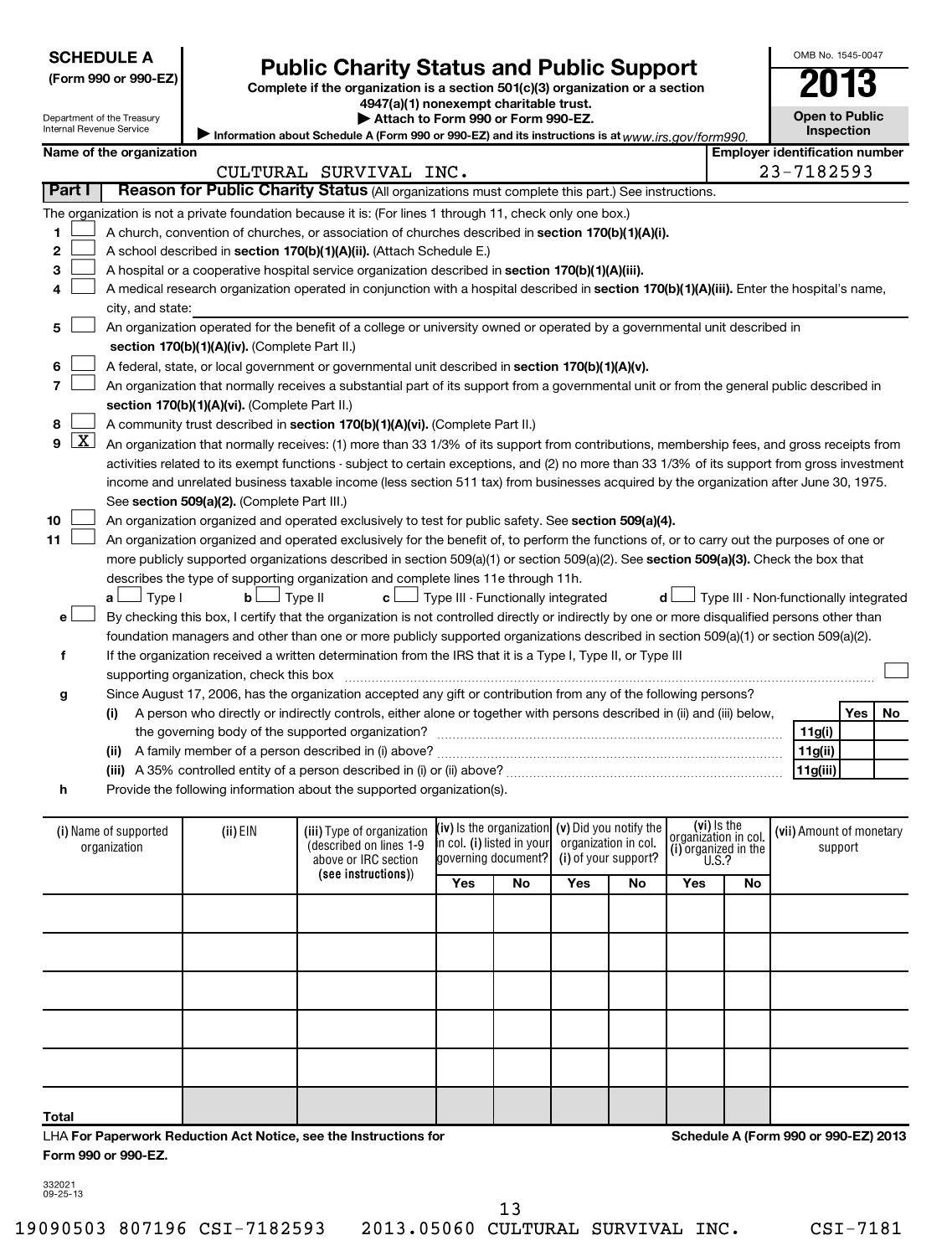#### Schedule A (Form 990 or 990-EZ) 2013 Page CULTURAL SURVIVAL INC. 23-7182593

|  |  |  |  |  |  |  |  |  | 23-7182593 <sub>Page 2</sub> |
|--|--|--|--|--|--|--|--|--|------------------------------|
|--|--|--|--|--|--|--|--|--|------------------------------|

| Part II   Support Schedule for Organizations Described in Sections 170(b)(1)(A)(iv) and 170(b)(1)(A)(vi)                                        |
|-------------------------------------------------------------------------------------------------------------------------------------------------|
| (Complete only if you checked the box on line 5, 7, or 8 of Part I or if the organization failed to qualify under Part III. If the organization |
| fails to qualify under the tests listed below, please complete Part III.)                                                                       |

|     | <b>Section A. Public Support</b>                                                                                                                                                                                                                                                                   |          |          |            |            |                                      |           |
|-----|----------------------------------------------------------------------------------------------------------------------------------------------------------------------------------------------------------------------------------------------------------------------------------------------------|----------|----------|------------|------------|--------------------------------------|-----------|
|     | Calendar year (or fiscal year beginning in) $\blacktriangleright$                                                                                                                                                                                                                                  | (a) 2009 | (b) 2010 | $(c)$ 2011 | $(d)$ 2012 | (e) 2013                             | (f) Total |
|     | 1 Gifts, grants, contributions, and                                                                                                                                                                                                                                                                |          |          |            |            |                                      |           |
|     | membership fees received. (Do not                                                                                                                                                                                                                                                                  |          |          |            |            |                                      |           |
|     | include any "unusual grants.")                                                                                                                                                                                                                                                                     |          |          |            |            |                                      |           |
|     | 2 Tax revenues levied for the organ-                                                                                                                                                                                                                                                               |          |          |            |            |                                      |           |
|     | ization's benefit and either paid to                                                                                                                                                                                                                                                               |          |          |            |            |                                      |           |
|     | or expended on its behalf                                                                                                                                                                                                                                                                          |          |          |            |            |                                      |           |
|     | 3 The value of services or facilities                                                                                                                                                                                                                                                              |          |          |            |            |                                      |           |
|     | furnished by a governmental unit to                                                                                                                                                                                                                                                                |          |          |            |            |                                      |           |
|     | the organization without charge                                                                                                                                                                                                                                                                    |          |          |            |            |                                      |           |
|     | Total. Add lines 1 through 3                                                                                                                                                                                                                                                                       |          |          |            |            |                                      |           |
| 5   | The portion of total contributions                                                                                                                                                                                                                                                                 |          |          |            |            |                                      |           |
|     | by each person (other than a                                                                                                                                                                                                                                                                       |          |          |            |            |                                      |           |
|     | governmental unit or publicly                                                                                                                                                                                                                                                                      |          |          |            |            |                                      |           |
|     | supported organization) included                                                                                                                                                                                                                                                                   |          |          |            |            |                                      |           |
|     | on line 1 that exceeds 2% of the                                                                                                                                                                                                                                                                   |          |          |            |            |                                      |           |
|     | amount shown on line 11,                                                                                                                                                                                                                                                                           |          |          |            |            |                                      |           |
|     | column (f)                                                                                                                                                                                                                                                                                         |          |          |            |            |                                      |           |
|     | 6 Public support. Subtract line 5 from line 4.                                                                                                                                                                                                                                                     |          |          |            |            |                                      |           |
|     | <b>Section B. Total Support</b>                                                                                                                                                                                                                                                                    |          |          |            |            |                                      |           |
|     | Calendar year (or fiscal year beginning in) $\blacktriangleright$                                                                                                                                                                                                                                  | (a) 2009 | (b) 2010 | $(c)$ 2011 | $(d)$ 2012 | (e) 2013                             | (f) Total |
|     | 7 Amounts from line 4                                                                                                                                                                                                                                                                              |          |          |            |            |                                      |           |
|     | Gross income from interest,                                                                                                                                                                                                                                                                        |          |          |            |            |                                      |           |
|     | dividends, payments received on                                                                                                                                                                                                                                                                    |          |          |            |            |                                      |           |
|     | securities loans, rents, royalties                                                                                                                                                                                                                                                                 |          |          |            |            |                                      |           |
|     | and income from similar sources                                                                                                                                                                                                                                                                    |          |          |            |            |                                      |           |
| 9   | Net income from unrelated business                                                                                                                                                                                                                                                                 |          |          |            |            |                                      |           |
|     | activities, whether or not the                                                                                                                                                                                                                                                                     |          |          |            |            |                                      |           |
|     | business is regularly carried on                                                                                                                                                                                                                                                                   |          |          |            |            |                                      |           |
| 10  | Other income. Do not include gain                                                                                                                                                                                                                                                                  |          |          |            |            |                                      |           |
|     | or loss from the sale of capital                                                                                                                                                                                                                                                                   |          |          |            |            |                                      |           |
|     | assets (Explain in Part IV.)                                                                                                                                                                                                                                                                       |          |          |            |            |                                      |           |
|     | <b>11 Total support.</b> Add lines 7 through 10                                                                                                                                                                                                                                                    |          |          |            |            |                                      |           |
| 12  | Gross receipts from related activities, etc. (see instructions)                                                                                                                                                                                                                                    |          |          |            |            | $12 \,$                              |           |
|     | 13 First five years. If the Form 990 is for the organization's first, second, third, fourth, or fifth tax year as a section 501(c)(3)                                                                                                                                                              |          |          |            |            |                                      |           |
|     | organization, check this box and stop here manufactured and content to the state of the content of the state of the content of the content of the content of the content of the content of the content of the content of the c<br>Section C. Computation of Public Support Percentage <b>COMPT</b> |          |          |            |            |                                      |           |
|     |                                                                                                                                                                                                                                                                                                    |          |          |            |            |                                      |           |
|     | 14 Public support percentage for 2013 (line 6, column (f) divided by line 11, column (f) <i>mummumumum</i>                                                                                                                                                                                         |          |          |            |            | 14                                   | %         |
|     |                                                                                                                                                                                                                                                                                                    |          |          |            |            | 15                                   | %         |
|     | 16a 33 1/3% support test - 2013. If the organization did not check the box on line 13, and line 14 is 33 1/3% or more, check this box and                                                                                                                                                          |          |          |            |            |                                      |           |
|     | stop here. The organization qualifies as a publicly supported organization manufactured content and the organization of the state of the state of the state of the state of the state of the state of the state of the state o                                                                     |          |          |            |            |                                      |           |
|     | b 33 1/3% support test - 2012. If the organization did not check a box on line 13 or 16a, and line 15 is 33 1/3% or more, check this box                                                                                                                                                           |          |          |            |            |                                      |           |
|     |                                                                                                                                                                                                                                                                                                    |          |          |            |            |                                      |           |
|     | 17a 10% -facts-and-circumstances test - 2013. If the organization did not check a box on line 13, 16a, or 16b, and line 14 is 10% or more,                                                                                                                                                         |          |          |            |            |                                      |           |
|     | and if the organization meets the "facts-and-circumstances" test, check this box and stop here. Explain in Part IV how the organization                                                                                                                                                            |          |          |            |            |                                      |           |
|     |                                                                                                                                                                                                                                                                                                    |          |          |            |            |                                      |           |
|     | b 10% -facts-and-circumstances test - 2012. If the organization did not check a box on line 13, 16a, 16b, or 17a, and line 15 is 10% or                                                                                                                                                            |          |          |            |            |                                      |           |
|     | more, and if the organization meets the "facts-and-circumstances" test, check this box and stop here. Explain in Part IV how the                                                                                                                                                                   |          |          |            |            |                                      |           |
|     | organization meets the "facts-and-circumstances" test. The organization qualifies as a publicly supported organization                                                                                                                                                                             |          |          |            |            |                                      |           |
| 18. | Private foundation. If the organization did not check a box on line 13, 16a, 16b, 17a, or 17b, check this box and see instructions                                                                                                                                                                 |          |          |            |            | Schedule A (Form 990 or 990-EZ) 2013 |           |
|     |                                                                                                                                                                                                                                                                                                    |          |          |            |            |                                      |           |

332022 09-25-13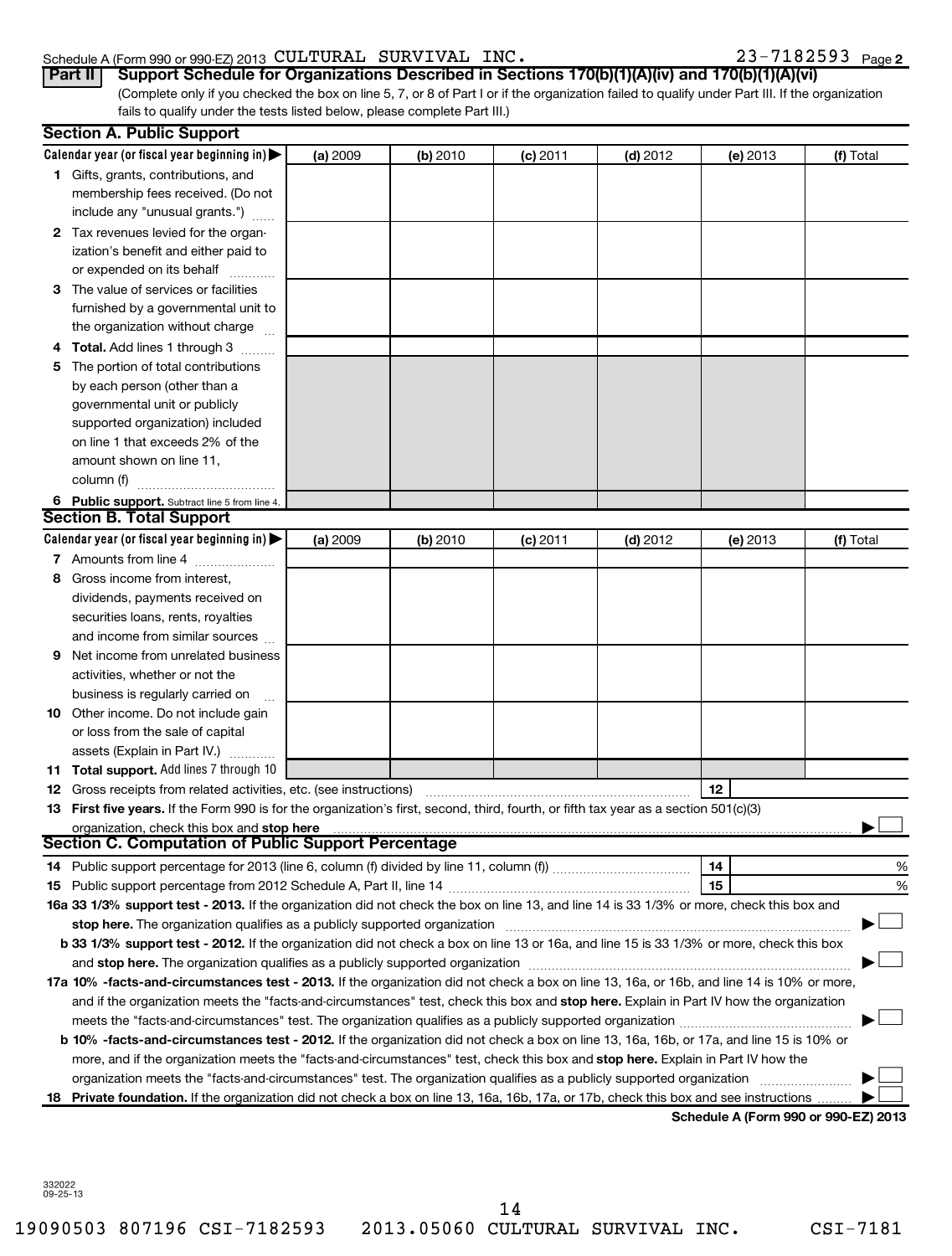## Schedule A (Form 990 or 990-EZ) 2013  $\verb|CULTURAL|$   $\verb|SURVIVAL|$   $\verb|INC.|$   $\verb|23-7182593$   $\verb|Page|$ **Part III Support Schedule for Organizations Described in Section 509(a)(2)**

# (Complete only if you checked the box on line 9 of Part I or if the organization failed to qualify under Part II. If the organization fails to

qualify under the tests listed below, please complete Part II.)

|    | <b>Section A. Public Support</b>                                                                                                                                                         |            |              |            |                                  |                                      |                                   |
|----|------------------------------------------------------------------------------------------------------------------------------------------------------------------------------------------|------------|--------------|------------|----------------------------------|--------------------------------------|-----------------------------------|
|    | Calendar year (or fiscal year beginning in)                                                                                                                                              | (a) 2009   | (b) 2010     | $(c)$ 2011 | $(d)$ 2012                       | $(e)$ 2013                           | (f) Total                         |
|    | 1 Gifts, grants, contributions, and                                                                                                                                                      |            |              |            |                                  |                                      |                                   |
|    | membership fees received. (Do not                                                                                                                                                        |            |              |            |                                  |                                      |                                   |
|    | include any "unusual grants.")                                                                                                                                                           | 1,056,818. | 1, 115, 718. | 933, 743.  | 693,416.                         | 965,668.                             | 4,765,363.                        |
|    | 2 Gross receipts from admissions,<br>merchandise sold or services per-<br>formed, or facilities furnished in<br>any activity that is related to the<br>organization's tax-exempt purpose | 495,022.   |              |            | $482, 327$ . 483, 536. 444, 397. | 409,512.                             | 2, 314, 794.                      |
|    | 3 Gross receipts from activities that<br>are not an unrelated trade or bus-<br>iness under section 513                                                                                   |            |              |            |                                  |                                      |                                   |
| 4  | Tax revenues levied for the organ-<br>ization's benefit and either paid to<br>or expended on its behalf                                                                                  |            |              |            |                                  |                                      |                                   |
|    | 5 The value of services or facilities<br>furnished by a governmental unit to<br>the organization without charge                                                                          |            |              |            |                                  |                                      |                                   |
|    | 6 Total. Add lines 1 through 5                                                                                                                                                           | 1,551,840  | 1,598,045.   | 1,417,279. | 1, 137, 813.                     | 1,375,180                            | 7,080,157.                        |
|    | 7a Amounts included on lines 1, 2, and                                                                                                                                                   |            |              |            |                                  |                                      |                                   |
|    | 3 received from disqualified persons<br><b>b</b> Amounts included on lines 2 and 3 received<br>from other than disqualified persons that<br>exceed the greater of \$5,000 or 1% of the   | 121, 510.  | 231, 200.    | 308,839.   | 63,690.                          | 481,547.                             | 1,206,786.<br>0.                  |
|    | amount on line 13 for the year<br>c Add lines 7a and 7b                                                                                                                                  | 121,510.   | 231, 200.    | 308,839.   | 63,690.                          | 481,547.                             | 1, 206, 786.                      |
|    | 8 Public support (Subtract line 7c from line 6.)                                                                                                                                         |            |              |            |                                  |                                      | 5,873,371.                        |
|    | <b>Section B. Total Support</b>                                                                                                                                                          |            |              |            |                                  |                                      |                                   |
|    | Calendar year (or fiscal year beginning in)                                                                                                                                              | (a) 2009   | (b) 2010     | $(c)$ 2011 | $(d)$ 2012                       | (e) 2013                             | (f) Total                         |
|    | <b>9</b> Amounts from line 6                                                                                                                                                             | 1,551,840  | 1,598,045.   | 1,417,279. | 1, 137, 813.                     | 1,375,180                            | 7,080,157.                        |
|    | <b>10a</b> Gross income from interest,<br>dividends, payments received on<br>securities loans, rents, royalties                                                                          | 36,669.    | 23,761.      | 25,413.    | $-6,788.$                        | 614.                                 | 79,669.                           |
|    | and income from similar sources<br><b>b</b> Unrelated business taxable income                                                                                                            |            |              |            |                                  |                                      |                                   |
|    | (less section 511 taxes) from businesses<br>acquired after June 30, 1975                                                                                                                 |            |              |            |                                  |                                      |                                   |
|    | c Add lines 10a and 10b                                                                                                                                                                  | 36,669.    | 23,761.      | 25,413.    | $-6,788.$                        | 614.                                 | 79,669.                           |
|    | 11 Net income from unrelated business<br>activities not included in line 10b.<br>whether or not the business is<br>regularly carried on                                                  |            |              |            |                                  |                                      |                                   |
|    | <b>12</b> Other income. Do not include gain<br>or loss from the sale of capital<br>assets (Explain in Part IV.)                                                                          |            |              |            |                                  |                                      |                                   |
|    | <b>13</b> Total support. (Add lines 9, 10c, 11, and 12.)                                                                                                                                 | 1,588,509. | 1,621,806.   | 1,442,692. | 1, 131, 025.                     | 1,375,794.                           | 7,159,826.                        |
|    | 14 First five years. If the Form 990 is for the organization's first, second, third, fourth, or fifth tax year as a section 501(c)(3) organization,                                      |            |              |            |                                  |                                      |                                   |
|    | Section C. Computation of Public Support Percentage                                                                                                                                      |            |              |            |                                  |                                      |                                   |
| 15 |                                                                                                                                                                                          |            |              |            |                                  | 15                                   | 82.03<br>%                        |
| 16 | Public support percentage from 2012 Schedule A, Part III, line 15                                                                                                                        |            |              |            |                                  | 16                                   | 86.53<br>$\%$                     |
|    | Section D. Computation of Investment Income Percentage                                                                                                                                   |            |              |            |                                  |                                      |                                   |
| 17 |                                                                                                                                                                                          |            |              |            |                                  | 17                                   | 1.11<br>%                         |
| 18 |                                                                                                                                                                                          |            |              |            |                                  | 18                                   | 1.66<br>$\%$                      |
|    | 19a 33 1/3% support tests - 2013. If the organization did not check the box on line 14, and line 15 is more than 33 1/3%, and line 17 is not                                             |            |              |            |                                  |                                      |                                   |
|    | more than 33 1/3%, check this box and stop here. The organization qualifies as a publicly supported organization                                                                         |            |              |            |                                  |                                      | $\blacktriangleright$ $\boxed{X}$ |
|    | b 33 1/3% support tests - 2012. If the organization did not check a box on line 14 or line 19a, and line 16 is more than 33 1/3%, and                                                    |            |              |            |                                  |                                      |                                   |
|    | line 18 is not more than 33 1/3%, check this box and stop here. The organization qualifies as a publicly supported organization                                                          |            |              |            |                                  |                                      |                                   |
|    |                                                                                                                                                                                          |            |              |            |                                  |                                      |                                   |
|    | 332023 09-25-13                                                                                                                                                                          |            |              | 15         |                                  | Schedule A (Form 990 or 990-EZ) 2013 |                                   |

19090503 807196 CSI-7182593 2013.05060 CULTURAL SURVIVAL INC. CSI-7181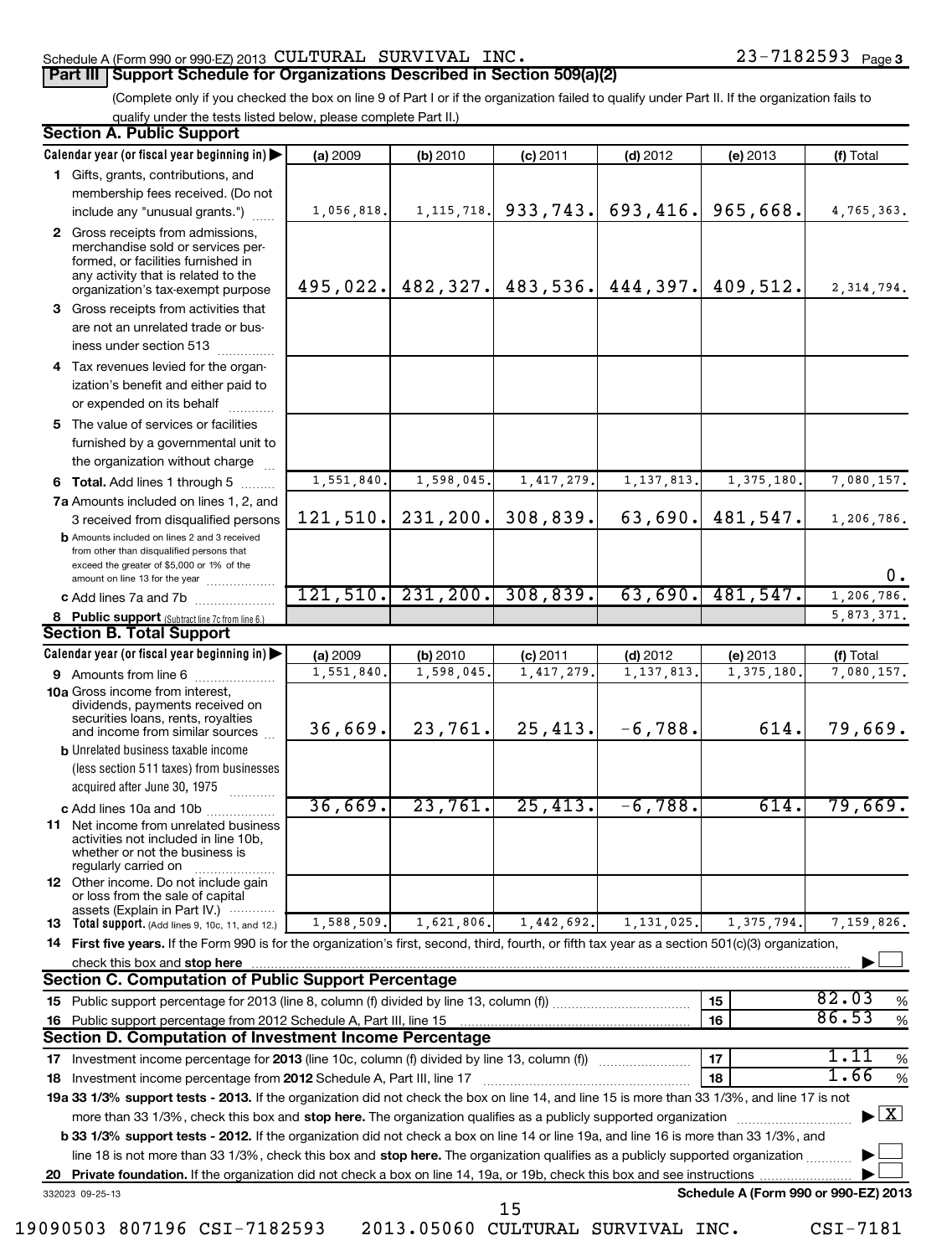| Part IV   Supplemental Information. Provide the explanations required by Part II, line 10; Part II, line 17a or 17b; and Part III, line 12 |  |
|--------------------------------------------------------------------------------------------------------------------------------------------|--|
| Also complete this part for any additional information. (See instructions).                                                                |  |

| 332024 09-25-13 |  |  |        |  | Schedule A (Form 990 or 990-EZ) 2013 |
|-----------------|--|--|--------|--|--------------------------------------|
|                 |  |  | $16\,$ |  |                                      |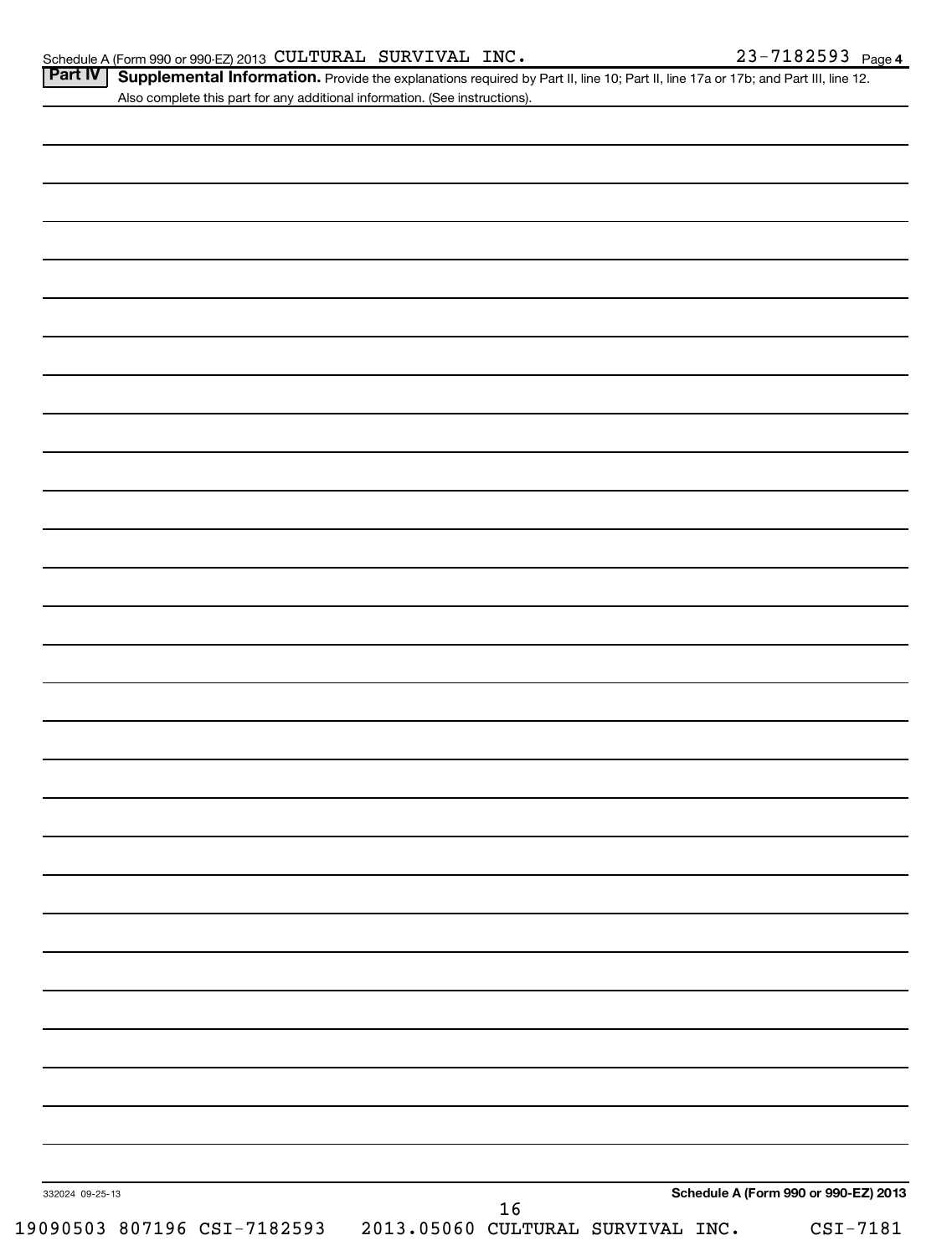| <b>Schedule B</b><br>(Form 990, 990-EZ.<br>or 990-PF)  |  |
|--------------------------------------------------------|--|
| Department of the Treasury<br>Internal Revenue Service |  |

# **Schedule of Contributors**

**or 990-PF) | Attach to Form 990, Form 990-EZ, or Form 990-PF. | Information about Schedule B (Form 990, 990-EZ, or 990-PF) and its instructions is at** <sub>www.irs.gov/form990  $\cdot$ </sub>

OMB No. 1545-0047

**2013**

**Name of the organization Employer identification number**

23-7182593

| CULTURAL SURVIVAL INC. |  |
|------------------------|--|
|                        |  |

|  |  | Organization type (check one): |
|--|--|--------------------------------|
|--|--|--------------------------------|

| Filers of:         | <b>Section:</b>                                                           |
|--------------------|---------------------------------------------------------------------------|
| Form 990 or 990-EZ | $\lfloor \underline{X} \rfloor$ 501(c)( 3) (enter number) organization    |
|                    | 4947(a)(1) nonexempt charitable trust not treated as a private foundation |
|                    | 527 political organization                                                |
| Form 990-PF        | 501(c)(3) exempt private foundation                                       |
|                    | 4947(a)(1) nonexempt charitable trust treated as a private foundation     |
|                    | 501(c)(3) taxable private foundation                                      |

Check if your organization is covered by the General Rule or a Special Rule. **Note.**  Only a section 501(c)(7), (8), or (10) organization can check boxes for both the General Rule and a Special Rule. See instructions.

### **General Rule**

 $\boxed{\textbf{X}}$  For an organization filing Form 990, 990-EZ, or 990-PF that received, during the year, \$5,000 or more (in money or property) from any one contributor. Complete Parts I and II.

#### **Special Rules**

509(a)(1) and 170(b)(1)(A)(vi) and received from any one contributor, during the year, a contribution of the greater of (1**)** \$5,000 or (**2**) 2% For a section 501(c)(3) organization filing Form 990 or 990-EZ that met the 33 1/3% support test of the regulations under sections of the amount on (i) Form 990, Part VIII, line 1h, or (ii) Form 990-EZ, line 1. Complete Parts I and II.  $\left\vert \cdot\right\vert$ 

total contributions of more than \$1,000 for use exclusively for religious, charitable, scientific, literary, or educational purposes, or For a section 501(c)(7), (8), or (10) organization filing Form 990 or 990-EZ that received from any one contributor, during the year, the prevention of cruelty to children or animals. Complete Parts I, II, and III.  $\left\vert \cdot\right\vert$ 

purpose. Do not complete any of the parts unless the General Rule applies to this organization because it received nonexclusively contributions for use exclusively for religious, charitable, etc., purposes, but these contributions did not total to more than \$1,000. If this box is checked, enter here the total contributions that were received during the year for an exclusively religious, charitable, etc., For a section 501(c)(7), (8), or (10) organization filing Form 990 or 990-EZ that received from any one contributor, during the year, religious, charitable, etc., contributions of \$5,000 or more during the year  $\ldots$   $\ldots$   $\ldots$   $\ldots$   $\ldots$   $\ldots$   $\ldots$   $\ldots$   $\blacktriangleright$   $\uparrow$  $\left\vert \cdot\right\vert$ 

**Caution.** An organization that is not covered by the General Rule and/or the Special Rules does not file Schedule B (Form 990, 990-EZ, or 990-PF),  **must** but it answer "No" on Part IV, line 2, of its Form 990; or check the box on line H of its Form 990-EZ or on its Form 990-PF, Part I, line 2, to certify that it does not meet the filing requirements of Schedule B (Form 990, 990-EZ, or 990-PF).

LHA For Paperwork Reduction Act Notice, see the Instructions for Form 990, 990-EZ, or 990-PF. Schedule B (Form 990, 990-EZ, or 990-PF) (2013)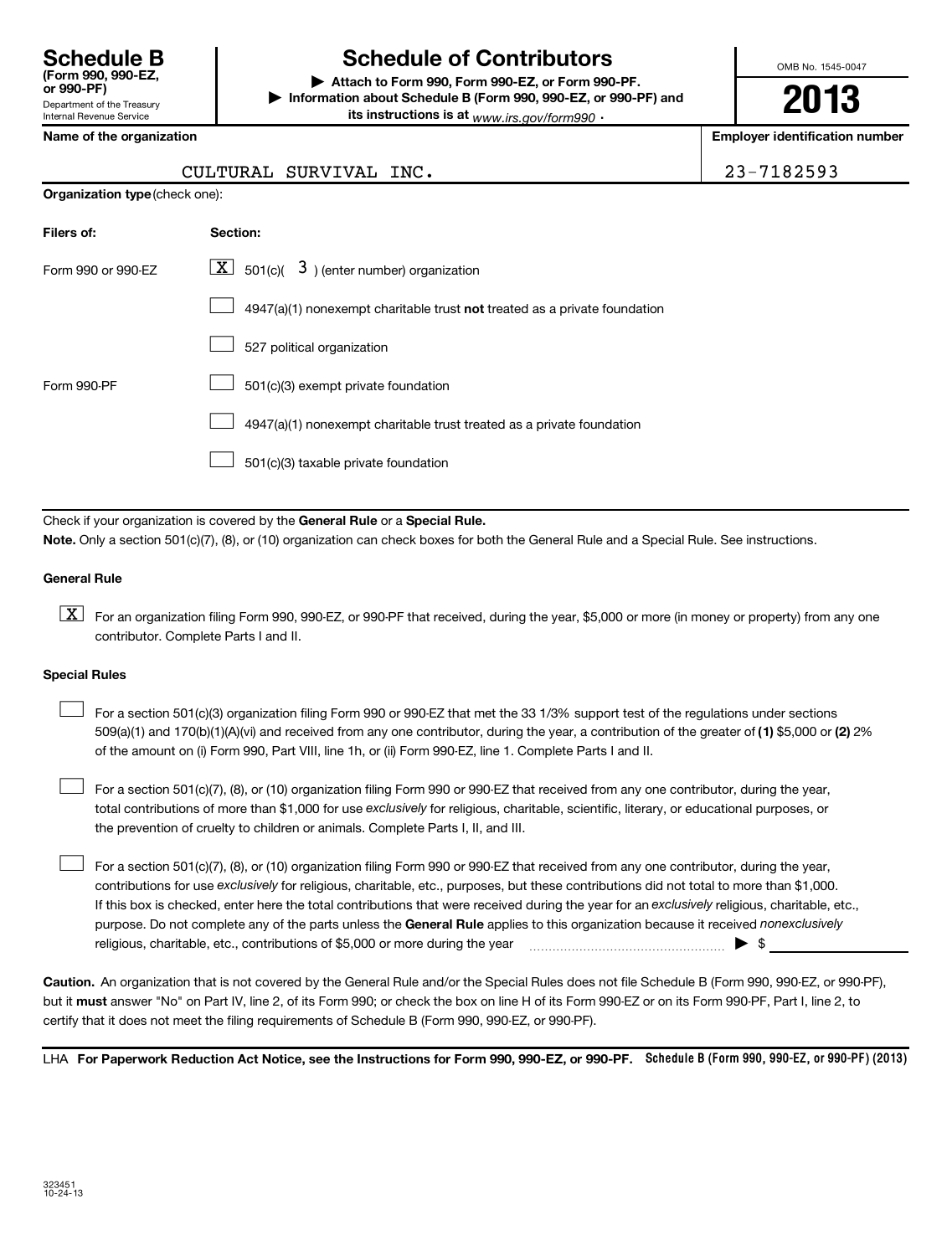# **SCHEDULE D Supplemental Financial Statements**<br> **Form 990 2013**<br>
Part IV line 6.7.8.9.10, 11a, 11b, 11d, 11d, 11d, 11d, 11d, 12a, 0r, 12b

**(Form 990) | Complete if the organization answered "Yes," to Form 990, Part IV, line 6, 7, 8, 9, 10, 11a, 11b, 11c, 11d, 11e, 11f, 12a, or 12b. | Attach to Form 990. | Information about Schedule D (Form 990) and its instructions is at**  *www.irs.gov/form990.*

| OMB No. 1545-0047     |
|-----------------------|
| $\rightarrow$         |
| 201                   |
| <b>Open to Public</b> |
|                       |
| Inspection            |

Department of the Treasury Internal Revenue Service

|  | ame of the organization |
|--|-------------------------|
|--|-------------------------|

Name of the organization<br>**CULTURAL SURVIVAL INC.** Employer identification number<br>
23-7182593

|                    | CULTURAL SURVIVAL INC.                                                                                                                                                                   |                                                                                                       | 23-7182593                      |
|--------------------|------------------------------------------------------------------------------------------------------------------------------------------------------------------------------------------|-------------------------------------------------------------------------------------------------------|---------------------------------|
| Part I             | Organizations Maintaining Donor Advised Funds or Other Similar Funds or Accounts. Complete if the                                                                                        |                                                                                                       |                                 |
|                    | organization answered "Yes" to Form 990, Part IV, line 6.                                                                                                                                |                                                                                                       |                                 |
|                    |                                                                                                                                                                                          | (a) Donor advised funds                                                                               | (b) Funds and other accounts    |
| 1                  |                                                                                                                                                                                          |                                                                                                       |                                 |
| 2                  |                                                                                                                                                                                          |                                                                                                       |                                 |
| з                  |                                                                                                                                                                                          |                                                                                                       |                                 |
| 4                  |                                                                                                                                                                                          |                                                                                                       |                                 |
| 5                  | Did the organization inform all donors and donor advisors in writing that the assets held in donor advised funds                                                                         |                                                                                                       |                                 |
|                    |                                                                                                                                                                                          |                                                                                                       | Yes<br>No                       |
| 6                  | Did the organization inform all grantees, donors, and donor advisors in writing that grant funds can be used only                                                                        |                                                                                                       |                                 |
|                    | for charitable purposes and not for the benefit of the donor or donor advisor, or for any other purpose conferring                                                                       |                                                                                                       |                                 |
|                    |                                                                                                                                                                                          |                                                                                                       | Yes<br>No                       |
|                    | Part II<br><b>Conservation Easements.</b> Complete if the organization answered "Yes" to Form 990, Part IV, line 7.                                                                      |                                                                                                       |                                 |
| 1                  | Purpose(s) of conservation easements held by the organization (check all that apply).                                                                                                    |                                                                                                       |                                 |
|                    | Preservation of land for public use (e.g., recreation or education)                                                                                                                      |                                                                                                       |                                 |
|                    | Protection of natural habitat                                                                                                                                                            | Preservation of an historically important land area<br>Preservation of a certified historic structure |                                 |
|                    |                                                                                                                                                                                          |                                                                                                       |                                 |
|                    | Preservation of open space                                                                                                                                                               |                                                                                                       |                                 |
| 2                  | Complete lines 2a through 2d if the organization held a qualified conservation contribution in the form of a conservation easement on the last                                           |                                                                                                       |                                 |
|                    | day of the tax year.                                                                                                                                                                     |                                                                                                       | Held at the End of the Tax Year |
|                    |                                                                                                                                                                                          |                                                                                                       |                                 |
| а                  |                                                                                                                                                                                          |                                                                                                       | 2a                              |
|                    |                                                                                                                                                                                          |                                                                                                       | 2 <sub>b</sub>                  |
| с                  | Number of conservation easements on a certified historic structure included in (a) manufacture included in (a)                                                                           |                                                                                                       | 2c                              |
| d                  | Number of conservation easements included in (c) acquired after 8/17/06, and not on a historic structure                                                                                 |                                                                                                       |                                 |
|                    |                                                                                                                                                                                          |                                                                                                       | 2d                              |
| 3                  | Number of conservation easements modified, transferred, released, extinguished, or terminated by the organization during the tax                                                         |                                                                                                       |                                 |
|                    | $year \triangleright$                                                                                                                                                                    |                                                                                                       |                                 |
| 4                  | Number of states where property subject to conservation easement is located >                                                                                                            |                                                                                                       |                                 |
| 5                  | Does the organization have a written policy regarding the periodic monitoring, inspection, handling of                                                                                   |                                                                                                       | Yes<br><b>No</b>                |
|                    | violations, and enforcement of the conservation easements it holds?<br>Staff and volunteer hours devoted to monitoring, inspecting, and enforcing conservation easements during the year |                                                                                                       |                                 |
| 6                  | Amount of expenses incurred in monitoring, inspecting, and enforcing conservation easements during the year $\triangleright$ \$                                                          |                                                                                                       |                                 |
| 7<br>8             | Does each conservation easement reported on line 2(d) above satisfy the requirements of section 170(h)(4)(B)(i)                                                                          |                                                                                                       |                                 |
|                    |                                                                                                                                                                                          |                                                                                                       | <b>No</b><br>Yes                |
| 9                  | In Part XIII, describe how the organization reports conservation easements in its revenue and expense statement, and balance sheet, and                                                  |                                                                                                       |                                 |
|                    | include, if applicable, the text of the footnote to the organization's financial statements that describes the organization's accounting for                                             |                                                                                                       |                                 |
|                    |                                                                                                                                                                                          |                                                                                                       |                                 |
|                    | conservation easements.<br>Organizations Maintaining Collections of Art, Historical Treasures, or Other Similar Assets.<br>Part III                                                      |                                                                                                       |                                 |
|                    | Complete if the organization answered "Yes" to Form 990, Part IV, line 8.                                                                                                                |                                                                                                       |                                 |
|                    | 1a If the organization elected, as permitted under SFAS 116 (ASC 958), not to report in its revenue statement and balance sheet works of art,                                            |                                                                                                       |                                 |
|                    | historical treasures, or other similar assets held for public exhibition, education, or research in furtherance of public service, provide, in Part XIII,                                |                                                                                                       |                                 |
|                    | the text of the footnote to its financial statements that describes these items.                                                                                                         |                                                                                                       |                                 |
|                    | b If the organization elected, as permitted under SFAS 116 (ASC 958), to report in its revenue statement and balance sheet works of art, historical                                      |                                                                                                       |                                 |
|                    | treasures, or other similar assets held for public exhibition, education, or research in furtherance of public service, provide the following amounts                                    |                                                                                                       |                                 |
|                    | relating to these items:                                                                                                                                                                 |                                                                                                       |                                 |
|                    |                                                                                                                                                                                          |                                                                                                       |                                 |
|                    |                                                                                                                                                                                          |                                                                                                       |                                 |
|                    | (ii) Assets included in Form 990, Part X<br>If the organization received or held works of art, historical treasures, or other similar assets for financial gain, provide                 |                                                                                                       |                                 |
| 2                  |                                                                                                                                                                                          |                                                                                                       |                                 |
|                    | the following amounts required to be reported under SFAS 116 (ASC 958) relating to these items:                                                                                          |                                                                                                       |                                 |
| а                  |                                                                                                                                                                                          |                                                                                                       |                                 |
| b                  |                                                                                                                                                                                          |                                                                                                       |                                 |
|                    |                                                                                                                                                                                          |                                                                                                       | Schedule D (Form 990) 2013      |
| 332051<br>09-25-13 | LHA For Paperwork Reduction Act Notice, see the Instructions for Form 990.                                                                                                               |                                                                                                       |                                 |
|                    |                                                                                                                                                                                          | 23                                                                                                    |                                 |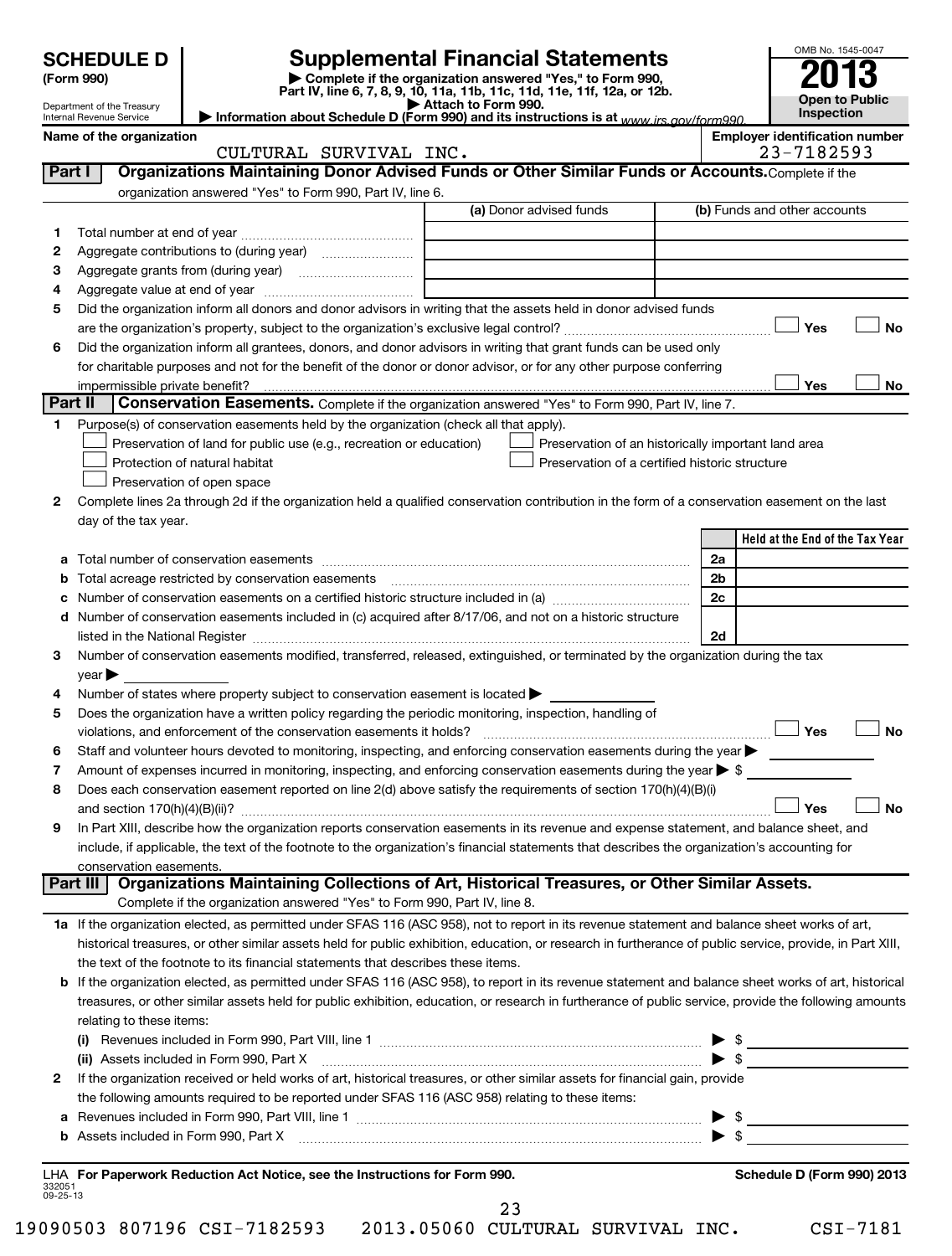|    | Schedule D (Form 990) 2013                                                                                                                                                                                                     | CULTURAL SURVIVAL INC.                  |                |                           |                                      | 23-7182593 Page 2          |                     |          |                  |
|----|--------------------------------------------------------------------------------------------------------------------------------------------------------------------------------------------------------------------------------|-----------------------------------------|----------------|---------------------------|--------------------------------------|----------------------------|---------------------|----------|------------------|
|    | Part III<br>Organizations Maintaining Collections of Art, Historical Treasures, or Other Similar Assets (continued)                                                                                                            |                                         |                |                           |                                      |                            |                     |          |                  |
| 3  | Using the organization's acquisition, accession, and other records, check any of the following that are a significant use of its collection items                                                                              |                                         |                |                           |                                      |                            |                     |          |                  |
|    | (check all that apply):                                                                                                                                                                                                        |                                         |                |                           |                                      |                            |                     |          |                  |
| a  | Public exhibition                                                                                                                                                                                                              | d                                       |                | Loan or exchange programs |                                      |                            |                     |          |                  |
| b  | Scholarly research                                                                                                                                                                                                             | e                                       | Other          |                           |                                      |                            |                     |          |                  |
| c  | Preservation for future generations                                                                                                                                                                                            |                                         |                |                           |                                      |                            |                     |          |                  |
| 4  | Provide a description of the organization's collections and explain how they further the organization's exempt purpose in Part XIII.                                                                                           |                                         |                |                           |                                      |                            |                     |          |                  |
| 5  | During the year, did the organization solicit or receive donations of art, historical treasures, or other similar assets                                                                                                       |                                         |                |                           |                                      |                            |                     |          |                  |
|    |                                                                                                                                                                                                                                |                                         |                |                           |                                      |                            | Yes                 |          | No               |
|    | Part IV<br>Escrow and Custodial Arrangements. Complete if the organization answered "Yes" to Form 990, Part IV, line 9, or                                                                                                     |                                         |                |                           |                                      |                            |                     |          |                  |
|    | reported an amount on Form 990, Part X, line 21.                                                                                                                                                                               |                                         |                |                           |                                      |                            |                     |          |                  |
|    | 1a Is the organization an agent, trustee, custodian or other intermediary for contributions or other assets not included                                                                                                       |                                         |                |                           |                                      |                            |                     |          |                  |
|    |                                                                                                                                                                                                                                |                                         |                |                           |                                      |                            | Yes                 |          | No               |
|    | b If "Yes," explain the arrangement in Part XIII and complete the following table:                                                                                                                                             |                                         |                |                           |                                      |                            |                     |          |                  |
|    |                                                                                                                                                                                                                                |                                         |                |                           |                                      |                            | Amount              |          |                  |
|    |                                                                                                                                                                                                                                |                                         |                |                           | 1c                                   |                            |                     |          |                  |
|    |                                                                                                                                                                                                                                |                                         |                |                           | 1d                                   |                            |                     |          |                  |
|    | Distributions during the year manufactured and an account of the year manufactured and the year manufactured and the year manufactured and the year manufactured and the year manufactured and the year manufactured and the y |                                         |                |                           | 1e<br>1f                             |                            |                     |          |                  |
|    |                                                                                                                                                                                                                                |                                         |                |                           |                                      |                            | Yes                 |          | No               |
|    | b If "Yes," explain the arrangement in Part XIII. Check here if the explanation has been provided in Part XIII                                                                                                                 |                                         |                |                           |                                      |                            |                     |          |                  |
|    | <b>Endowment Funds.</b> Complete if the organization answered "Yes" to Form 990, Part IV, line 10.<br><b>Part V</b>                                                                                                            |                                         |                |                           |                                      |                            |                     |          |                  |
|    |                                                                                                                                                                                                                                | (a) Current year                        | (b) Prior year | (c) Two years back        | $\vert$ (d) Three years back $\vert$ |                            | (e) Four years back |          |                  |
|    | <b>1a</b> Beginning of year balance                                                                                                                                                                                            | 85,139.                                 | 129,110.       | 188,884.                  |                                      | 162,216.                   |                     | 132,220. |                  |
|    |                                                                                                                                                                                                                                | 219,887.                                | 138,627.       | 196,267.                  |                                      | 324,394.                   | 331, 223.           |          |                  |
|    | Net investment earnings, gains, and losses                                                                                                                                                                                     |                                         |                |                           |                                      |                            |                     |          |                  |
|    |                                                                                                                                                                                                                                |                                         |                |                           |                                      |                            |                     |          |                  |
|    | e Other expenditures for facilities                                                                                                                                                                                            |                                         |                |                           |                                      |                            |                     |          |                  |
|    | and programs                                                                                                                                                                                                                   | 200,132.                                | 182,598.       | 256,041.                  |                                      | 297,726.                   |                     |          | 301,227.         |
| τ. | Administrative expenses                                                                                                                                                                                                        |                                         |                |                           |                                      |                            |                     |          |                  |
| g  | End of year balance                                                                                                                                                                                                            | 104,894.                                | 85,139.        | 129, 110.                 |                                      | 188,884.                   |                     | 162,216. |                  |
| 2  | Provide the estimated percentage of the current year end balance (line 1g, column (a)) held as:                                                                                                                                |                                         |                |                           |                                      |                            |                     |          |                  |
| а  | Board designated or quasi-endowment                                                                                                                                                                                            |                                         |                |                           |                                      |                            |                     |          |                  |
| b  | Permanent endowment                                                                                                                                                                                                            | %                                       |                |                           |                                      |                            |                     |          |                  |
|    | c Temporarily restricted endowment $\blacktriangleright$                                                                                                                                                                       | %                                       |                |                           |                                      |                            |                     |          |                  |
|    | The percentages in lines 2a, 2b, and 2c should equal 100%.                                                                                                                                                                     |                                         |                |                           |                                      |                            |                     |          |                  |
|    | 3a Are there endowment funds not in the possession of the organization that are held and administered for the organization                                                                                                     |                                         |                |                           |                                      |                            |                     |          |                  |
|    | by:                                                                                                                                                                                                                            |                                         |                |                           |                                      |                            |                     | Yes      | No               |
|    | (i)                                                                                                                                                                                                                            |                                         |                |                           |                                      |                            | 3a(i)               |          | х                |
|    |                                                                                                                                                                                                                                |                                         |                |                           |                                      |                            | 3a(ii)              |          | x                |
|    |                                                                                                                                                                                                                                |                                         |                |                           |                                      |                            | 3b                  |          |                  |
|    | Describe in Part XIII the intended uses of the organization's endowment funds.<br><b>Part VI</b><br>Land, Buildings, and Equipment.                                                                                            |                                         |                |                           |                                      |                            |                     |          |                  |
|    | Complete if the organization answered "Yes" to Form 990, Part IV, line 11a. See Form 990, Part X, line 10.                                                                                                                     |                                         |                |                           |                                      |                            |                     |          |                  |
|    | Description of property                                                                                                                                                                                                        |                                         |                | (b) Cost or other         |                                      |                            |                     |          |                  |
|    |                                                                                                                                                                                                                                | (a) Cost or other<br>basis (investment) |                | basis (other)             | (c) Accumulated<br>depreciation      |                            | (d) Book value      |          |                  |
|    |                                                                                                                                                                                                                                |                                         |                |                           |                                      |                            |                     |          |                  |
|    |                                                                                                                                                                                                                                |                                         |                |                           |                                      |                            |                     |          |                  |
|    |                                                                                                                                                                                                                                |                                         |                |                           |                                      |                            |                     |          |                  |
|    |                                                                                                                                                                                                                                |                                         |                |                           |                                      |                            |                     |          |                  |
|    |                                                                                                                                                                                                                                |                                         |                | 43,472.                   | 43,472.                              |                            |                     |          | $\overline{0}$ . |
|    | Total. Add lines 1a through 1e. (Column (d) must equal Form 990, Part X, column (B), line 10(c).)                                                                                                                              |                                         |                |                           |                                      |                            |                     |          | $\overline{0}$ . |
|    |                                                                                                                                                                                                                                |                                         |                |                           |                                      | Schedule D (Form 990) 2013 |                     |          |                  |
|    |                                                                                                                                                                                                                                |                                         |                |                           |                                      |                            |                     |          |                  |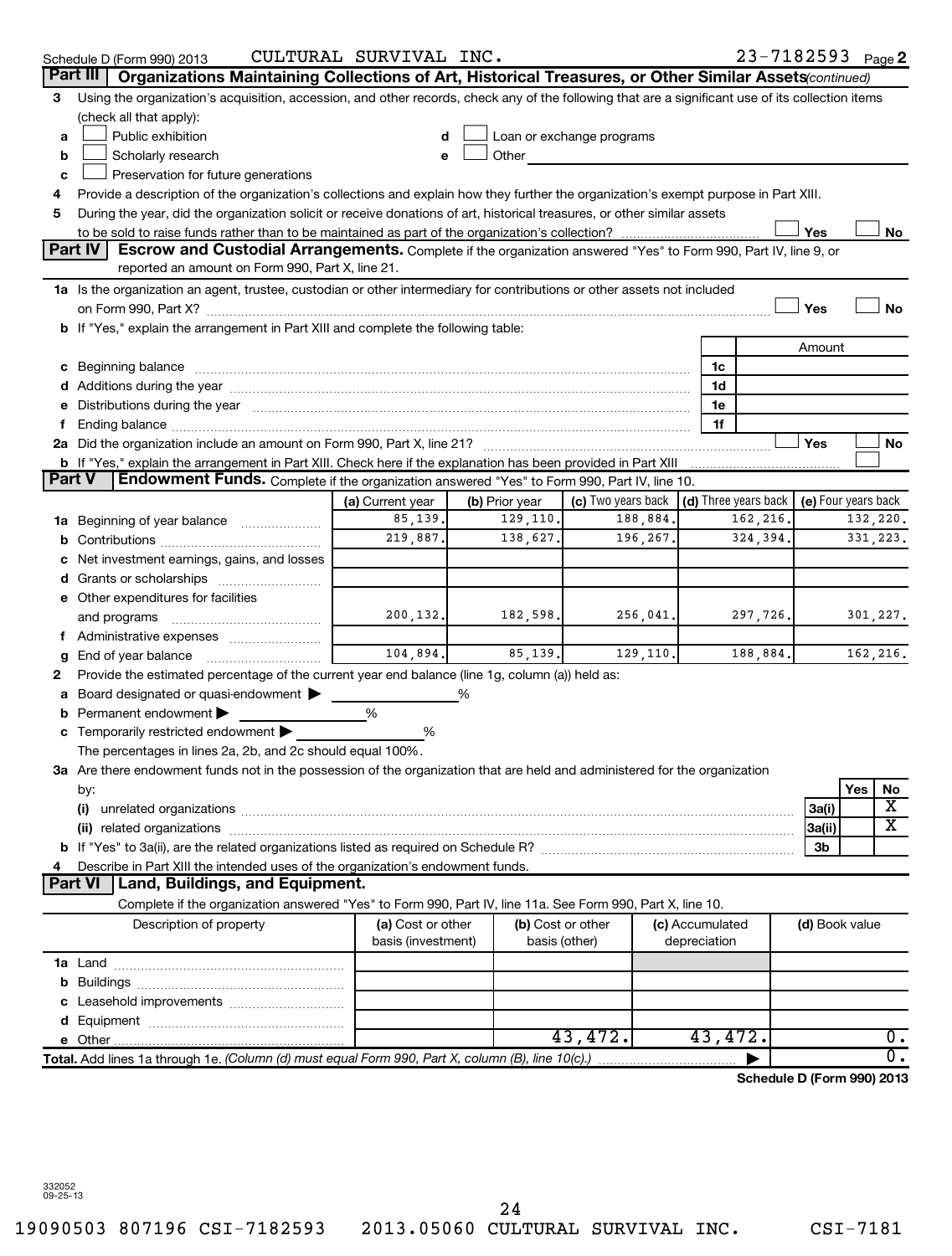## Schedule D (Form 990) 2013 CULTURAL SURVIVAL INC  $\bullet$  23 - 7182593  $_{\rm Page}$

| Complete if the organization answered "Yes" to Form 990, Part IV, line 11b. See Form 990, Part X, line 12.                                           |                 |                                                           |                |
|------------------------------------------------------------------------------------------------------------------------------------------------------|-----------------|-----------------------------------------------------------|----------------|
| (a) Description of security or category (including name of security)                                                                                 | (b) Book value  | (c) Method of valuation: Cost or end-of-year market value |                |
| (1) Financial derivatives                                                                                                                            |                 |                                                           |                |
| (2)                                                                                                                                                  |                 |                                                           |                |
| (3) Other                                                                                                                                            |                 |                                                           |                |
| ABBIE Inc. 534 shares<br>(A)                                                                                                                         | 27,950.         | End-of-Year Market Value                                  |                |
| SPECTRA ENERGY CORP 633<br>(B)                                                                                                                       |                 |                                                           |                |
| shares<br>(C)                                                                                                                                        | 25,902.         | End-of-Year Market Value                                  |                |
| (D)                                                                                                                                                  |                 |                                                           |                |
| (E)                                                                                                                                                  |                 |                                                           |                |
| (F)                                                                                                                                                  |                 |                                                           |                |
| (G)                                                                                                                                                  |                 |                                                           |                |
| (H)                                                                                                                                                  |                 |                                                           |                |
| <b>Total.</b> (Col. (b) must equal Form 990, Part X, col. (B) line 12.) $\blacktriangleright$                                                        | 53,852.         |                                                           |                |
| Part VIII Investments - Program Related.                                                                                                             |                 |                                                           |                |
| Complete if the organization answered "Yes" to Form 990, Part IV, line 11c. See Form 990, Part X, line 13.                                           |                 |                                                           |                |
| (a) Description of investment                                                                                                                        | (b) Book value  | (c) Method of valuation: Cost or end-of-year market value |                |
| (1)                                                                                                                                                  |                 |                                                           |                |
| (2)                                                                                                                                                  |                 |                                                           |                |
| (3)                                                                                                                                                  |                 |                                                           |                |
| (4)                                                                                                                                                  |                 |                                                           |                |
| (5)                                                                                                                                                  |                 |                                                           |                |
| (6)                                                                                                                                                  |                 |                                                           |                |
| (7)                                                                                                                                                  |                 |                                                           |                |
| (8)                                                                                                                                                  |                 |                                                           |                |
| (9)                                                                                                                                                  |                 |                                                           |                |
| <b>Total.</b> (Col. (b) must equal Form 990, Part X, col. (B) line 13.)                                                                              |                 |                                                           |                |
| Part IX<br><b>Other Assets.</b>                                                                                                                      |                 |                                                           |                |
|                                                                                                                                                      |                 |                                                           |                |
| Complete if the organization answered "Yes" to Form 990, Part IV, line 11d. See Form 990, Part X, line 15.                                           | (a) Description |                                                           | (b) Book value |
|                                                                                                                                                      |                 |                                                           |                |
| (1)                                                                                                                                                  |                 |                                                           |                |
| (2)                                                                                                                                                  |                 |                                                           |                |
| (3)                                                                                                                                                  |                 |                                                           |                |
| (4)                                                                                                                                                  |                 |                                                           |                |
| (5)                                                                                                                                                  |                 |                                                           |                |
|                                                                                                                                                      |                 |                                                           |                |
| (6)                                                                                                                                                  |                 |                                                           |                |
| (7)                                                                                                                                                  |                 |                                                           |                |
| (୪)                                                                                                                                                  |                 |                                                           |                |
| (9)                                                                                                                                                  |                 |                                                           |                |
|                                                                                                                                                      |                 |                                                           |                |
| <b>Other Liabilities.</b><br>Part X                                                                                                                  |                 |                                                           |                |
| Complete if the organization answered "Yes" to Form 990, Part IV, line 11e or 11f. See Form 990, Part X, line 25.                                    |                 |                                                           |                |
| (a) Description of liability<br>1.                                                                                                                   |                 | (b) Book value                                            |                |
| Federal income taxes<br>(1)                                                                                                                          |                 |                                                           |                |
| (2)                                                                                                                                                  |                 |                                                           |                |
| (3)                                                                                                                                                  |                 |                                                           |                |
| (4)                                                                                                                                                  |                 |                                                           |                |
| (5)                                                                                                                                                  |                 |                                                           |                |
| (6)                                                                                                                                                  |                 |                                                           |                |
| (7)                                                                                                                                                  |                 |                                                           |                |
| (8)                                                                                                                                                  |                 |                                                           |                |
| (9)                                                                                                                                                  |                 |                                                           |                |
| Total. (Column (b) must equal Form 990, Part X, col. (B) line 25.).                                                                                  |                 |                                                           |                |
| 2. Liability for uncertain tax positions. In Part XIII, provide the text of the footnote to the organization's financial statements that reports the |                 |                                                           |                |

**Schedule D (Form 990) 2013**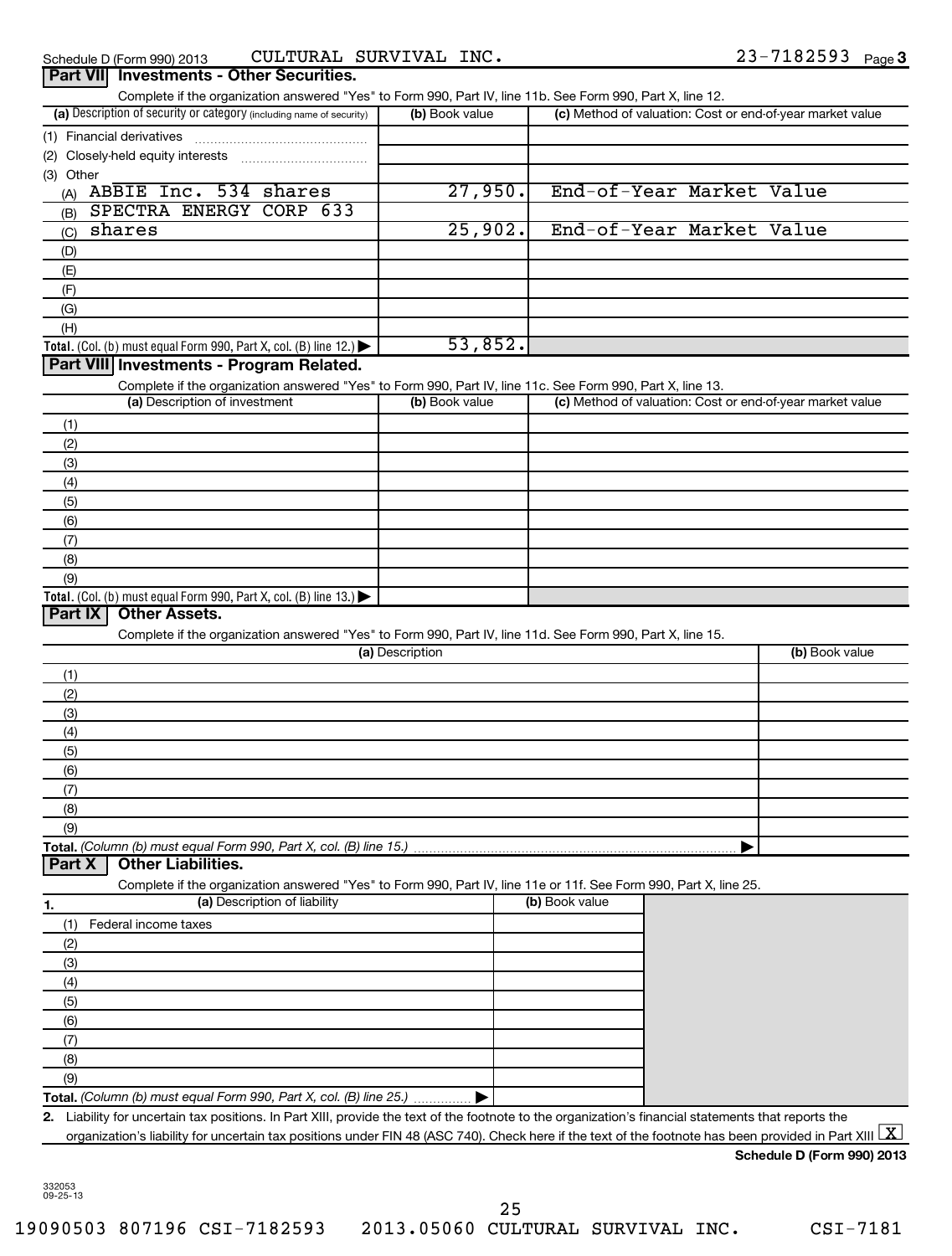|              | CULTURAL SURVIVAL INC.<br>Schedule D (Form 990) 2013                                                                                                                                                                                 |  |                |      |                | $23 - 7182593$ Page 4 |      |
|--------------|--------------------------------------------------------------------------------------------------------------------------------------------------------------------------------------------------------------------------------------|--|----------------|------|----------------|-----------------------|------|
|              | Reconciliation of Revenue per Audited Financial Statements With Revenue per Return.<br>Part XI                                                                                                                                       |  |                |      |                |                       |      |
|              | Complete if the organization answered "Yes" to Form 990, Part IV, line 12a.                                                                                                                                                          |  |                |      |                |                       |      |
| $\mathbf 1$  | Total revenue, gains, and other support per audited financial statements                                                                                                                                                             |  |                |      | 1              | 1,379,012.            |      |
| 2            | Amounts included on line 1 but not on Form 990, Part VIII, line 12:                                                                                                                                                                  |  |                |      |                |                       |      |
| a            |                                                                                                                                                                                                                                      |  | 2a             | 891. |                |                       |      |
| b            |                                                                                                                                                                                                                                      |  | 2 <sub>b</sub> |      |                |                       |      |
| с            |                                                                                                                                                                                                                                      |  | 2c             |      |                |                       |      |
| d            |                                                                                                                                                                                                                                      |  | 2d             |      |                |                       |      |
| е            | Add lines 2a through 2d <b>continuum contract and all contract and all contract and all contract and all contract and all contract and all contract and all contract and all contract and all contract and all contract and all </b> |  |                |      | 2е             |                       | 891. |
| 3            |                                                                                                                                                                                                                                      |  |                |      | 3              | 1,378,121.            |      |
| 4            | Amounts included on Form 990, Part VIII, line 12, but not on line 1:                                                                                                                                                                 |  |                |      |                |                       |      |
| a            |                                                                                                                                                                                                                                      |  |                |      |                |                       |      |
| b            |                                                                                                                                                                                                                                      |  |                |      |                |                       |      |
| c.           | Add lines 4a and 4b                                                                                                                                                                                                                  |  |                |      | 4c             |                       | 0.   |
| 5.           | Total revenue. Add lines 3 and 4c. (This must equal Form 990, Part I, line 12.) <i>manoronana community and allegan</i>                                                                                                              |  |                |      | $\overline{5}$ | 1,378,121.            |      |
|              | Part XII   Reconciliation of Expenses per Audited Financial Statements With Expenses per Return.                                                                                                                                     |  |                |      |                |                       |      |
|              | Complete if the organization answered "Yes" to Form 990, Part IV, line 12a.                                                                                                                                                          |  |                |      |                |                       |      |
| 1.           |                                                                                                                                                                                                                                      |  |                |      | $\mathbf{1}$   | 1,376,097.            |      |
| $\mathbf{2}$ | Amounts included on line 1 but not on Form 990, Part IX, line 25:                                                                                                                                                                    |  |                |      |                |                       |      |
| a            |                                                                                                                                                                                                                                      |  | 2a             |      |                |                       |      |
| b            |                                                                                                                                                                                                                                      |  | 2 <sub>b</sub> |      |                |                       |      |
| c            |                                                                                                                                                                                                                                      |  | 2c             |      |                |                       |      |
|              |                                                                                                                                                                                                                                      |  | $\vert$ 2d     |      |                |                       |      |
| е            |                                                                                                                                                                                                                                      |  |                |      | <b>2e</b>      |                       | 0.   |
| 3            | Subtract line 2e from line 1                                                                                                                                                                                                         |  |                |      | 3              | 1,376,097.            |      |

**4a 4b**

**4c 5**

0.

1,376,097.

**3** Subtract line 2e from line 1 **mature contained as a constant of the set of the set of the set of the set of the set of the set of the set of the set of the set of the set of the set of the set of the set of the set of** 

**c 4a 4b** Add lines and ~~~~~~~~~~~~~~~~~~~~~~~~~~~~~~~~~~~~~~~~~~~~~

lines 2d and 4b; and Part XII, lines 2d and 4b. Also complete this part to provide any additional information.

Provide the descriptions required for Part II, lines 3, 5, and 9; Part III, lines 1a and 4; Part IV, lines 1b and 2b; Part V, line 4; Part X, line 2; Part XI,

**4** Amounts included on Form 990, Part IX, line 25, but not on line 1:

**a** Investment expenses not included on Form 990, Part VIII, line 7b  $\ldots$  $\ldots$  $\ldots$  $\ldots$  $\ldots$ **b** Other (Describe in Part XIII.) ~~~~~~~~~~~~~~~~~~~~~~~~~~

Total expenses. Add lines 3 and 4c. *(This must equal Form 990, Part I, line 18.)* 

Part X, Line 2:

**Part XIII Supplemental Information.**

**5**

| The Organization has evaluated the tax positions taken on                  |  |  |  |  |  |  |
|----------------------------------------------------------------------------|--|--|--|--|--|--|
| returns for open years and those expected to be taken on returns for the   |  |  |  |  |  |  |
| year ended August 31, 2014. It is Management's belief that such tax        |  |  |  |  |  |  |
| positions are more likely than not to be sustained upon examination by tax |  |  |  |  |  |  |
| authorities. Accordingly, no liability for uncertain tax positions has     |  |  |  |  |  |  |
| been reflected in these financial statements. Returns for tax years        |  |  |  |  |  |  |
| beginning with those filed for the year ended August 31, 2011 are open to  |  |  |  |  |  |  |
| examination.                                                               |  |  |  |  |  |  |
|                                                                            |  |  |  |  |  |  |
| Part V, Line 4: Temporarily Restricted                                     |  |  |  |  |  |  |
|                                                                            |  |  |  |  |  |  |

| Part                     | T | ⊔ine∟ | 4 : | Temporarily Restricted | Funds: |                            |
|--------------------------|---|-------|-----|------------------------|--------|----------------------------|
| 332054<br>$09 - 25 - 13$ |   |       |     |                        |        | Schedule D (Form 990) 2013 |
|                          |   |       |     |                        | 4 G    |                            |

19090503 807196 CSI-7182593 2013.05060 CULTURAL SURVIVAL INC. CSI-7181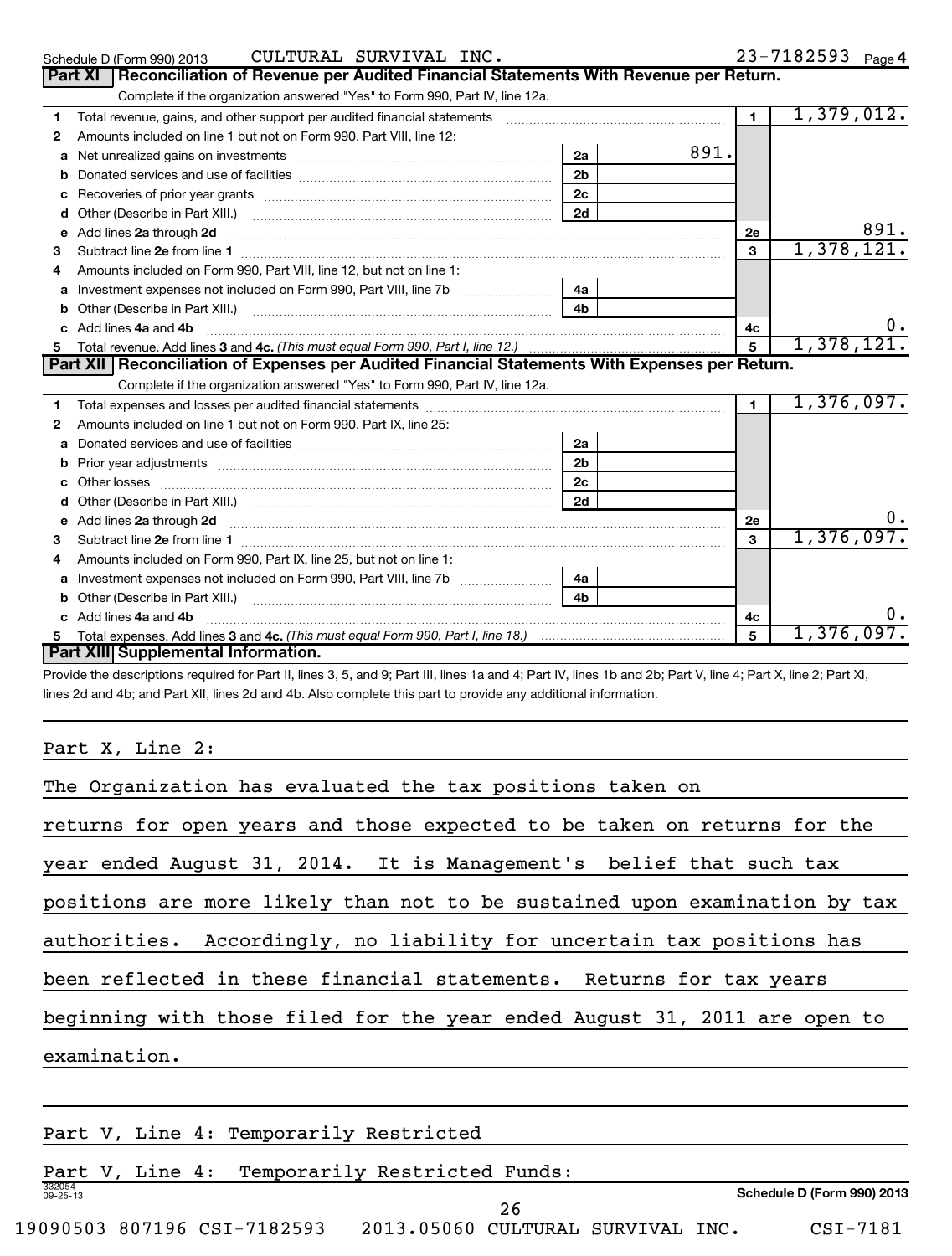| CULTURAL SURVIVAL INC.<br>Schedule D (Form 990) 2013 CULTURAL S<br>Part XIII Supplemental Information (continued) |                                         | $23 - 7182593$ Page 5      |
|-------------------------------------------------------------------------------------------------------------------|-----------------------------------------|----------------------------|
|                                                                                                                   |                                         |                            |
| Future expenditures on programs                                                                                   | \$104,894                               |                            |
|                                                                                                                   |                                         |                            |
|                                                                                                                   |                                         |                            |
|                                                                                                                   |                                         |                            |
|                                                                                                                   |                                         |                            |
|                                                                                                                   |                                         |                            |
|                                                                                                                   |                                         |                            |
|                                                                                                                   |                                         |                            |
|                                                                                                                   |                                         |                            |
|                                                                                                                   |                                         |                            |
|                                                                                                                   |                                         |                            |
|                                                                                                                   |                                         |                            |
|                                                                                                                   |                                         |                            |
|                                                                                                                   |                                         |                            |
|                                                                                                                   |                                         |                            |
|                                                                                                                   |                                         |                            |
|                                                                                                                   |                                         |                            |
|                                                                                                                   |                                         |                            |
|                                                                                                                   |                                         |                            |
|                                                                                                                   |                                         |                            |
|                                                                                                                   |                                         |                            |
|                                                                                                                   |                                         |                            |
|                                                                                                                   |                                         |                            |
|                                                                                                                   |                                         |                            |
|                                                                                                                   |                                         |                            |
|                                                                                                                   |                                         |                            |
|                                                                                                                   |                                         |                            |
|                                                                                                                   |                                         |                            |
|                                                                                                                   |                                         |                            |
|                                                                                                                   |                                         |                            |
|                                                                                                                   |                                         |                            |
|                                                                                                                   |                                         |                            |
|                                                                                                                   |                                         |                            |
| 332055<br>09-25-13                                                                                                |                                         | Schedule D (Form 990) 2013 |
| 19090503 807196 CSI-7182593                                                                                       | 27<br>2013.05060 CULTURAL SURVIVAL INC. | $CSI-7181$                 |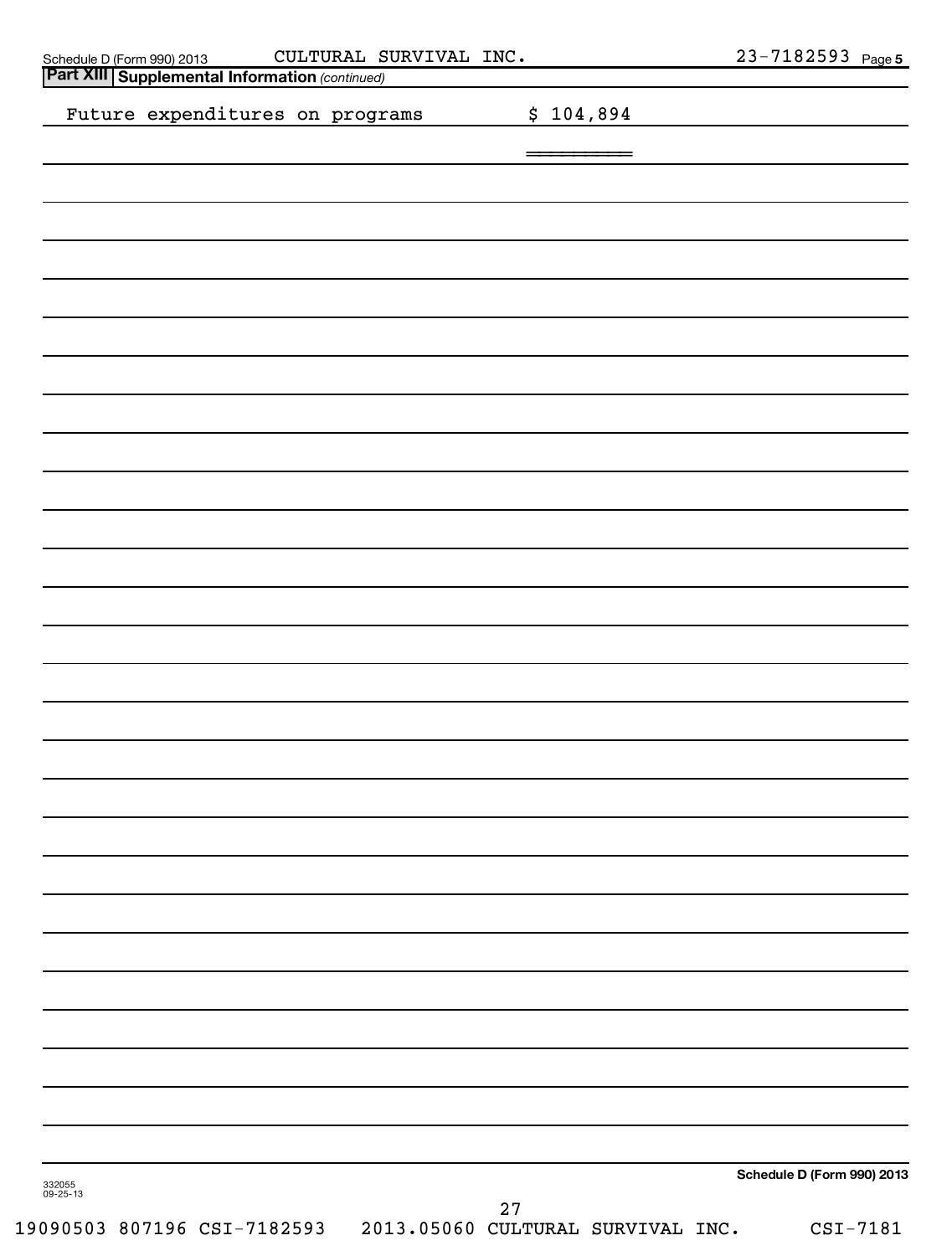|                                                                                                                                                                                          | <b>SCHEDULE FI</b>                                   |                                           |                                                                                       | <b>Statement of Activities Outside the United States</b>                                                                                             |  |                                                                                                             | OMB No. 1545-0047                                                |  |
|------------------------------------------------------------------------------------------------------------------------------------------------------------------------------------------|------------------------------------------------------|-------------------------------------------|---------------------------------------------------------------------------------------|------------------------------------------------------------------------------------------------------------------------------------------------------|--|-------------------------------------------------------------------------------------------------------------|------------------------------------------------------------------|--|
| (Form 990)<br>Complete if the organization answered "Yes" on Form 990, Part IV, line 14b, 15, or 16.                                                                                     |                                                      |                                           |                                                                                       |                                                                                                                                                      |  |                                                                                                             |                                                                  |  |
|                                                                                                                                                                                          | Department of the Treasury                           |                                           |                                                                                       | Attach to Form 990. See separate instructions.                                                                                                       |  |                                                                                                             | <b>Open to Public</b><br>Inspection                              |  |
| Information about Schedule F (Form 990) and its instructions is at www.irs.gov/form990.<br>Internal Revenue Service<br>Name of the organization<br><b>Employer identification number</b> |                                                      |                                           |                                                                                       |                                                                                                                                                      |  |                                                                                                             |                                                                  |  |
|                                                                                                                                                                                          |                                                      |                                           |                                                                                       |                                                                                                                                                      |  |                                                                                                             |                                                                  |  |
| Part I                                                                                                                                                                                   | CULTURAL SURVIVAL INC.                               |                                           |                                                                                       | General Information on Activities Outside the United States. Complete if the organization answered "Yes" on                                          |  | 23-7182593                                                                                                  |                                                                  |  |
|                                                                                                                                                                                          |                                                      | Form 990, Part IV, line 14b.              |                                                                                       |                                                                                                                                                      |  |                                                                                                             |                                                                  |  |
| 1                                                                                                                                                                                        |                                                      |                                           |                                                                                       | For grantmakers. Does the organization maintain records to substantiate the amount of its grants and other assistance,                               |  |                                                                                                             |                                                                  |  |
|                                                                                                                                                                                          |                                                      |                                           |                                                                                       | the grantees' eligibility for the grants or assistance, and the selection criteria used to award the grants or assistance?                           |  |                                                                                                             | $\boxed{\text{X}}$ No<br>Yes                                     |  |
| 2                                                                                                                                                                                        | United States.                                       |                                           |                                                                                       | For grantmakers. Describe in Part V the organization's procedures for monitoring the use of its grants and other assistance outside the              |  |                                                                                                             |                                                                  |  |
| 3                                                                                                                                                                                        |                                                      |                                           |                                                                                       | Activities per Region. (The following Part I, line 3 table can be duplicated if additional space is needed.)                                         |  |                                                                                                             |                                                                  |  |
|                                                                                                                                                                                          | (a) Region                                           | (b) Number of<br>offices<br>in the region | (c) Number of<br>employees,<br>agents, and<br>independent<br>contractors<br>in region | (d) Activities conducted in region<br>(by type) (e.g., fundraising, program<br>services, investments, grants to<br>recipients located in the region) |  | (e) If activity listed in (d)<br>is a program service,<br>describe specific type<br>of service(s) in region | (f) Total<br>expenditures<br>for and<br>investments<br>in region |  |
|                                                                                                                                                                                          |                                                      |                                           |                                                                                       |                                                                                                                                                      |  |                                                                                                             |                                                                  |  |
|                                                                                                                                                                                          |                                                      |                                           |                                                                                       |                                                                                                                                                      |  |                                                                                                             |                                                                  |  |
|                                                                                                                                                                                          |                                                      |                                           |                                                                                       |                                                                                                                                                      |  |                                                                                                             |                                                                  |  |
|                                                                                                                                                                                          |                                                      |                                           |                                                                                       |                                                                                                                                                      |  |                                                                                                             |                                                                  |  |
|                                                                                                                                                                                          |                                                      |                                           |                                                                                       |                                                                                                                                                      |  |                                                                                                             |                                                                  |  |
|                                                                                                                                                                                          |                                                      |                                           |                                                                                       |                                                                                                                                                      |  |                                                                                                             |                                                                  |  |
|                                                                                                                                                                                          |                                                      |                                           |                                                                                       |                                                                                                                                                      |  |                                                                                                             |                                                                  |  |
|                                                                                                                                                                                          |                                                      |                                           |                                                                                       |                                                                                                                                                      |  |                                                                                                             |                                                                  |  |
|                                                                                                                                                                                          |                                                      |                                           |                                                                                       |                                                                                                                                                      |  |                                                                                                             |                                                                  |  |
|                                                                                                                                                                                          | 3 a Sub-total                                        | 0                                         | 0                                                                                     |                                                                                                                                                      |  |                                                                                                             | 0.                                                               |  |
|                                                                                                                                                                                          | <b>b</b> Total from continuation<br>sheets to Part I |                                           | 0                                                                                     |                                                                                                                                                      |  |                                                                                                             | 0.                                                               |  |
|                                                                                                                                                                                          | c Totals (add lines 3a<br>and 3b)                    |                                           | 0                                                                                     |                                                                                                                                                      |  |                                                                                                             | 0.                                                               |  |

**For Paperwork Reduction Act Notice, see the Instructions for Form 990. Schedule F (Form 990) 2013** LHA

332071 10-03-13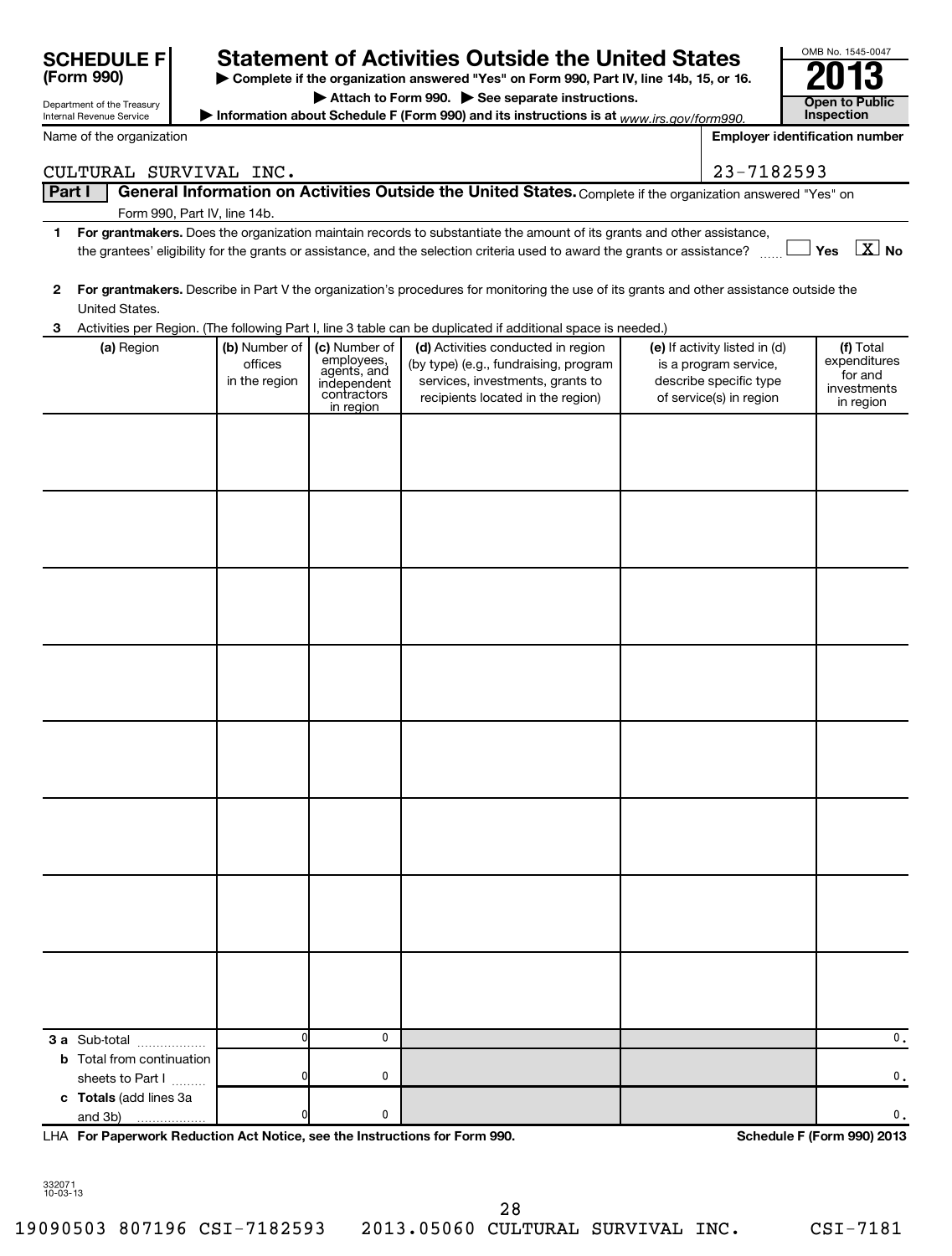Schedule F (Form 990) 2013

| CULTURAL SURVIVAL INC. |  |  |  |
|------------------------|--|--|--|
|------------------------|--|--|--|

Part II | Grants and Other Assistance to Organizations or Entities Outside the United States. Complete if the organization answered "Yes" on Form 990, Part IV, line 15, for any 23-7182593

recipient who received more than \$5,000. Part II can be duplicated if additional space is needed.

| 1            | (a) Name of organization | (b) IRS code section<br>and EIN (if applicable) | (c) Region        | (d) Purpose of<br>grant                                                                                                                         | (e) Amount<br>of cash grant | (f) Manner of<br>cash disbursement | (g) Amount of<br>non-cash<br>assistance | (h) Description<br>of non-cash<br>assistance | (i) Method of<br>valuation (book, FMV,<br>appraisal, other) |
|--------------|--------------------------|-------------------------------------------------|-------------------|-------------------------------------------------------------------------------------------------------------------------------------------------|-----------------------------|------------------------------------|-----------------------------------------|----------------------------------------------|-------------------------------------------------------------|
|              |                          |                                                 |                   | Training and                                                                                                                                    |                             |                                    |                                         |                                              |                                                             |
|              |                          |                                                 | Central America   | educational                                                                                                                                     |                             |                                    |                                         |                                              |                                                             |
|              |                          |                                                 | and the Caribbean | workshops; promoting                                                                                                                            |                             |                                    |                                         |                                              |                                                             |
|              |                          |                                                 | (Guatemala)       | citizens                                                                                                                                        |                             | 9,727. Wire Transfers              | $\mathbf 0$ .                           |                                              | Cash                                                        |
|              |                          |                                                 |                   |                                                                                                                                                 |                             |                                    |                                         |                                              |                                                             |
|              |                          |                                                 |                   |                                                                                                                                                 |                             |                                    |                                         |                                              |                                                             |
|              |                          |                                                 |                   |                                                                                                                                                 |                             |                                    |                                         |                                              |                                                             |
|              |                          |                                                 |                   |                                                                                                                                                 |                             |                                    |                                         |                                              |                                                             |
|              |                          |                                                 |                   |                                                                                                                                                 |                             |                                    |                                         |                                              |                                                             |
|              |                          |                                                 |                   |                                                                                                                                                 |                             |                                    |                                         |                                              |                                                             |
|              |                          |                                                 |                   |                                                                                                                                                 |                             |                                    |                                         |                                              |                                                             |
|              |                          |                                                 |                   |                                                                                                                                                 |                             |                                    |                                         |                                              |                                                             |
|              |                          |                                                 |                   |                                                                                                                                                 |                             |                                    |                                         |                                              |                                                             |
|              |                          |                                                 |                   |                                                                                                                                                 |                             |                                    |                                         |                                              |                                                             |
|              |                          |                                                 |                   |                                                                                                                                                 |                             |                                    |                                         |                                              |                                                             |
|              |                          |                                                 |                   |                                                                                                                                                 |                             |                                    |                                         |                                              |                                                             |
|              |                          |                                                 |                   |                                                                                                                                                 |                             |                                    |                                         |                                              |                                                             |
|              |                          |                                                 |                   |                                                                                                                                                 |                             |                                    |                                         |                                              |                                                             |
|              |                          |                                                 |                   |                                                                                                                                                 |                             |                                    |                                         |                                              |                                                             |
|              |                          |                                                 |                   |                                                                                                                                                 |                             |                                    |                                         |                                              |                                                             |
|              |                          |                                                 |                   |                                                                                                                                                 |                             |                                    |                                         |                                              |                                                             |
|              |                          |                                                 |                   |                                                                                                                                                 |                             |                                    |                                         |                                              |                                                             |
|              |                          |                                                 |                   |                                                                                                                                                 |                             |                                    |                                         |                                              |                                                             |
|              |                          |                                                 |                   |                                                                                                                                                 |                             |                                    |                                         |                                              |                                                             |
|              |                          |                                                 |                   |                                                                                                                                                 |                             |                                    |                                         |                                              |                                                             |
|              |                          |                                                 |                   |                                                                                                                                                 |                             |                                    |                                         |                                              |                                                             |
|              |                          |                                                 |                   |                                                                                                                                                 |                             |                                    |                                         |                                              |                                                             |
|              |                          |                                                 |                   |                                                                                                                                                 |                             |                                    |                                         |                                              |                                                             |
| $\mathbf{2}$ |                          |                                                 |                   | Enter total number of recipient organizations listed above that are recognized as charities by the foreign country, recognized as tax-exempt by |                             |                                    |                                         |                                              |                                                             |
|              |                          |                                                 |                   |                                                                                                                                                 |                             |                                    |                                         |                                              | $\mathbf{1}$                                                |
| 3            |                          |                                                 |                   |                                                                                                                                                 |                             |                                    |                                         |                                              |                                                             |
|              |                          |                                                 |                   |                                                                                                                                                 |                             |                                    |                                         |                                              |                                                             |

**2**

**Schedule F (Form 990) 2013**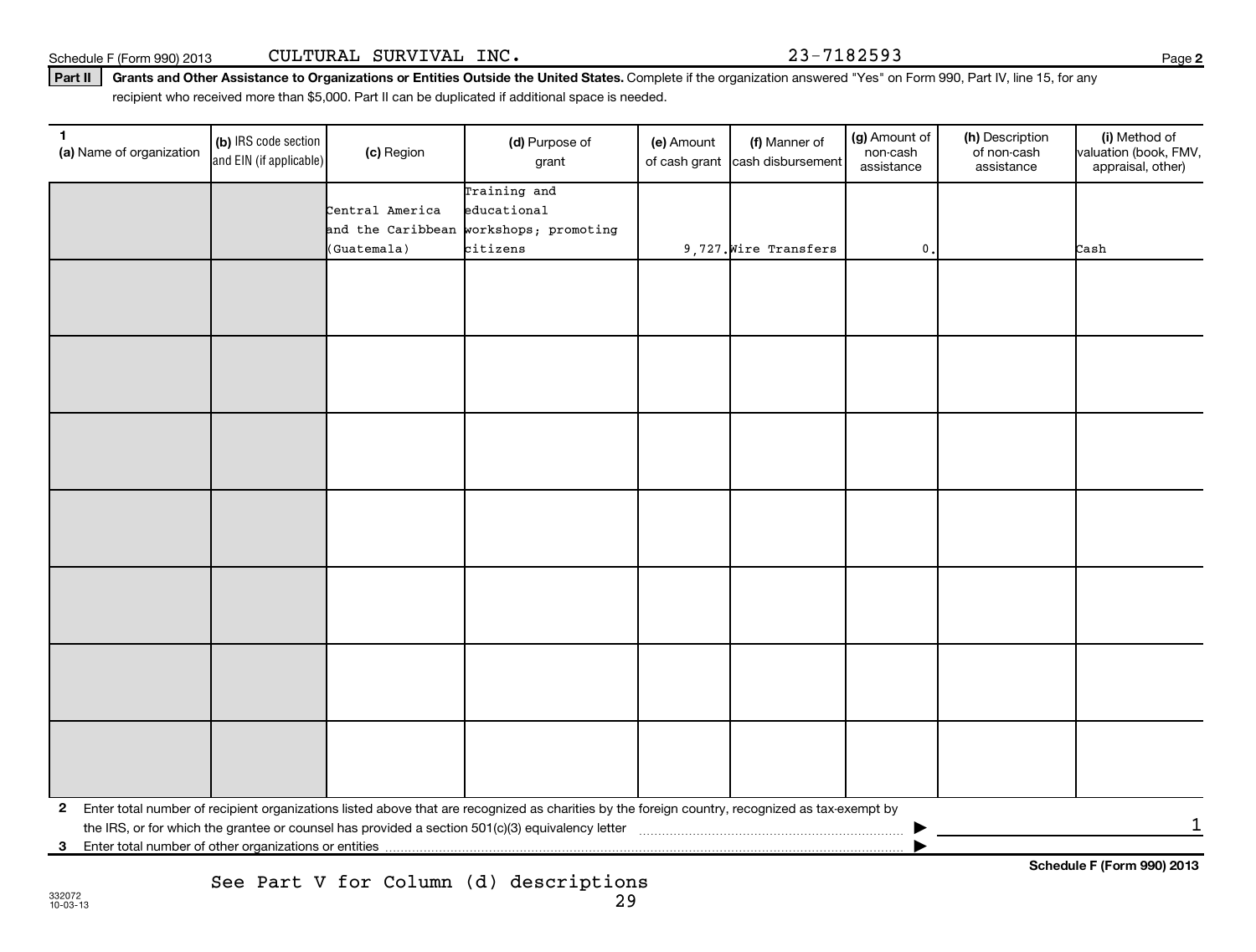**Schedule F (Form 990) 2013**

|  |  |  |  |  | Part III Grants and Other Assistance to Individuals Outside the United States. Complete if the organization answered "Yes" on Form 990, Part IV, line 16. |  |
|--|--|--|--|--|-----------------------------------------------------------------------------------------------------------------------------------------------------------|--|
|  |  |  |  |  |                                                                                                                                                           |  |

# (a) Type of grant or assistance (b) Region (b) Region (c) Number of (d) Amount of (e) Manner of (f) Amount of (f)<br>Region (cash grant cash dishursement pop-cash non-cash assistance v Part III can be duplicated if additional space is needed. (c) Number of **recipients** (d) Amount of cash grant (e) Manner of cash disbursement (f) Amount of non-cash assistance (g) Description of non-cash assistance (**h)** Method of<br>valuation<br>(book, FMV,<br>appraisal, other) Central America and the Caribbean Stipends Awards (Guatemala) 5 59,975.Wires 0. Cash

30

Schedule F (Form 990) 2013 Page CULTURAL SURVIVAL INC. 23-7182593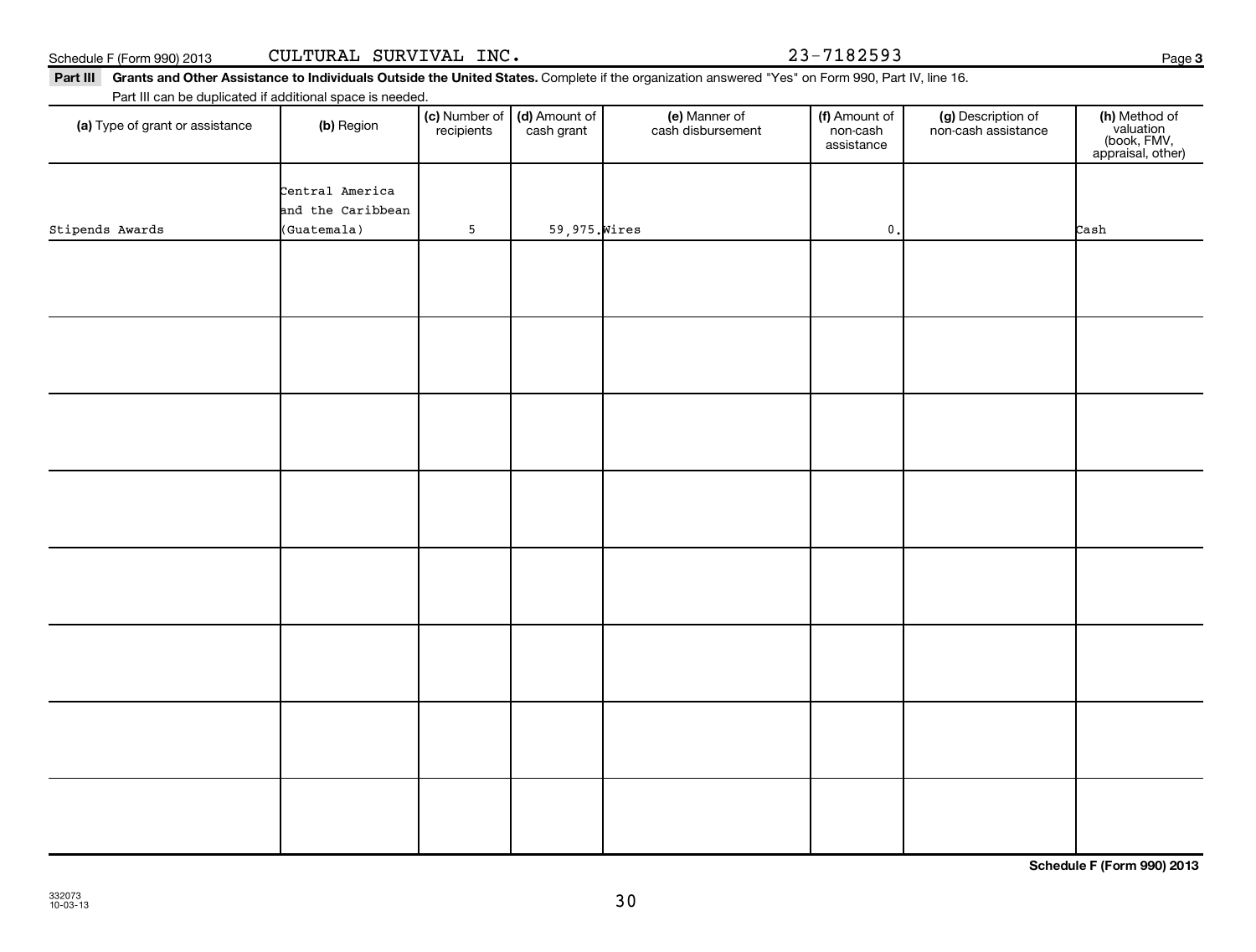|                | Was the organization a U.S. transferor of property to a foreign corporation during the tax year? If "Yes," the<br>organization may be required to file Form 926, Return by a U.S. Transferor of Property to a Foreign<br>Corporation (see Instructions for Form 926) [11] matter continuum matter of the Instruction (see Instructions                          | Yes | $X _{\text{No}}$  |
|----------------|-----------------------------------------------------------------------------------------------------------------------------------------------------------------------------------------------------------------------------------------------------------------------------------------------------------------------------------------------------------------|-----|-------------------|
| $\overline{2}$ | Did the organization have an interest in a foreign trust during the tax year? If "Yes," the organization<br>may be required to file Form 3520, Annual Return to Report Transactions with Foreign Trusts and<br>Receipt of Certain Foreign Gifts, and/or Form 3520-A, Annual Information Return of Foreign Trust With                                            | Yes | $X_{\text{No}}$   |
| 3              | Did the organization have an ownership interest in a foreign corporation during the tax year? If "Yes,"<br>the organization may be required to file Form 5471, Information Return of U.S. Persons With Respect To                                                                                                                                               | Yes | $\overline{X}$ No |
| 4              | Was the organization a direct or indirect shareholder of a passive foreign investment company or a<br>qualified electing fund during the tax year? If "Yes," the organization may be required to file Form 8621,<br>Information Return by a Shareholder of a Passive Foreign Investment Company or Qualified Electing Fund.<br>(see Instructions for Form 8621) | Yes | $X_{\text{No}}$   |
| 5              | Did the organization have an ownership interest in a foreign partnership during the tax year? If "Yes,"<br>the organization may be required to file Form 8865, Return of U.S. Persons With Respect To Certain                                                                                                                                                   | Yes | $\overline{X}$ No |
| 6              | Did the organization have any operations in or related to any boycotting countries during the tax year? If<br>"Yes," the organization may be required to file Form 5713, International Boycott Report. (see Instructions<br>for Form 5713)                                                                                                                      | Yes | $\mathbf{x}$      |

**Schedule F (Form 990) 2013**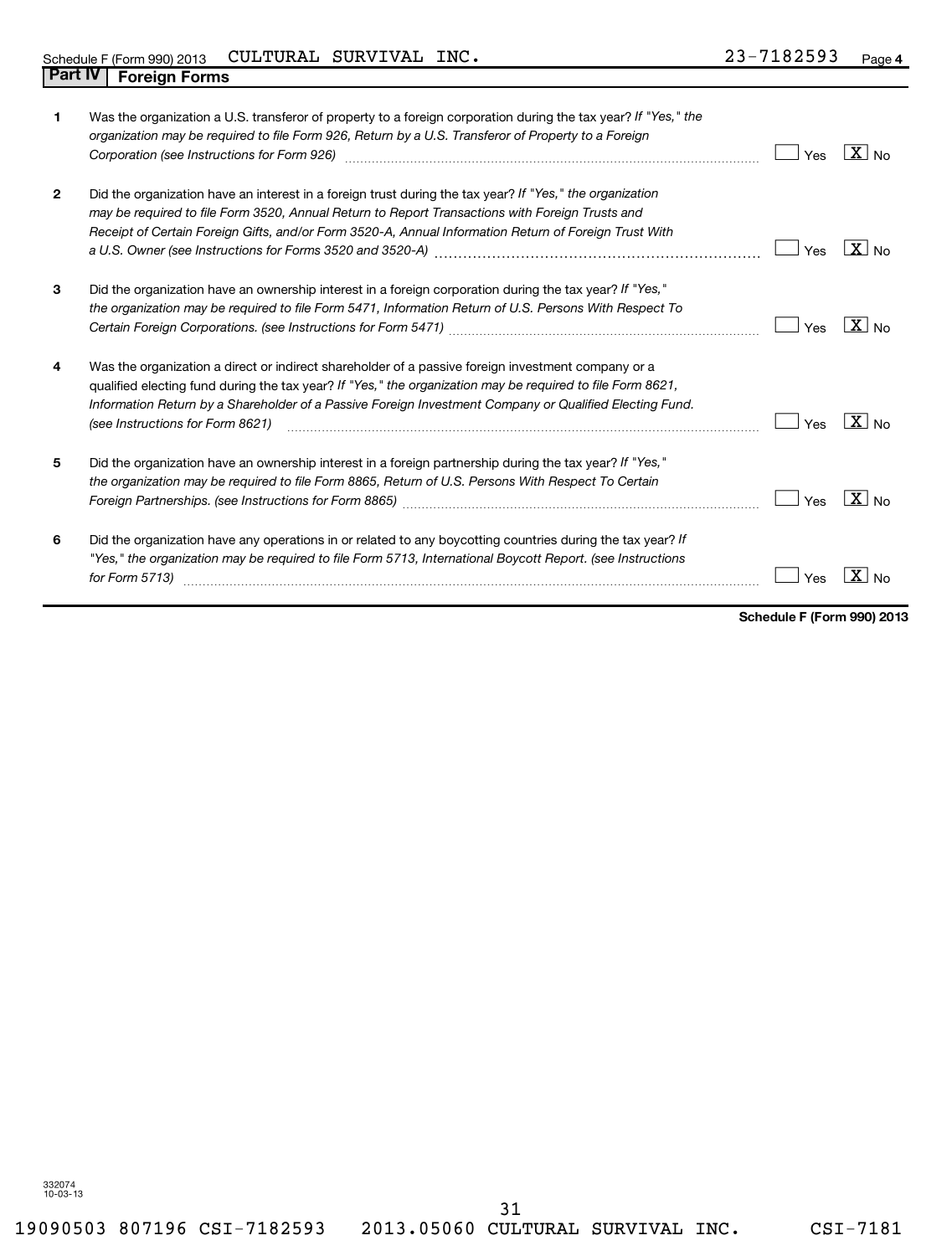Provide the information required by Part I, line 2 (monitoring of funds); Part I, line 3, column (f) (accounting method; amounts of investments vs. expenditures per region); Part II, line 1 (accounting method); Part III (accounting method); and Part III, column (c) (estimated number of recipients), as applicable. Also complete this part to provide any additional information. **Part V Supplemental Information**

Part II, Column (d):

Region: Central America and the Caribbean (Guatemala)

(d) Purpose of Grant: Training and educational workshops; promoting

citizens participation.

Schedule F, Part I, Line 3:

Grant budgets are required for all activities outside of

the United States and approved by the organization's Board of Directors

prior to disbursements. Each grantee submits expenditures reports

which are reviewed and approved by the Director of Operations.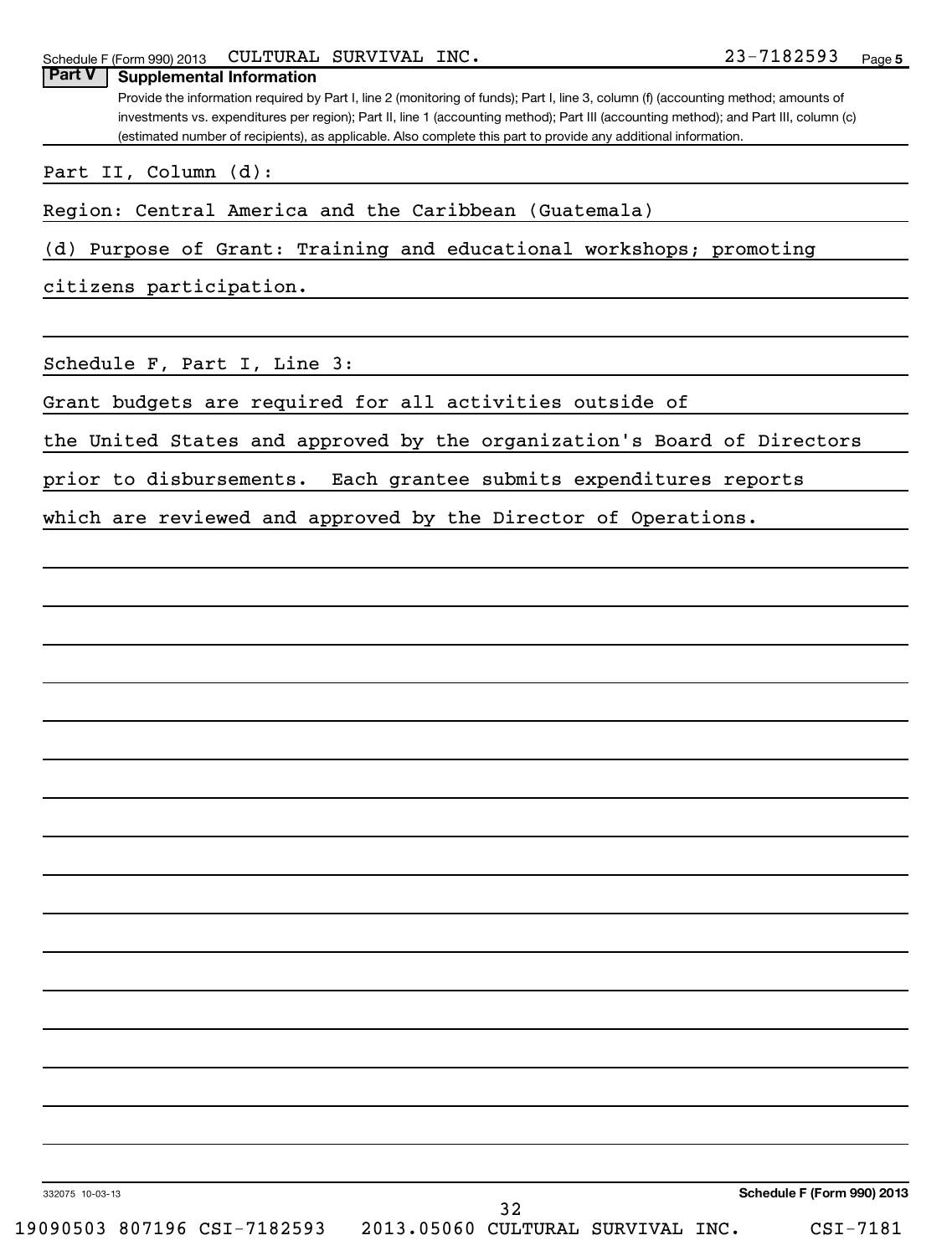| <b>SCHEDULE O</b><br>Supplemental Information to Form 990 or 990-EZ<br>Complete to provide information for responses to specific questions on<br>(Form 990 or 990-EZ)<br>Form 990 or 990-EZ or to provide any additional information.<br>Attach to Form 990 or 990-EZ.<br>Department of the Treasury<br>Internal Revenue Service<br>Information about Schedule O (Form 990 or 990-EZ) and its instructions is at www.irs.gov/form990 | OMB No. 1545-0047<br><b>Open to Public</b><br>Inspection |  |  |  |  |
|--------------------------------------------------------------------------------------------------------------------------------------------------------------------------------------------------------------------------------------------------------------------------------------------------------------------------------------------------------------------------------------------------------------------------------------|----------------------------------------------------------|--|--|--|--|
| Name of the organization<br>CULTURAL SURVIVAL INC.                                                                                                                                                                                                                                                                                                                                                                                   | <b>Employer identification number</b><br>23-7182593      |  |  |  |  |
| Form 990, Part I, Line 1, Description of Organization Mission:                                                                                                                                                                                                                                                                                                                                                                       |                                                          |  |  |  |  |
| Cultural Survival advocates for Indigenous Peoples rights and supports                                                                                                                                                                                                                                                                                                                                                               |                                                          |  |  |  |  |
| Indigenous communities' self-determination, cultures and political                                                                                                                                                                                                                                                                                                                                                                   |                                                          |  |  |  |  |
| resilience, since 1972.                                                                                                                                                                                                                                                                                                                                                                                                              |                                                          |  |  |  |  |
|                                                                                                                                                                                                                                                                                                                                                                                                                                      |                                                          |  |  |  |  |
| Form 990, Part III, Line 4a, Program Service Accomplishments:                                                                                                                                                                                                                                                                                                                                                                        |                                                          |  |  |  |  |
| As governments all over the world sought to extract resources from                                                                                                                                                                                                                                                                                                                                                                   |                                                          |  |  |  |  |
| areas that had never before been developed, the drastic effects this                                                                                                                                                                                                                                                                                                                                                                 |                                                          |  |  |  |  |
| trend had on the regions' Indigenous Peoples underscored the urgent                                                                                                                                                                                                                                                                                                                                                                  |                                                          |  |  |  |  |
| need to partner with Indigenous communities to defend their human                                                                                                                                                                                                                                                                                                                                                                    |                                                          |  |  |  |  |
| rights. Cultural Survival was founded to help Indigenous Peoples in                                                                                                                                                                                                                                                                                                                                                                  |                                                          |  |  |  |  |
| their struggles for human rights, sovereignty, and autonomy.                                                                                                                                                                                                                                                                                                                                                                         |                                                          |  |  |  |  |
|                                                                                                                                                                                                                                                                                                                                                                                                                                      |                                                          |  |  |  |  |
| Form 990, Part VI, Section B, line 11:                                                                                                                                                                                                                                                                                                                                                                                               |                                                          |  |  |  |  |
| The Deputy Director of Operations along with the Board of                                                                                                                                                                                                                                                                                                                                                                            |                                                          |  |  |  |  |
| Directors' Finance Committee review the 990 Form before this form is filed.                                                                                                                                                                                                                                                                                                                                                          |                                                          |  |  |  |  |
|                                                                                                                                                                                                                                                                                                                                                                                                                                      |                                                          |  |  |  |  |
| Form 990, Part VI, Section B, Line 12c:                                                                                                                                                                                                                                                                                                                                                                                              |                                                          |  |  |  |  |
| The organization requires each new key employee, officer<br>or                                                                                                                                                                                                                                                                                                                                                                       |                                                          |  |  |  |  |
| director to review a copy of the "Policy on Conflicts of Interest and                                                                                                                                                                                                                                                                                                                                                                |                                                          |  |  |  |  |
| Disclosure of Certain Interests" and to acknowledge in writing that he or                                                                                                                                                                                                                                                                                                                                                            |                                                          |  |  |  |  |
| Additionally, each key employee, officer or director,<br>she has done so.                                                                                                                                                                                                                                                                                                                                                            |                                                          |  |  |  |  |
| annually complete a disclusure form identifying any relationships,                                                                                                                                                                                                                                                                                                                                                                   |                                                          |  |  |  |  |
| positions or cirsumstances in which the employee is involved that he or she                                                                                                                                                                                                                                                                                                                                                          |                                                          |  |  |  |  |
| believes could contribute to a conflict of interest arising.                                                                                                                                                                                                                                                                                                                                                                         |                                                          |  |  |  |  |
|                                                                                                                                                                                                                                                                                                                                                                                                                                      |                                                          |  |  |  |  |
| LHA For Paperwork Reduction Act Notice, see the Instructions for Form 990 or 990-EZ.                                                                                                                                                                                                                                                                                                                                                 | Schedule O (Form 990 or 990-EZ) (2013)                   |  |  |  |  |

332211 09-04-13